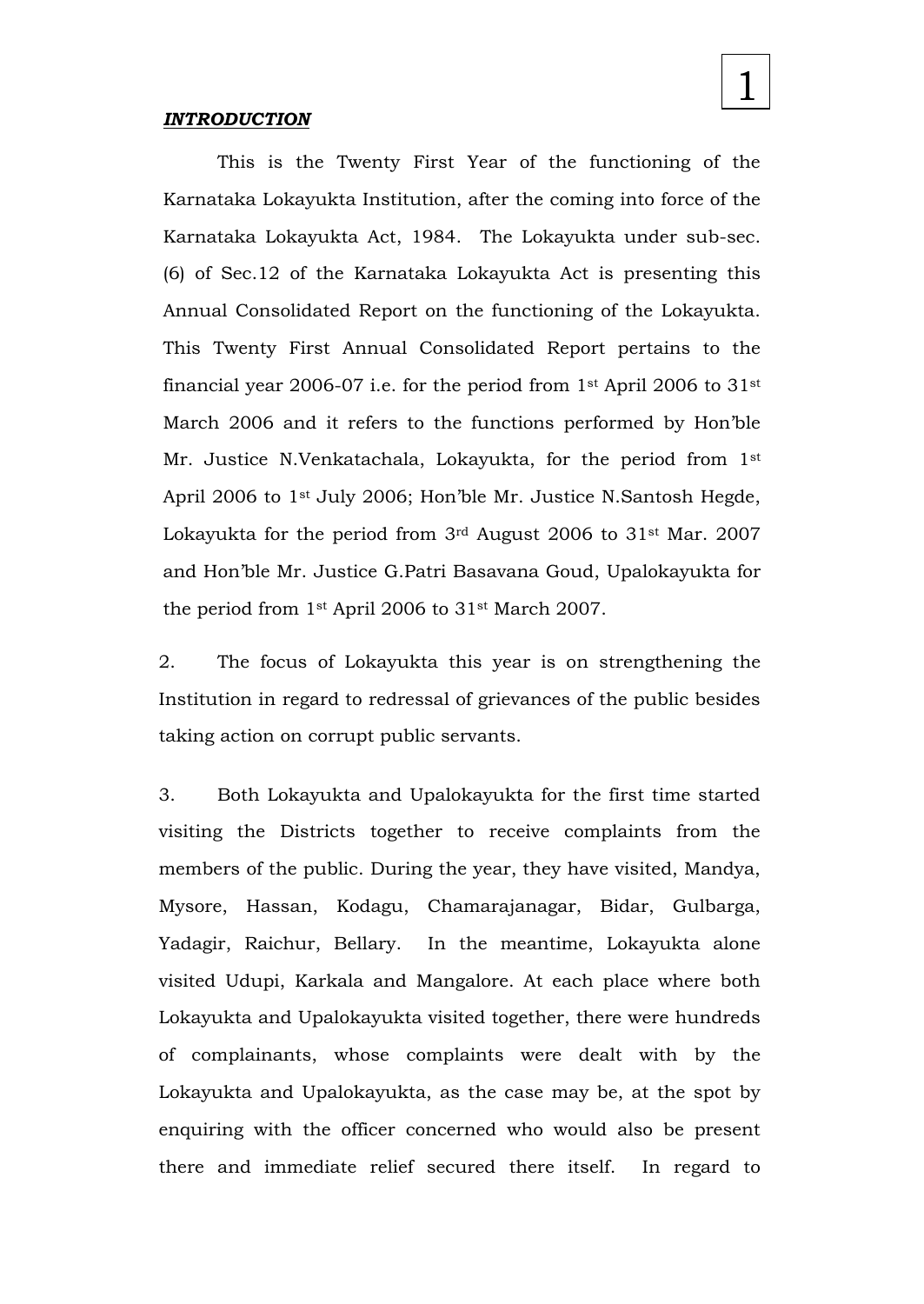complaints which required the matter to be examined in detail they were brought to Head Office to be so pursued.

4. At some places where Lokayukta and Upalokayukta so visited, each of them also visited certain public offices necessary for the purpose of their investigation, like Lokayukta visiting Hospital at Mandya, Kidwai Hospital at Bangalore while Upalokayukta visiting other public offices, and both visiting together VIMS, Bellary.

5. The Public Prosecutors, who were conducting prosecution in the Prevention of Corruption cases in various Courts all over Karnataka, belonged to Directorate of Prosecution and therefore, apart from being answerable to the Directorate, they were also burdened with other cases. Hence they could not be suitably instructed to have their day to day work monitored in relation to Lokayukta cases as also they could not concentrate fully for the cases of Lokayukta. Same position was in High Court and Karnataka Administrative Tribunal also. Therefore, the Government was requested for appointing Special Public Prosecutors/Special Counsel to represent Lokayukta Institution before the High Court, Karnataka Administrative Tribunal and Trial Courts. The State Government has accordingly acceded to the request and provided 20 Special Public Prosecutors for the Special Judges' Court in the State and 6 Special Counsel for the High Court and Karnataka Administrative Tribunal. These Special Public Prosecutors / Special Counsels were given refresher course and they were suitably instructed to give periodical progress of the cases.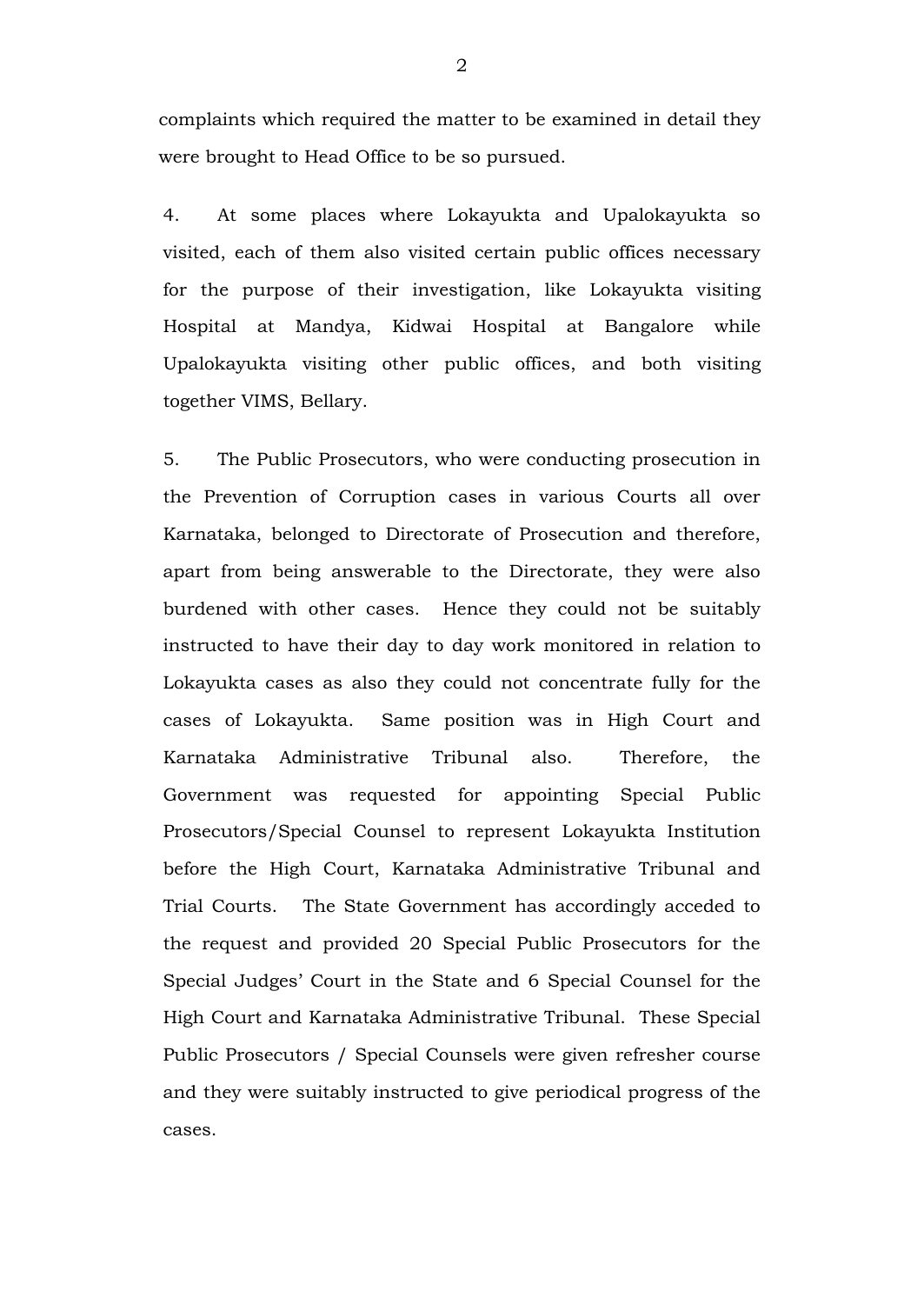6. By way of strengthening of the Lokayukta institution, 20 posts of Police Inspectors were got upgraded to that of Deputy Superintendent of Police. As a result, in every District, as on today there is a Lokayukta Police Officer not below the rank of Deputy Superintendent of Police. This has greatly strengthened the investigating machinery. Further, the Police Officers were provided with sophisticated electronic equipments. Government has been requested to sanction additional posts of clerical/police personnel.

7. In the same way the grievances of the members of the public are redressed when Lokayukta and Upa-Lokayukta visit the places, every Lokayukta Superintendent of Police is asked to visit in his respective District, every Taluk Head Quarters once in a month by previously notifying the date and time of their visit, so that the members of the public may present to him their grievances. He is asked to solve the problems with the assistance of the officers concerned and if not possible, to forward the complaints to the Head Office at Bangalore, to be pursued under the Lokayukta Act, monthly reports in this regard has been directed to be sent to the Lokayukta office at Bangalore.

8. The Lacuna in the Lokayukta Act and the anomalies in the Act pointed out by the various decisions of the High Court and Supreme Court necessitated certain amendments to be necessarily carried out for the Lokayukta Act. Accordingly, amendments were proposed to the Government.

*9.* Further, the stages of the complaints given to the Lokayukta institution can be accessed through the website, including the next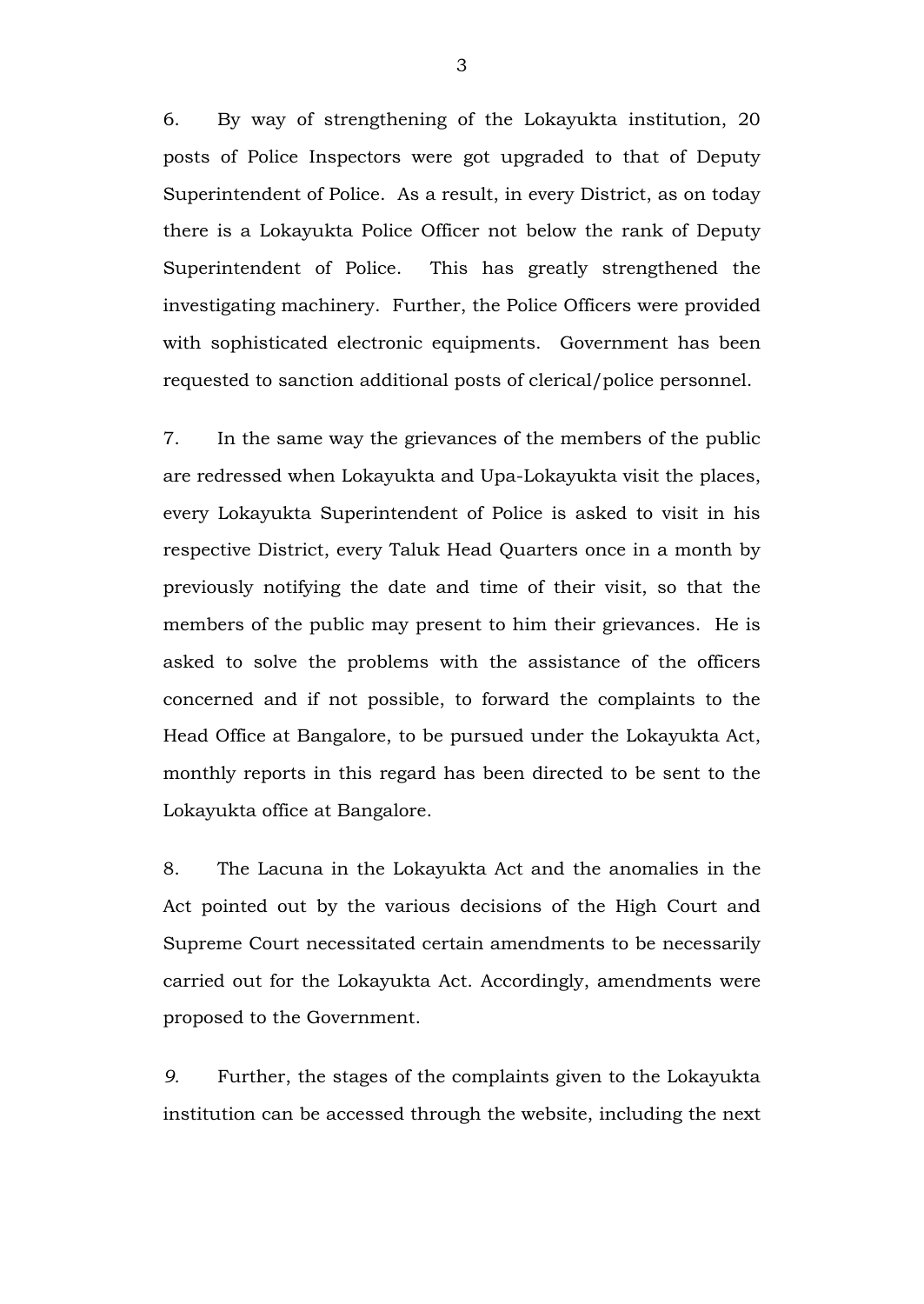date on which the case is scheduled to be taken up. The website address is *[www.lokayukta.kar.nic.in.](http://www.lokayukta.kar.nic.in/)* 

10. Since the kind of complaints received in the Institution are such as not being possible to be investigated only by the officers of judiciary, police, engineering or state accounts, who are on deputation to this institution, the services of Sri.K.R.Chamayya, former Vice-Chairman, KAT; Sri.M.D.Singh, IPS, former DG & IGP of Karnataka State; Sri.D.N.Munikrishna, former Inspector General of Police and former Member of the Karnataka Public Service Commission; Sri.K.L.Anande Gowda, former Director of Town Planning are utilised under Section 15(3)(b) of the Lokayukta Act and all these services are purely honorary to help the people coming to this institution with their complaints/grievances. In addition, the services of Sri.R.Ganesh Rao and Sri Shankar Murgad, former District Judges, Sri Somashekar, former Special Deputy Commissioner; Dr.Balasubramanyam of Swami Vivekananda Youth Movement, Dr.R.Chandrashekara, former Vice Chancellor of Rajiv Gandhi University, Dr.Hanumanthappa, Dr.Srinivasamurthy and Dr. Kamath of Health Foundation, Bangalore, Sri.Doddachowdappa, former Superintending Engineer, Sri. Parameshwarappa, former Principal Chief Conservator of Forests and Sri.U.V.Singh, IFS, Conservator of Forests have been utilised for individual cases. It would be appropriate to place on record their services rendered to this institution.

11. Lokayukta and Upalokayukta have conducted number of meetings with officers of various departments and have suggested systemic changes for good governance and redressal of grievances of the public and for prevention of illegalities or irregularities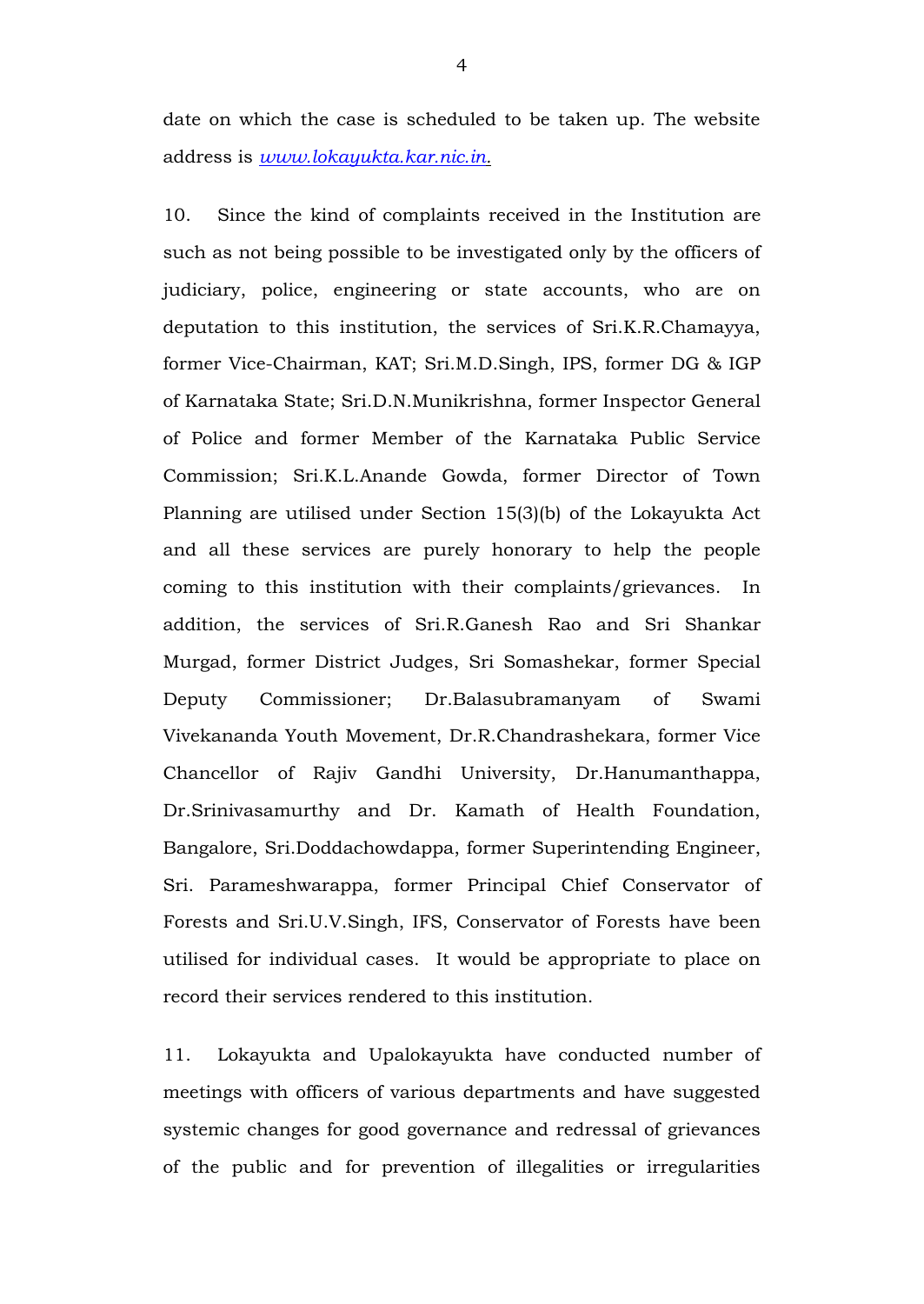committed by public servants, particularly to prevent loss of revenue to the Government.

12. After the present Lokayukta assumed the office of the Lokayukta, a new dimension was given to Right to Information Act by setting an example by publishing the Assets and Liabilities of Lokayukta, Upalokayukta and other officers of Lokayukta in the Website of Lokayukta. The Lokayukta has also impressed that all the public servants must publish their Assets and Liabilities on the website for bringing about transparency in public administration and also good governance.

13. The submission of Assets and Liabilities Statement of MLAs and MLCs under Section 22 of the Karnataka Lokayukta Act was not strictly implemented earlier. Now, besides strictly enforcing Section 22 of the Karnataka Lokayukta Act, strict action was taken against the default legislators by even resorting to their prosecution, besides declaring that they are unfit to hold their offices.

14. The details of the complaints received, enquiries held, investigations in respect of cases under Prevention of Corruption Act and the investigations held by technical wing of the Institution are brought in detail in the subsequent chapters.

#### BANGALORE DATED:13/12/2007 (JUSTICE N.SANTOSH HEGDE)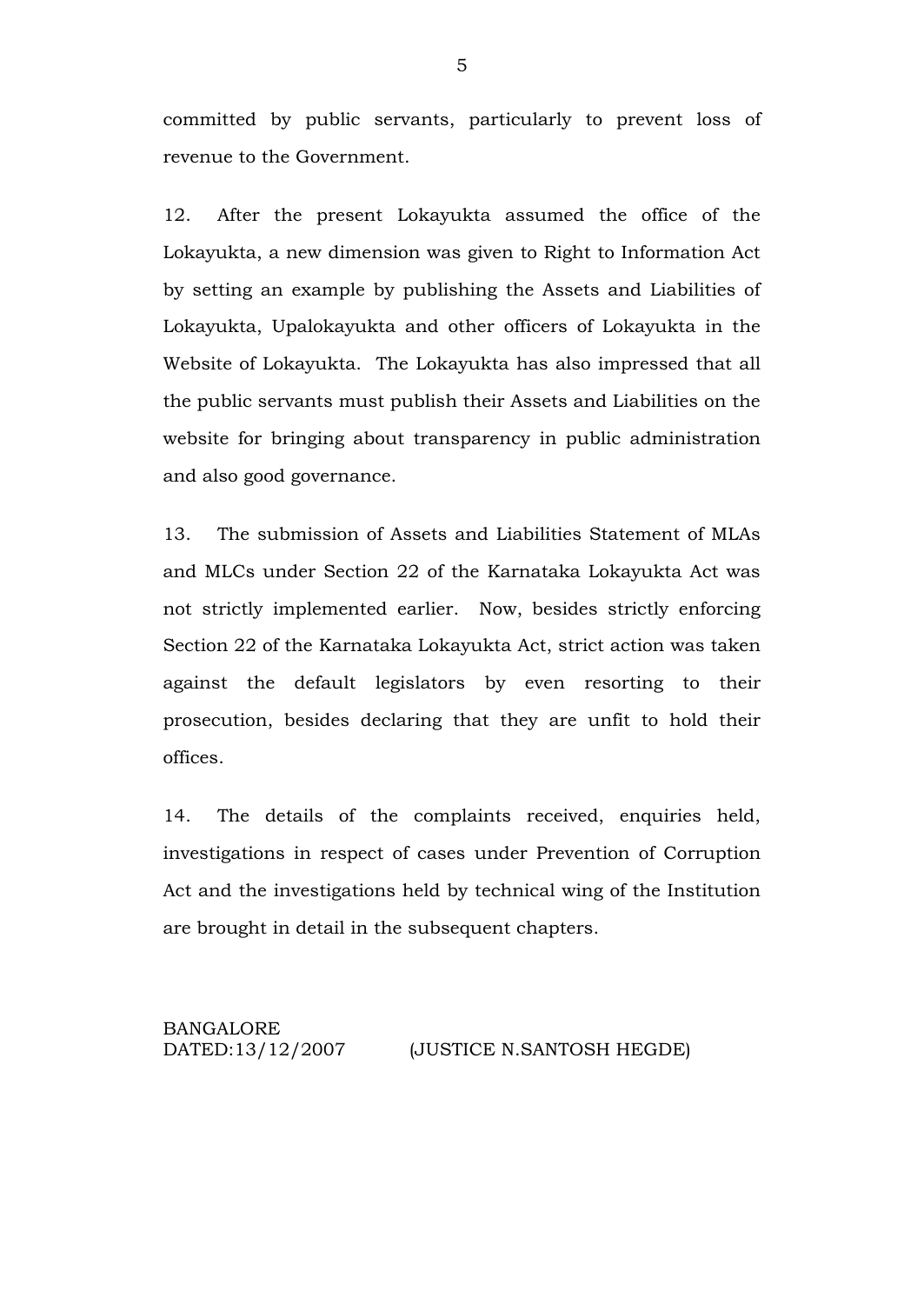### COMPLAINTS

# 2

#### INVESTIGATION OF COMPLAINTS UNDER THE KARNATAKA LOKAYUKTA ACT

#### **I) Miscellaneous complaint cases**

According to the provisions of Karnataka Lokayukta Act, every complaint should be supported by Form No.1, the complaint and Form No.II the complainant's affidavit. Whenever complaints are filed without Form No.I and II, if the address of the complainant is available, Form No.I and Form No. II would be sent to them for compliance. All anonymous petitions and pseudonymous petitions coming within the jurisdiction of Hon'ble Lokayukta have to be closed since the Lokayukta has no suo-motu power of investigating the complaints. Even in such cases, the matter will be referred to the Police Wing if the same could form a basis as source information for their action under the provisions of Prevention of Corruption Act, if there is a prima facie case in that regard. Even such anonymous or pseudonymous complaints having prima facie case would be placed before Hon'ble Upalokayukta in regard to public servants coming within the jurisdiction of Hon'ble Upalokayukta for taking suo-motu action, if necessary. In all miscellaneous cases wherein the complainant complies with Form No.I and Form No. II, such of those miscellaneous cases would be registered as a complaint. The statements of miscellaneous cases are as below.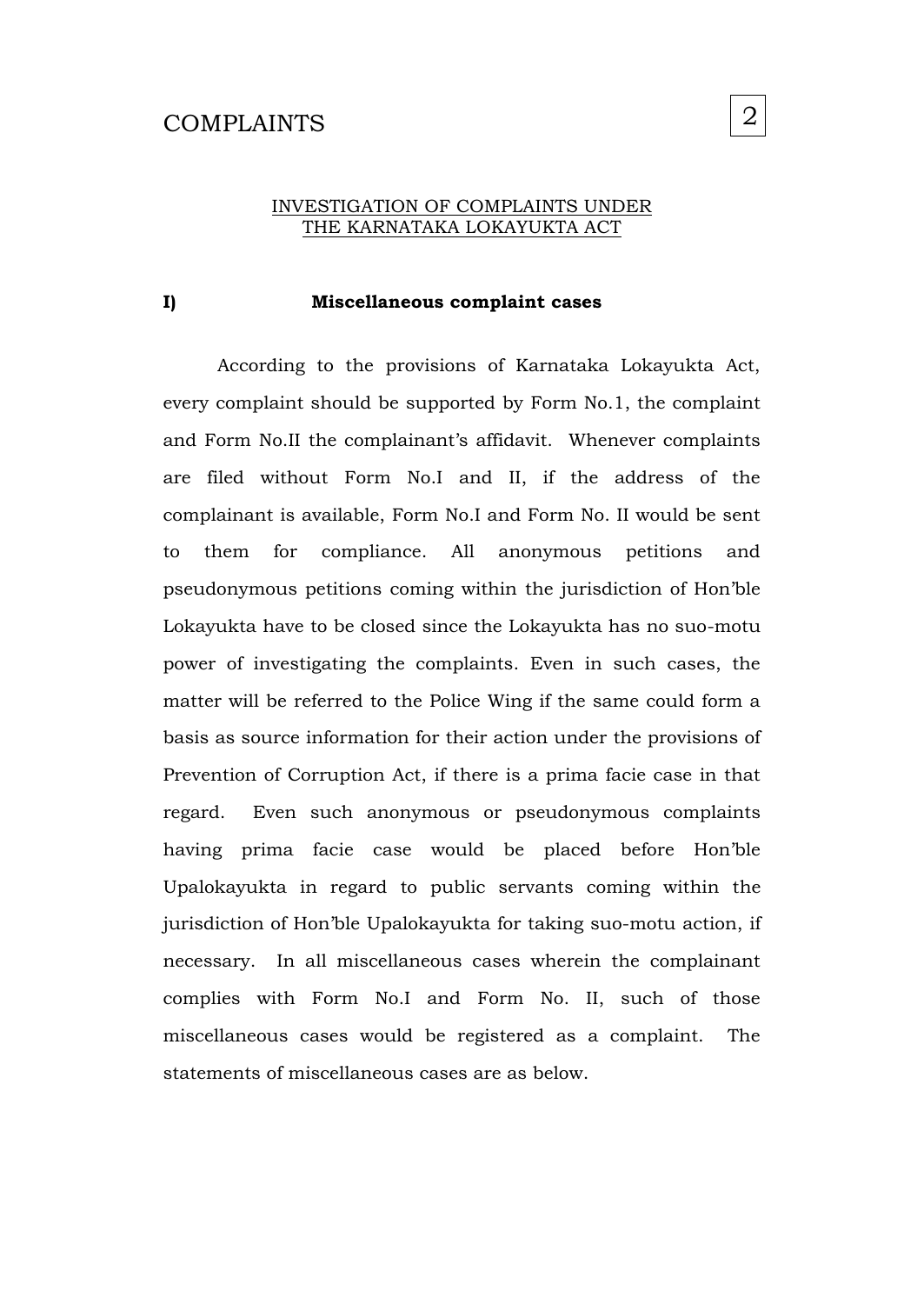| /03/                                        |                           |                |                      | Disposed during the year<br>1/4/2006 to 31/3/2007   | 60<br>÷<br>`ರ                                   |
|---------------------------------------------|---------------------------|----------------|----------------------|-----------------------------------------------------|-------------------------------------------------|
| Pending<br>$\infty$<br>Eo<br>$\circ$<br>v O | 60<br><b>teceive</b><br>ന | $\hbox{Total}$ | By way of<br>Closure | By way of<br>converting to<br>regular<br>complaints | 2007<br>.<br>Z<br>ო<br>ases<br>Eo<br>Total<br>ω |
| 780                                         | 8541                      | 9321           | 8869                 | 132                                                 | 320                                             |

#### **COMPLAINTS (WITHOUT AFFIDIVIT)**

The above statement depicts that during the year 2006-07 totally 8541 miscellaneous complaints have been received and out of which 132 complaints have been regularly registered since the complainants have later sent the complaints in Form No.1 and II. Since 8869 complaints are either anonymous/pseudonymous or the complainants have not sent Form No.I & II, even though they were asked to submit the same or they could not be entertained under the Lokayukta Act, they are closed. At the end of the year 320 complaints relating to the period from 1/4/2006 to 31/3/2007 are pending in the office.

#### **II) Complaints with Affidavit**

The complaints which are filed along-with duly filled in form No.I and II, which are in accordance with the Karnataka Lokayukta Act and Rules have been registered and distributed through the computer to Addl. Registrars of Enquiries, Deputy Registrars of Enquiries, Asst. Registrars of Legal Opinion, Public Prosecutor, to whom the complaints have been distributed district-wise. These officers will assist the Hon'ble Lokayukta and Hon'ble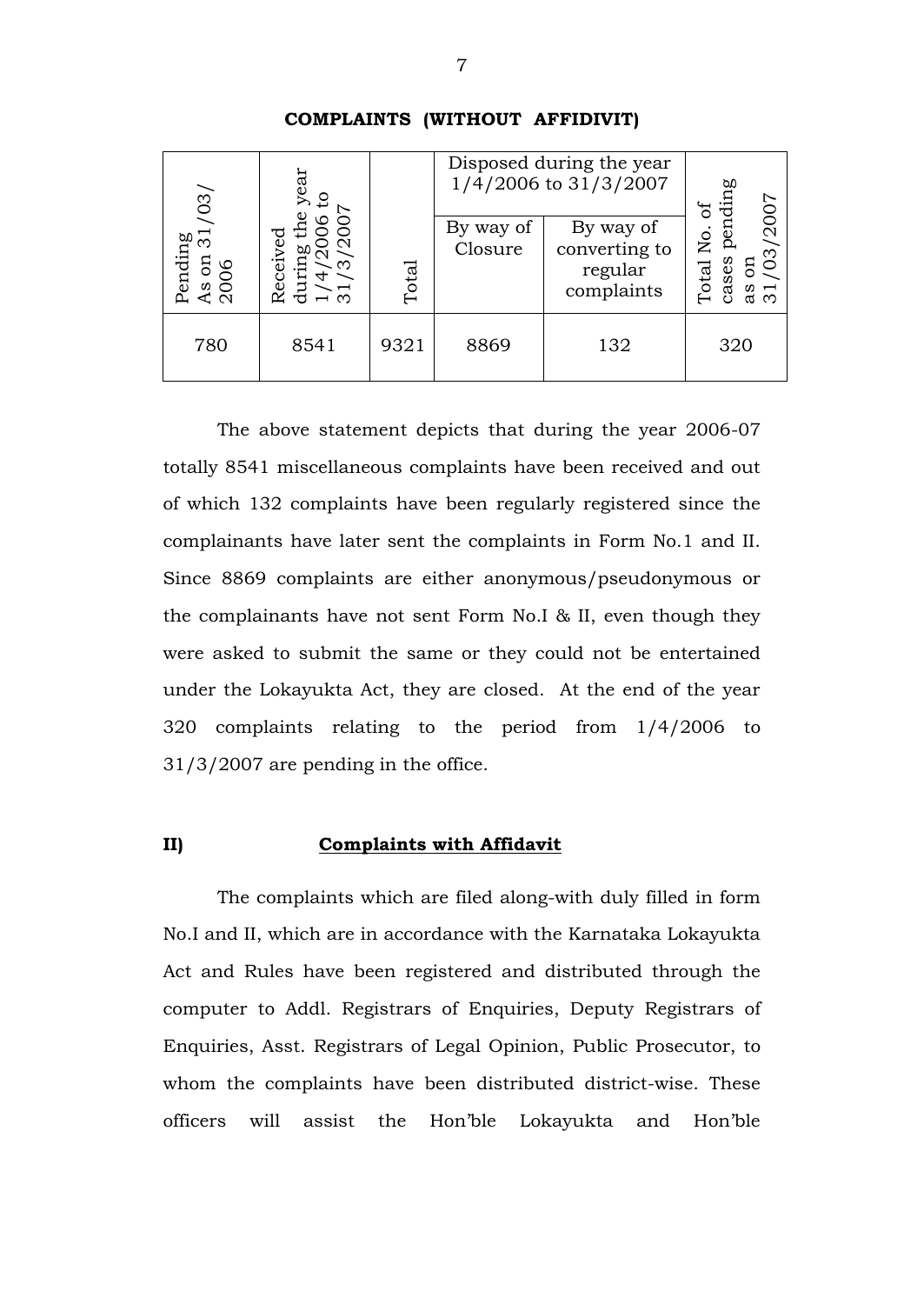Upalokayukta in the investigation of these complaints. The Lokayukta/Upalokayukta will also get the complaints investigated through the Technical Wing or the Police Wing of the Lokayukta organization. The statement showing the complaints received along with Affidavit and their disposal during the year and the Reports made under Section 12(1), 12(3) and 12(5) of Karnataka Lokayukta Act, 1984 are as below.

| Jurisdiction                                                                                                                                                                                                                                                                                                                                                                                | Pending as on<br>/03/2006<br>က | $\mathbf{c}$<br>Received From<br>/2006<br>$\frac{1}{100}$<br>$\frac{1}{2}$ | Total | No. of cases closed<br>on investigation<br>enquiry | recommended under<br>Act<br>which Action was<br>12 of KLA<br>No. of cases in<br>Sec. | Total No. of cases<br>pending as on<br>31/03/2007 |
|---------------------------------------------------------------------------------------------------------------------------------------------------------------------------------------------------------------------------------------------------------------------------------------------------------------------------------------------------------------------------------------------|--------------------------------|----------------------------------------------------------------------------|-------|----------------------------------------------------|--------------------------------------------------------------------------------------|---------------------------------------------------|
| Hon'ble<br>Lokayukta                                                                                                                                                                                                                                                                                                                                                                        | 6630                           | 3796                                                                       | 10426 | 1236                                               | 11                                                                                   | 9179                                              |
| Hon'ble<br>Upalokayukta                                                                                                                                                                                                                                                                                                                                                                     | 6982                           | 5883                                                                       | 12865 | 3032                                               | 44                                                                                   | 9789                                              |
| Total                                                                                                                                                                                                                                                                                                                                                                                       | 13612                          | 9679                                                                       | 23291 | 4268                                               | 55                                                                                   | 18968                                             |
| The total disposal of 4268 complaints includes, the complaints<br>closed at the preliminary stage as they are not maintainable for the<br>reasons stated to in Sec.8, 9 or 24 of the Karnataka Lokayukta Act;<br>the complaints closed as the grievance of the complainants stated<br>therein have been redressed and also for the reason that the<br>complainants have alternative remedy. |                                |                                                                            |       |                                                    |                                                                                      |                                                   |
| Further, in 55 complaints Reports under Section 12(3) of the                                                                                                                                                                                                                                                                                                                                |                                |                                                                            |       |                                                    |                                                                                      |                                                   |
| Karnataka Lokayukta Act have been sent to the Government/                                                                                                                                                                                                                                                                                                                                   |                                |                                                                            |       |                                                    |                                                                                      |                                                   |
| Competent Authority for taking appropriate action.                                                                                                                                                                                                                                                                                                                                          |                                |                                                                            |       |                                                    |                                                                                      |                                                   |

**COMPLAINTS (WITH AFFIDAVIT)**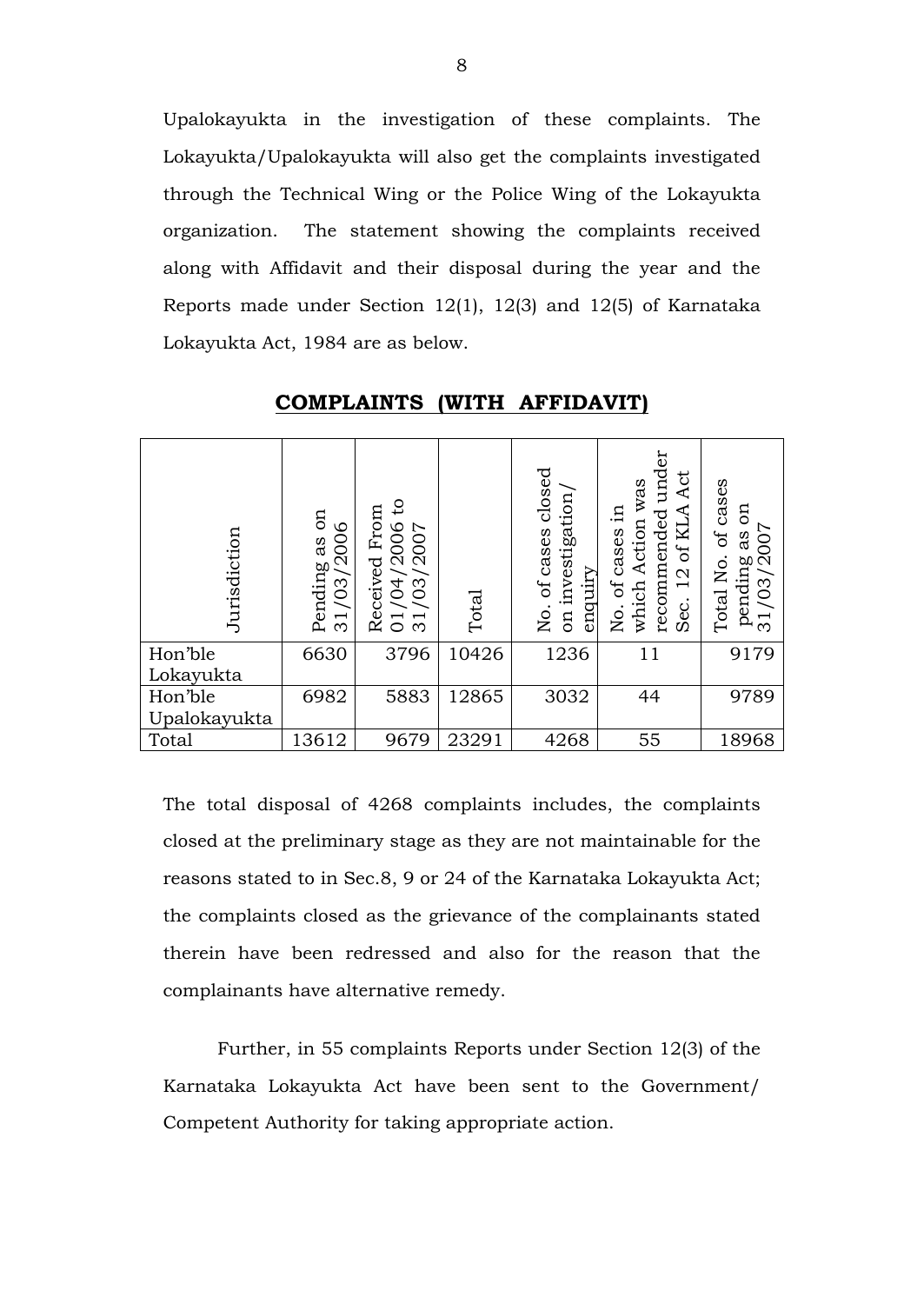**III) Government Referred Cases** 

Apart from public complaints filed under Sec.7(1) or 7(2) the Government may also refer complaints to the Lokayukta/ Upalokayukta under Sec.7(2-A) of the Karnataka Lokayukta Act. These cases are also dealt with, as in the case of complaint cases. The same will be allotted to scrutiny officers and after investigation of the same, a report will be sent about the result of the cases. The details of such Government referred cases during the year is as under:-

| Jurisdiction                                                                                  | Pending as on<br>$\circ$<br>/200<br>03<br>$\overline{\phantom{0}}$<br>$\infty$ | 01/04/2006 to<br>31/03/2007<br>Received From | Total | No. of references<br>ЪÇ<br>disposed | recommended under<br>Act<br>which Action was<br>of KLA<br>of cases in<br>$\frac{1}{2}$<br>Sec.<br>Йo. | of cases<br>EO<br>pending as $\frac{31}{03}/\frac{2007}{1}$<br>Total No. |
|-----------------------------------------------------------------------------------------------|--------------------------------------------------------------------------------|----------------------------------------------|-------|-------------------------------------|-------------------------------------------------------------------------------------------------------|--------------------------------------------------------------------------|
| Hon'ble<br>Lokayukta                                                                          | 17                                                                             | 12                                           | 29    | 19                                  |                                                                                                       | 9                                                                        |
| Hon'ble<br>Upalokayukta                                                                       | 14                                                                             | 5                                            | 19    | 9                                   |                                                                                                       | 10                                                                       |
| Total                                                                                         | 31                                                                             | 17                                           | 48    | 28                                  | 1                                                                                                     | 19                                                                       |
| The cases in which allegations are not substantiated have been<br>reported to the Government. |                                                                                |                                              |       |                                     |                                                                                                       |                                                                          |

#### **GOVERNMENT REFERRED CASES**

9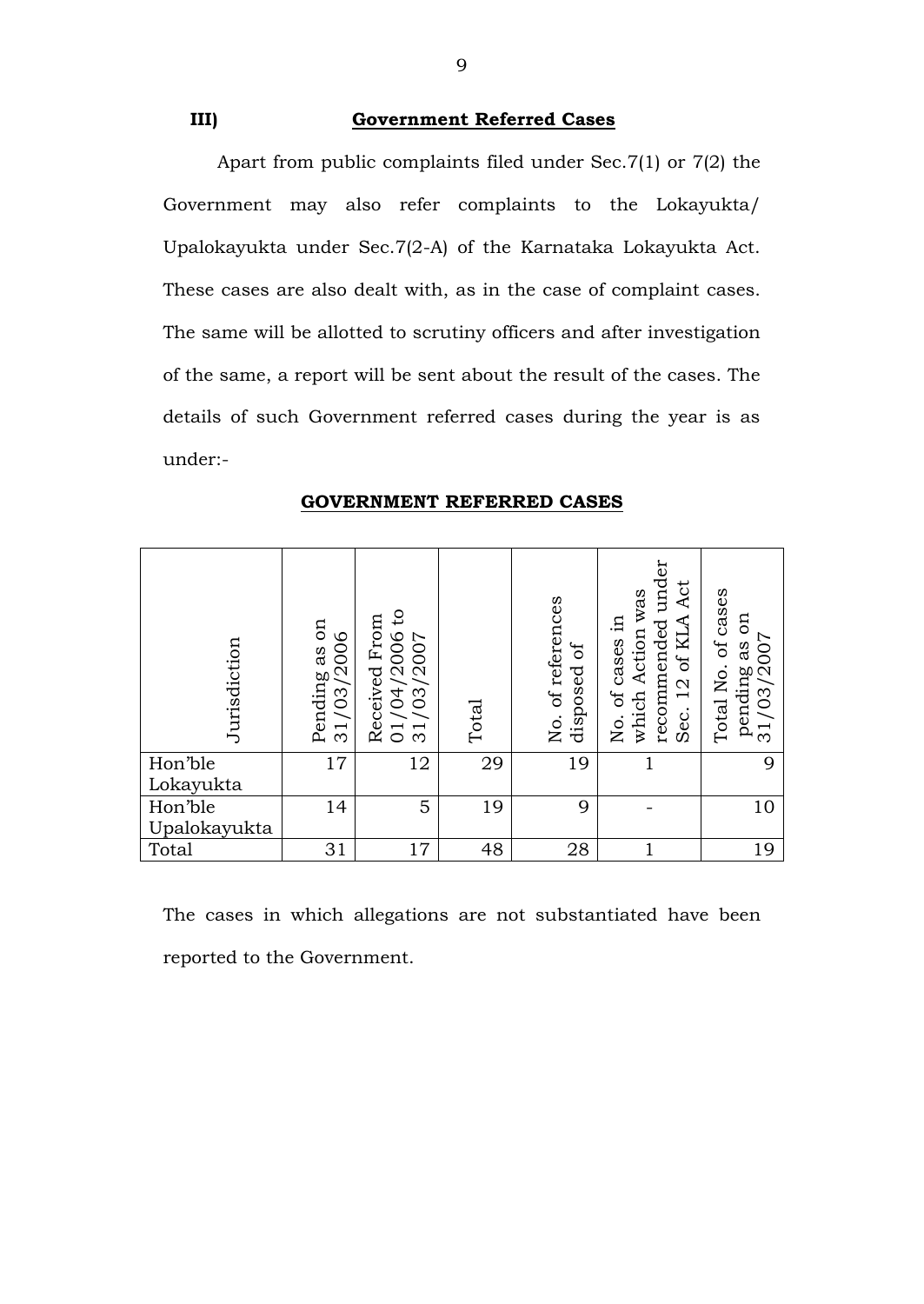#### **IV) REPORTS SENT TO GOVERNMENT UNDER SECTION 12 OF THE KARNATAKA LOKAYUKTA ACT, 1984**

After investigation of the complaints, if the Lokayukta/ Upalokayukta is satisfied that any action involving a grievance has resulted in injustice or undue hardship to the complainant or to any other person, the Lokayukta or Upalokayukta will send a report under Section 12(1) of the Karnataka Lokayukta Act, recommending to the Competent Authority that such injustice or hardship should be remedied or redressed.

Similarly, if, after investigation of any action involving an allegation has been made, the Lokayukta or an Upalokayukta is satisfied that such allegation is substantiated either wholly or partly, a report under Section 12(3) of the Karnataka Lokayukta Act will be sent to the Competent Authority giving findings and recommendations along with the relevant documents, materials and other evidence for taking disciplinary or other actions specified in the report. Further, it is the duty of the competent Authority to comply with the recommendations made by the Lokayukta/ Upalokayukta as the case may be.

If the Lokayukta or the Upalokayukta is not satisfied about the action taken or if no action is taken by the competent authority, and if the Lokayukta/Upalokayukta considers that the case so deserves, they will make a special report under Section 12(5) of the Karnataka Lokayukta Act upon the case to the Governor and also inform the Competent Authority concerned and the Complainant.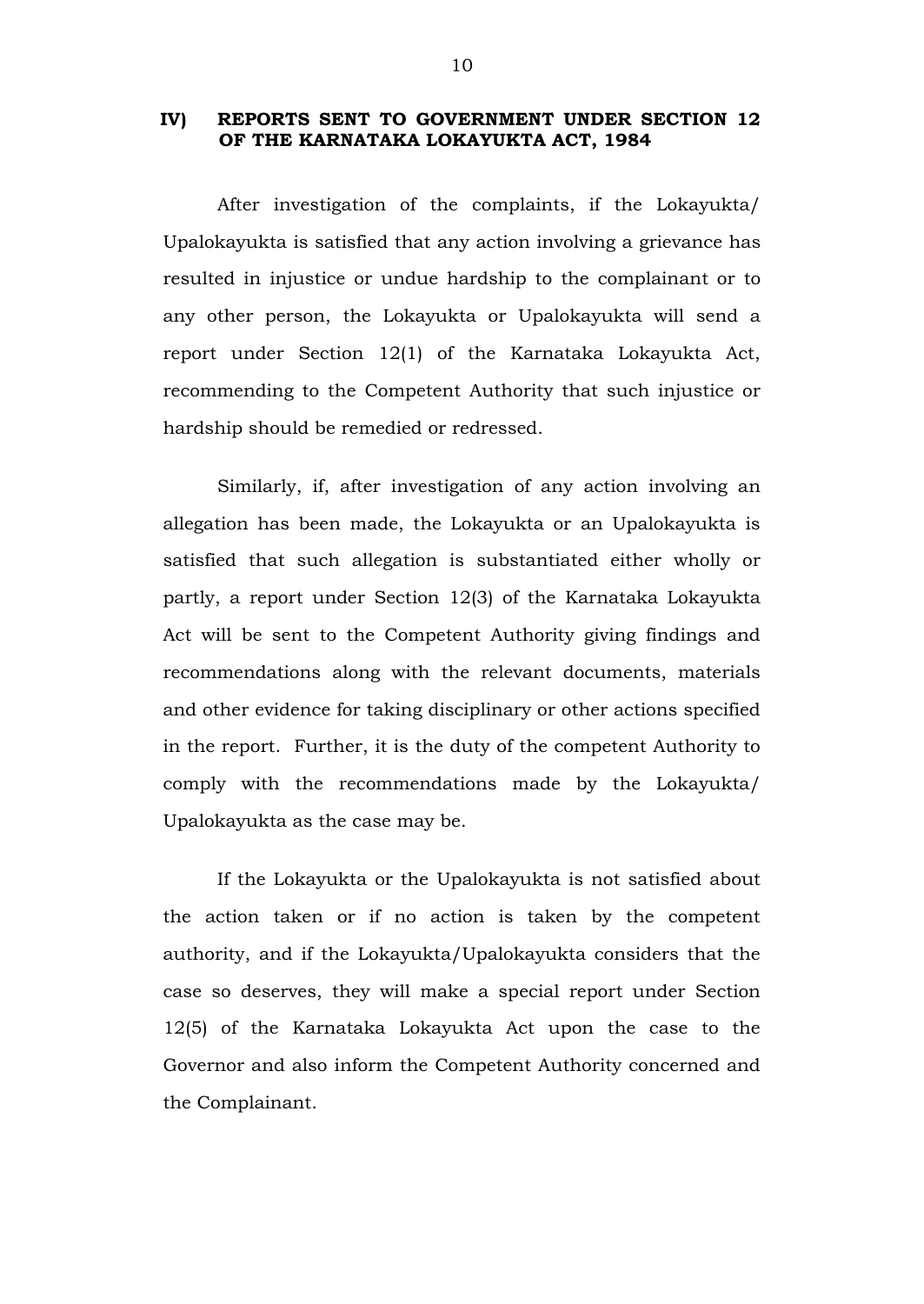The details of cases in which Reports under Section 12(1), 12(3) and 12(5) made during the year under Report, are as under:-

|                | Number of reports under Section $12(1)$ of the Nil<br>Karnataka Lokayukta Act.              |  |
|----------------|---------------------------------------------------------------------------------------------|--|
| $\overline{2}$ | Number of reports under Section 12(3) of the $\vert 56 \rangle$<br>Karnataka Lokayukta Act. |  |
| 3              | Number of Reports under Section $12(5)$ of the Nil<br>Karnataka Lokayukta Act.              |  |

As per Section 12(4) of the Karnataka Lokayukta Act, the Government/Competent Authority has to take action as recommended in the Report submitted by the Lokayukta/ Upalokayukta, as the case may be, within three months of the date of receipt of the report and intimate or cause to be intimated to the Lokayukta or the Upalokayukta the action taken or proposed to be taken on the basis of the Report. The details of the reports sent Under Section 12(3) of the Karnataka Lokayukta Act during the period from 1/4/2006 to 31/3/2007 are as under:-

| Sl.<br>No. | Case Number                          | Name and address of Respondent                                                                                                                                                                              | Sent Date  |
|------------|--------------------------------------|-------------------------------------------------------------------------------------------------------------------------------------------------------------------------------------------------------------|------------|
| 1.         | COMPT/UPLOK/B<br>D/10/2003<br>ARE-5  | 1) Senior Horticulture Assistant<br>Director<br>Zilla Panchayath Division,<br>Gubbi,                                                                                                                        | 22/05/2006 |
| 2.         | COMPT/UPLOK/B<br>D/678/2005<br>DRE-2 | 1)Shivanna<br>Secretary,<br>Manne Gram Panchayath,<br>Nelamnagala,<br>Bangalore Rural Dist.<br>2)C. Channappa<br>Secretary,<br>Kodigehalli Grama Panchayath,<br>Nelamangala Taluk,<br>Bangalore Rural Dist. | 06/05/2006 |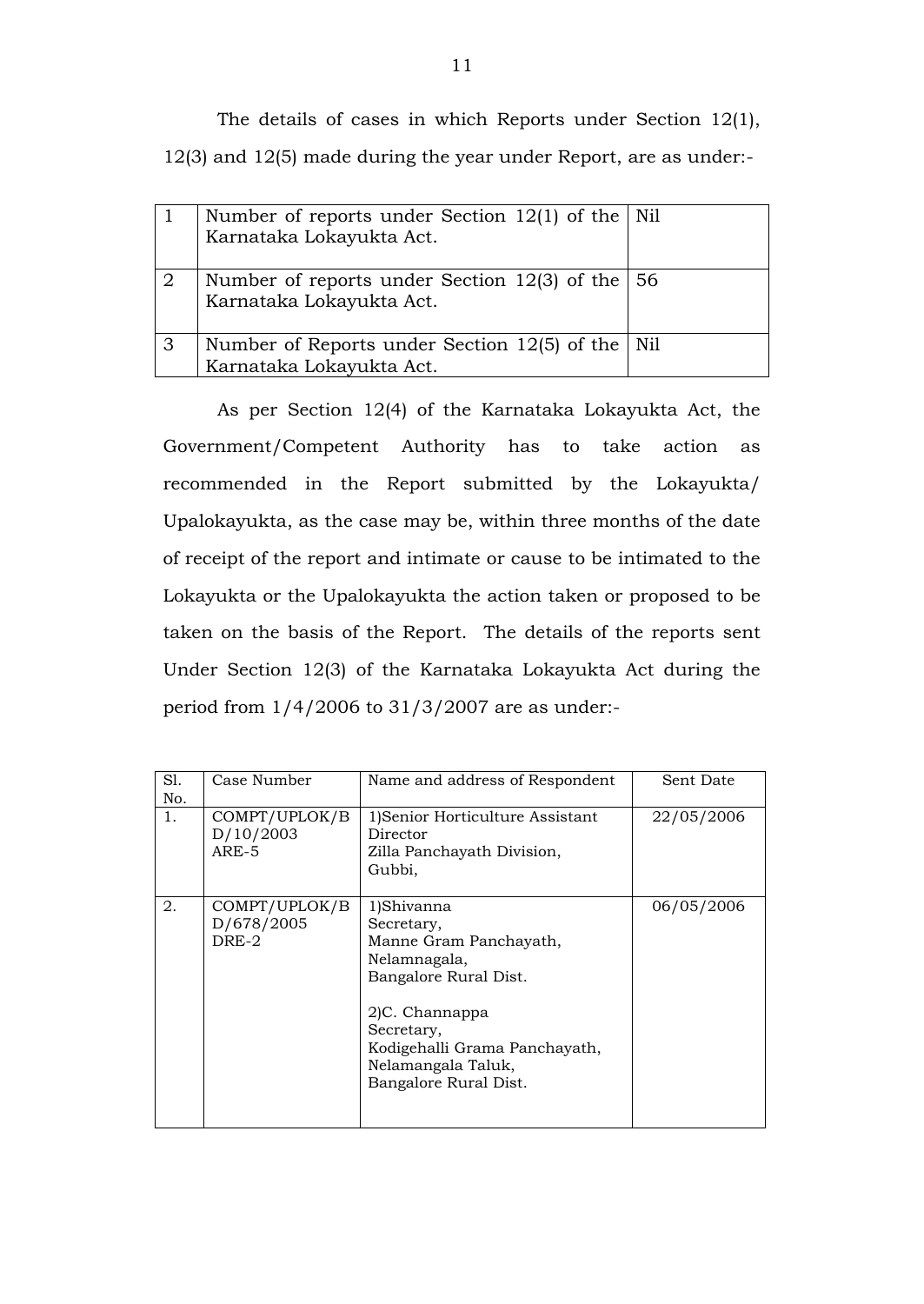| 3. | COMPT/UPLOK/B<br>D/385/2006<br>REGISTRAR.    | 1)Sri.H.Eswaraiah,<br>Asst. Engineer,<br>Hemavathi Canal,<br>Chelur Sub-Division.                                                                                                                                                                                                                                           | 28/06/2006 |
|----|----------------------------------------------|-----------------------------------------------------------------------------------------------------------------------------------------------------------------------------------------------------------------------------------------------------------------------------------------------------------------------------|------------|
| 4. | COMPT/UPLOK/G<br>LB/63/2002<br><b>SR-APP</b> | 1) Pramoda Reddy, Executive<br>Engineer, U.K.P., Div.No.2,<br>Bhimarayanagudi<br>2) Mustegery, AEE., sub-dvn.5 & 6<br>Gogi shahapur tq. and 2 others<br>3)B.D.Wadeyar<br>A.E. Sub.Divn.No.5&6,<br>Gogi, Shahapur Taluk,<br>Gulbarga Dist<br>4) Basappa<br>J.E. KBJNL Sub.Divn.No.5,<br>Gogi, Shahapur Tq,<br>Gulbarga Dist. | 08/03/2006 |
| 5. | COMPT/UPLOK/B<br>GM/170/2004<br>Sr-APP       | 1)Sharanaiah Amaraiah Matha<br>Asst. Engineer (Eelectrical)<br>(Technical Assistant)<br>HESCOM, City Sub-Dn.<br>Bijapur.                                                                                                                                                                                                    | 08/03/2006 |
| 6. | COMPT/UPLOK/B<br>CD/100/2004<br>DRE-5        | 1) Abdul Raheem, KAS<br>Special Land Acquisition Officer<br>NH-4, Tumkur-Nelamangala<br>K.R. Circle,<br>Bangalore-1.                                                                                                                                                                                                        | 16/08/2005 |
| 7. | COMPT/UPLOK/B<br>GM/171/2004<br>Sr-APP       | 1)Subhashchandra<br>Ramagondappa Mendegera<br>Village Accountant,<br>Kannura Grama<br>Bijapur District                                                                                                                                                                                                                      | 08/06/2006 |
| 8. | COMPT/UPLOK/B<br>CD/170/2003<br>DRE-2        | 1)N.Puttaswamy<br>Junior Engineer,<br>O & M 2, 7th East Sub Dn.,<br>O/o Assistant Executive Engineer,<br>K.P.T.C.L., K.R.Puram,<br>Bangalore.                                                                                                                                                                               | 06/03/2006 |
| 9. | COMPT/UPLOK/B<br>D/1946/2004<br>DRE-2        | 1)Narayanarao<br>Village Accountant,<br>Taluk Office,<br>Doddballapur,<br>Present FDC.<br>2)Gurumurthy<br>Revenue Inspector,<br>Belavangala Hobli,<br>Doddballapur.<br>3) Munisiddappa<br>R.R. Shirastedar,<br>Tahasildar Office,<br>Doddballapur.                                                                          | 13/03/2006 |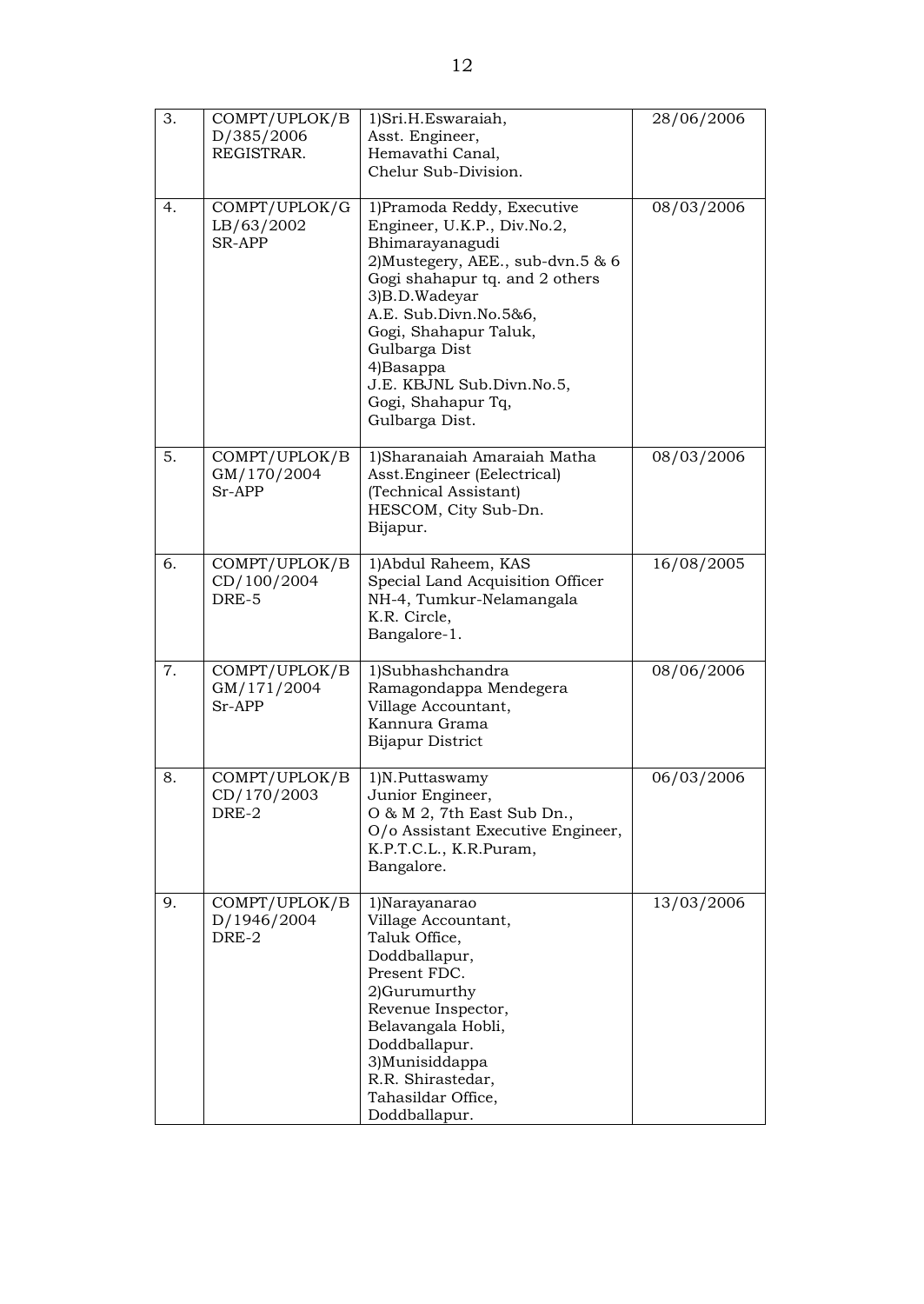| 10. | COMPT/UPLOK/G<br>LB/261/2005<br>Sr-APP | 1) Masood Bin Ali<br>Chief officer, Town Municipal,<br>Shahapur,<br>Gulbarga.                                                                                                                                                                                                                                                                                                                                                                                                                                                                                                                                                                                                                                                                                  | 10/07/2006 |
|-----|----------------------------------------|----------------------------------------------------------------------------------------------------------------------------------------------------------------------------------------------------------------------------------------------------------------------------------------------------------------------------------------------------------------------------------------------------------------------------------------------------------------------------------------------------------------------------------------------------------------------------------------------------------------------------------------------------------------------------------------------------------------------------------------------------------------|------------|
| 11. | COMPT/UPLOK/B<br>CD/24/2005<br>ARE-4   | 1)Smt.L.Nagamma<br><b>Head Mistress</b><br>Government Higher Primary<br>School,<br>Srirampura,<br>Byatarayana Post,<br>Bangalore South.<br>2)Smt.Pankajakshi<br>Assistant Teacher<br>Government Higher Primary<br>School,<br>Srirampura,<br>Byatarayana Post,<br>Bangalore South.<br>3) Sri. Narasimha Murthy. K<br><b>Block Education Officer</b><br>Government Higher Primary<br>School,<br>Srirampura,<br>Byatarayana Post,<br>Bangalore South.<br>4) Sri. Govindaraj<br>Cluster Resource Person<br>Government Higher Primary<br>School,<br>Srirampura,<br>Byatarayana Post,<br>Bangalore South.<br>5) Sri.S.V. Venkataramanayya<br>Education Co-ordinator,<br>Government Higher Primary<br>School,<br>Srirampura,<br>Byatarayana Post,<br>Bangalore South. | 04/09/2006 |
| 12. | COMPT/LOK/BC<br>D/112/2003<br>ARE-5    | 1)B.M.P. Rajeev<br>Deputy Forest Officer,<br>Bannerghatta National Park,<br>2)Shivanna<br>Asst. Conservator of Forests,<br>Bannerghatta National Park,<br>3)Nagesh<br>Range Forest Officer,<br>Bannerghatta National Park,<br>4)Nagabhushan<br>Bannerghatta National Park,<br>Bangalore.                                                                                                                                                                                                                                                                                                                                                                                                                                                                       | 18/09/2006 |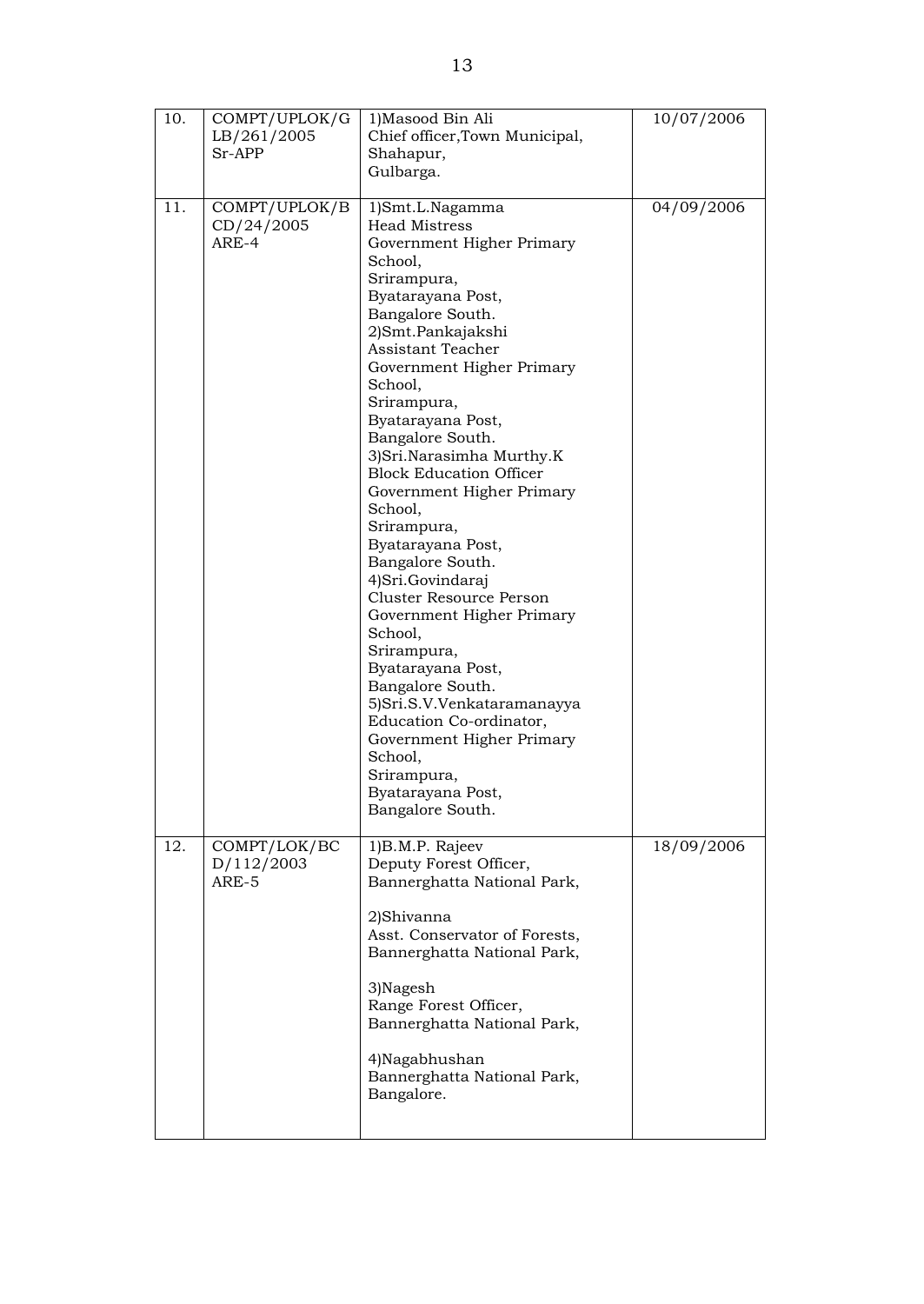|     |                                        | 5) Krupanidhi<br>Manager,<br>Bannerghatta National Park,<br>Bangalore.                                                                                                                                                                                       |            |
|-----|----------------------------------------|--------------------------------------------------------------------------------------------------------------------------------------------------------------------------------------------------------------------------------------------------------------|------------|
| 13. | COMPT/UPLOK/B<br>CD/558/2005<br>ARE-5  | 1)Ramegowda<br>Village Accountant,<br>Venkatala,<br>Yalahanka Hobli,<br>Banglaore North.<br>2)Narayanarao<br>Revenue Inspector,<br>Yalahanka Hobli,<br>Behind Yalahanka Police Station,<br>Banglaore 64.                                                     | 22/06/2006 |
| 14. | COMPT/UPLOK/B<br>CD/691/2003<br>ARE-5  | 1)Concerned officer<br>Bowring and Lady Curson<br>Hospital<br>Bangalore                                                                                                                                                                                      | 29/09/2006 |
| 15. | COMPT/UPLOK/<br>MYS/402/2005<br>DRE-4  | 1)Shankar, SDA,<br>Pattan Panchayath office,<br>Pandavapura, Mandya.                                                                                                                                                                                         | 16/05/2006 |
| 16. | COMPT/UPLOK/<br>MYS/1447/2003<br>DRE-4 | 1)M.Shivalingegowda<br>Executive Officer, Taluk<br>panchayath, K.R.pet taluk,<br>mandya District<br>2) Erappagowda<br>Superintendent, Taluk<br>Panchayath, K.R.Pet<br>3)D.S.Manjunath<br>Junior Engineer, Taluk<br>Panchayath, K.R.Pet                       | 16/05/2006 |
| 17  | COMPT/UPLOK/<br>MYS/400/2005<br>DRE-4  | 1)B.Shivakumar<br>SDA, KGID,<br>Mandya.                                                                                                                                                                                                                      | 16/05/2006 |
| 18. | COMPT/UPLOK/B<br>GM/258/2005<br>Sr-APP | 1)Juleerappa<br>Shirastedar,<br>O/o Tahsildar, Siddapur,<br>Uttara Kannada District.                                                                                                                                                                         | 09/08/2006 |
| 19. | COMPT/UPLOK/<br>MYS/209/2006<br>ARE-5  | 1)K.Channappa<br>Circle Inspector,<br>K.M.Doddi Police Station,<br>Bharathinagara - 571 422,<br>Maddur Taluk, Mandya Dist.<br>2)Siddaramaradhya<br>Sub-Inspector of Police,<br>Bharathinagara Police Station -<br>571 422,<br>Maddur Taluk, Mandya District. | 16/11/2006 |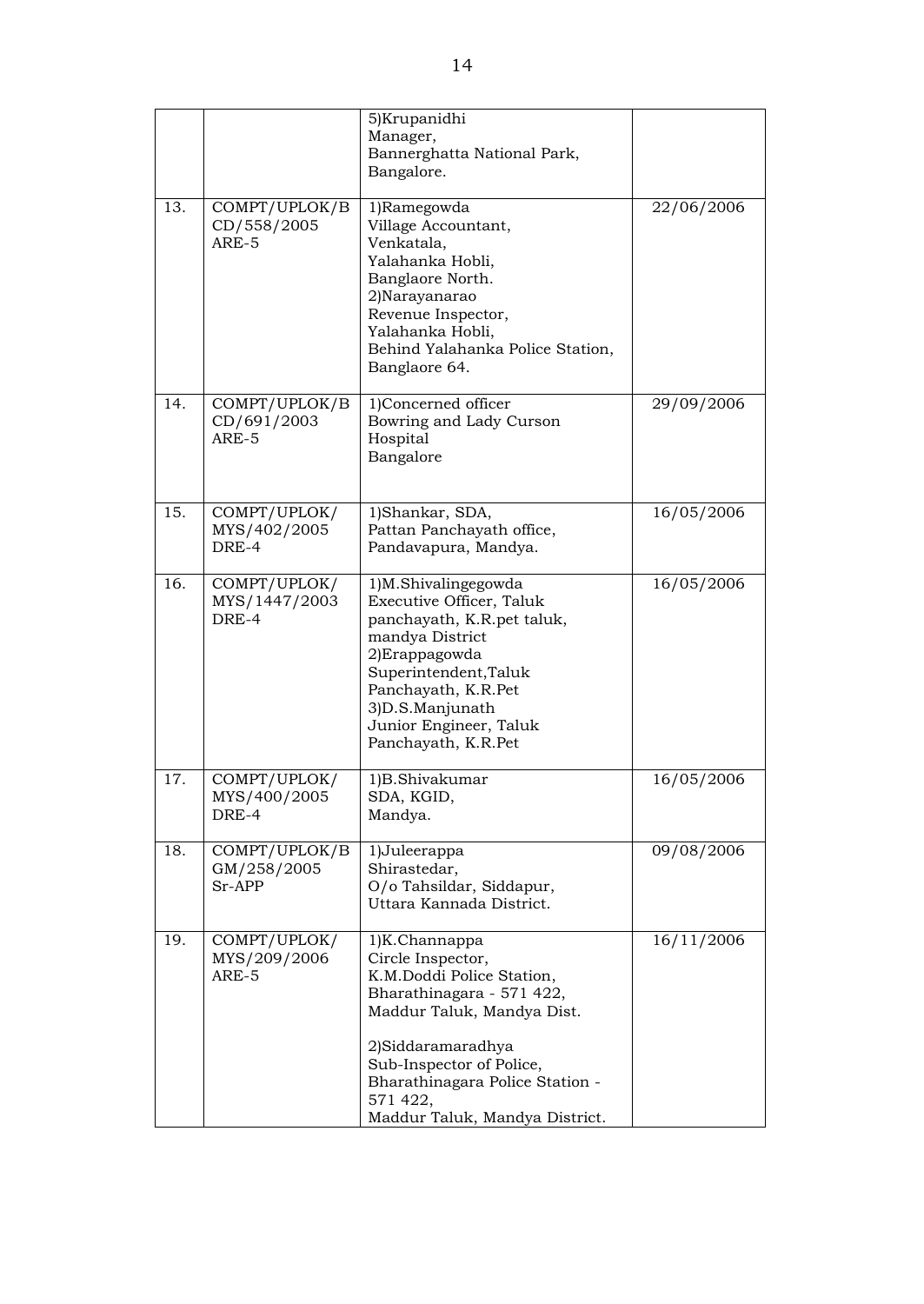| 20. | COMPT/LOK/BC<br>D/127/1997<br>ARE-5    | 1)H. Gangaiah<br>Director of Printing, Stationery<br>and Publication, Govt. Central<br>Press, Bangalore                                                                                                                                                                                                           | 23/11/2006 |
|-----|----------------------------------------|-------------------------------------------------------------------------------------------------------------------------------------------------------------------------------------------------------------------------------------------------------------------------------------------------------------------|------------|
| 21. | COMPT/UPLOK/B<br>CD/234/2006<br>ARE-4  | 1)Manjunath<br>Inspector of Police (Traffic),<br>Indianagar,<br>Bangalore.                                                                                                                                                                                                                                        | 25/11/2006 |
| 22. | COMPT/UPLOK/B<br>D/642/2005<br>DRE-1   | 1)S.Gurushanta<br>Office Supdt.,<br>KSRTC.,<br>Davanagere.                                                                                                                                                                                                                                                        | 30/11/2006 |
| 23. | COMPT/UPLOK/B<br>CD/544/2005<br>ARE-5  | 1) Manjula Devi<br>Police Sub Inspector,<br>Women's Police Station,<br>Ulsoor Gate,<br>Bangalore-79.                                                                                                                                                                                                              | 01/12/2006 |
| 24. | COMPT/UPLOK/B<br>CD/166/2006<br>ARE-2  | 1)Dharanesh<br>Police Inspector,<br>Hanumanthanagar police Station,<br>Bangalore.<br>2)Ramachandra<br>Sub Inspector, Hanumanthanagar<br>Police, Bangalore.<br>3)Nanjundaswamy<br>Sub Inspector,<br>Hanumanthanagar Police Station,<br>Bangalore.<br>4)N.J. Bettegowda<br>A.S.I. Hanumanthnagar P.S.<br>Bangalore. | 27/09/2006 |
| 25. | COMPT/UPLOK/B<br>GM/236/2005<br>DRE-1  | 1) Vijayakumar Bisnalli,<br>Police Inspector,<br>Kalaghatagi,<br>Dharwad Dist.<br>2)N.G.Sanikoppa<br>Dy.S.P., Dharwad Rural,<br>Dharwad.                                                                                                                                                                          | 12/12/2006 |
| 26. | COMPT/UPLOK/B<br>CD/123/2005<br>ARE-5  | 1)Shashikumar, Jr. Engineer<br>CMC, Bommanahalli.<br>2) Maregowda, AEE, CMC,<br>Bommanahalli.<br>3) Udayashankar, Commissioner,<br>CMC, Bommanahalli.<br>4) Mallikarjun, Police Inspector,<br>Madivala.                                                                                                           | 18/12/2006 |
| 27. | COMPT/UPLOK/G<br>LB/217/2004<br>ARLO-4 | 1)Basanna<br>Village Accountant,<br>Kottur,<br>Kudligi Taluk,<br>Bellary.                                                                                                                                                                                                                                         | 21/08/2006 |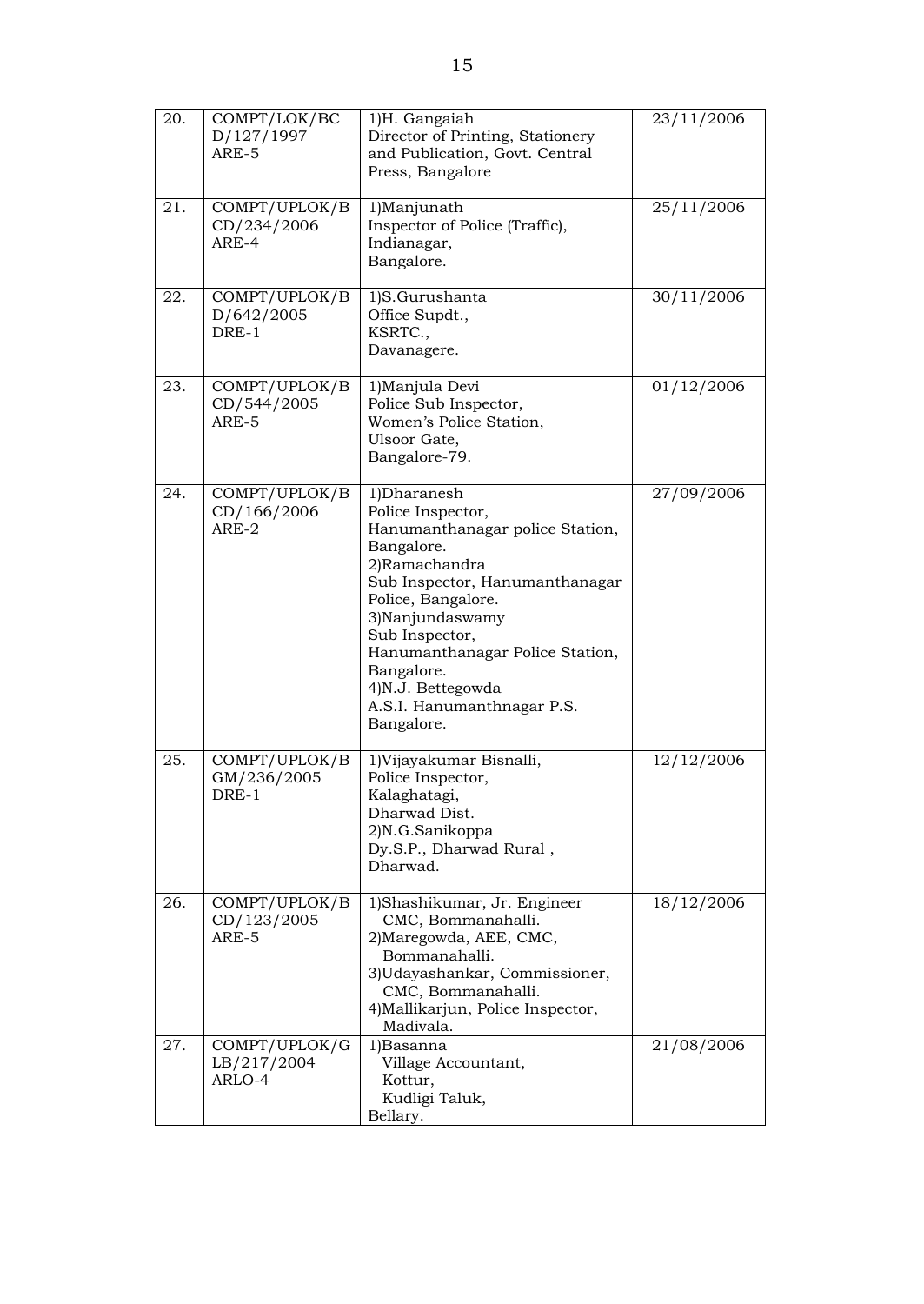| 28. | COMPT/UPLOK/B<br>D/623/2005<br>ARE-5       | 1)B.N.Nagabhushana<br>II Dvn.Surveyor,<br>Taluk Survey office,<br>Challakere, Chitradurga.<br>2)H.Chandrakumar<br>I Dvn.Surveyor,<br>Taluk Survey office,<br>Challakere, Chitradurga.                                                                                                                                                                                                                                                                                                                                             | 29/09/2006 |
|-----|--------------------------------------------|-----------------------------------------------------------------------------------------------------------------------------------------------------------------------------------------------------------------------------------------------------------------------------------------------------------------------------------------------------------------------------------------------------------------------------------------------------------------------------------------------------------------------------------|------------|
| 29. | COMPT/UPLOK/G<br>LB/264/2005<br>$Sr-APP$   | 1) Mastan Patel<br>Village Accountant,<br>Muraganuru, Jevargi,<br>Gulbarga.                                                                                                                                                                                                                                                                                                                                                                                                                                                       | 17/11/2006 |
| 30. | COMPT/UPLOK/B<br>CD/345/2006<br>ARE-2      | 1) Sri D.B. Ganachari,<br>Under Secretary to Government,<br>Health and Family Welfare Dept.<br>(Medical Education),<br>Vikasa Soudha,<br>Bangalore.<br>2) Sri Mukthar Pasha<br>Assistant,<br>Health and Family Welfare Dept.<br>(Medical Education),<br>Vikasa Soudha,<br>Bangalore.<br>3) Sri K.Y. Ramesh<br>Assistant<br>Health and Family Welfare<br>(Medical Education),<br>Vikasa Soudha,<br>Bangalore.<br>4) Sri Srinivas<br>Junior Assistant,<br>Health and Family Welfare Dept.<br>(Medical Education),<br>Vikasa Soudha, | 04/09/2006 |
|     |                                            | Bangalore.                                                                                                                                                                                                                                                                                                                                                                                                                                                                                                                        |            |
| 31. | COMPT/UPLOK/B<br>CD/290/2005<br>REGISTRAR. | 1)N.Nagaraj<br>A.E.E., CMC,<br>Mahadevapura,<br>Bangalore 48.<br>2)T.Kodanda Ramu<br>A.E., CMC, Mahadevapura,<br>Bangalore 48.                                                                                                                                                                                                                                                                                                                                                                                                    | 04/04/2006 |
| 32. | COMPT/UPLOK/B<br>D/766/2004<br>DRE-2       | 1) Jagadish,<br>Sub-Inspector of Police,<br>Kudoor Police Station,<br>Kudoor,<br>Magadi Taluk,<br>Bangalore Rural District.                                                                                                                                                                                                                                                                                                                                                                                                       | 24/10/2005 |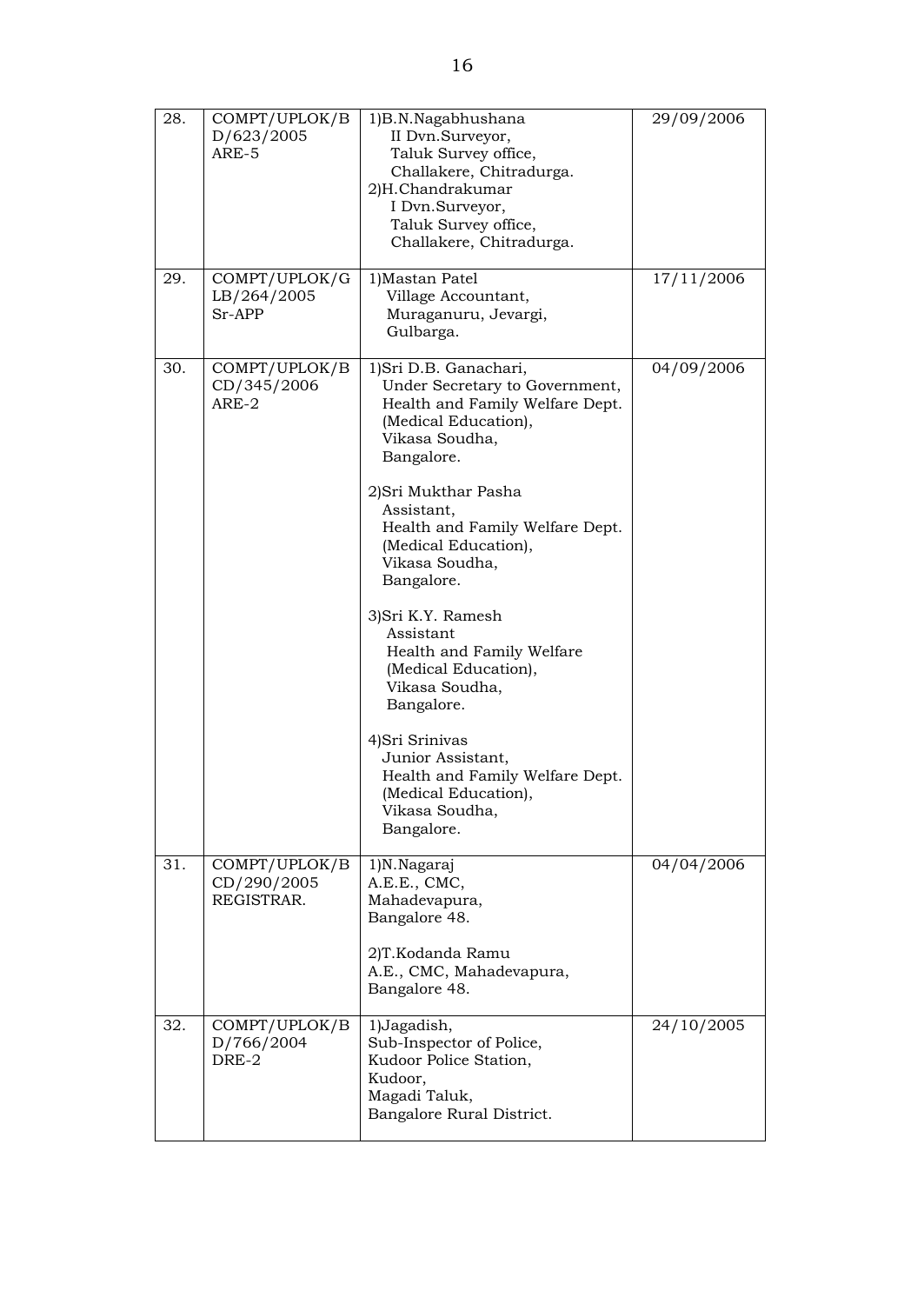| 33. | COMPT/UPLOK/B<br>CD/923/2006<br>ARE-5  | 1)Venugopal K.R<br>Professor & Chairman<br>Dept. of Electronics Engineering<br>& Computer Science Engineering<br>K.R.Circle<br>Bangalore                                                                                                                                                                                                                                                                                       | 03/02/2007 |
|-----|----------------------------------------|--------------------------------------------------------------------------------------------------------------------------------------------------------------------------------------------------------------------------------------------------------------------------------------------------------------------------------------------------------------------------------------------------------------------------------|------------|
| 34. | COMPT/LOK/GLB<br>/15/2005<br>ARE-5     | 1)H. Revanasiddappa Harasur<br>Retd. B.E.O.,<br>Gulbarga North Range,<br>Gulbarga.                                                                                                                                                                                                                                                                                                                                             | 24/02/2007 |
| 35. | COMPT/UPLOK/B<br>CD/748/2006<br>DRE-5  | 1)Shivanna<br>Circle Inspector,<br>Subramanyapura Police Station,<br>Near Banashankari,<br>Bangalore-61<br>2)Srinivas<br>Police Sub-Inspector,<br>(Crime), Subramanya Police<br>Station, Bangalore-61<br>3)Anil Kumar<br>P.S.I.(L & O),<br>Subramanyapura Police Station,<br>Bangalore-61<br>4) Kumaraswamy<br>Police Constable,<br>Subramanyapura P.S.<br>Bangalore-61.<br>5)Manu<br>P.C.Subramanyapura P.S.<br>Bangalore-61. | 27/02/2007 |
| 36. | COMPT/UPLOK/B<br>CD/790/2006<br>ARE-2  | 1)D.V.Shivanna<br>Circle Inspector,<br>Subramanyapura police station,<br>Bangalore.                                                                                                                                                                                                                                                                                                                                            | 03/10/2006 |
| 37. | COMPT/UPLOK/G<br>LB/1160/2003<br>DRE-2 | 1)Mureppa<br>A.E.E.,<br>Chandrapalli Project Sub-Div.,<br>Chandapur,<br>Chincholi Taluk,<br>Gulbarga District.                                                                                                                                                                                                                                                                                                                 | 15/03/2007 |
| 38. | COMPT/UPLOK/G<br>LB/222/2005<br>DRE-2  | 1) Kamalappa H Parivar<br>Inspector,<br>SC & ST Welfare office, Bidar.                                                                                                                                                                                                                                                                                                                                                         | 15/03/2007 |
| 39. | COMPT/LOK/BC<br>D/147/2001<br>ARE-5    | 1)S.T.Rajappa<br>Asst. Director,<br>O/o Directorate of Technical<br>Education,<br>Bangalore<br>2)Chetana Manoraj<br>Second Division Asst,<br>Directorate of technical<br>Education, Bangalore                                                                                                                                                                                                                                  | 21/03/2007 |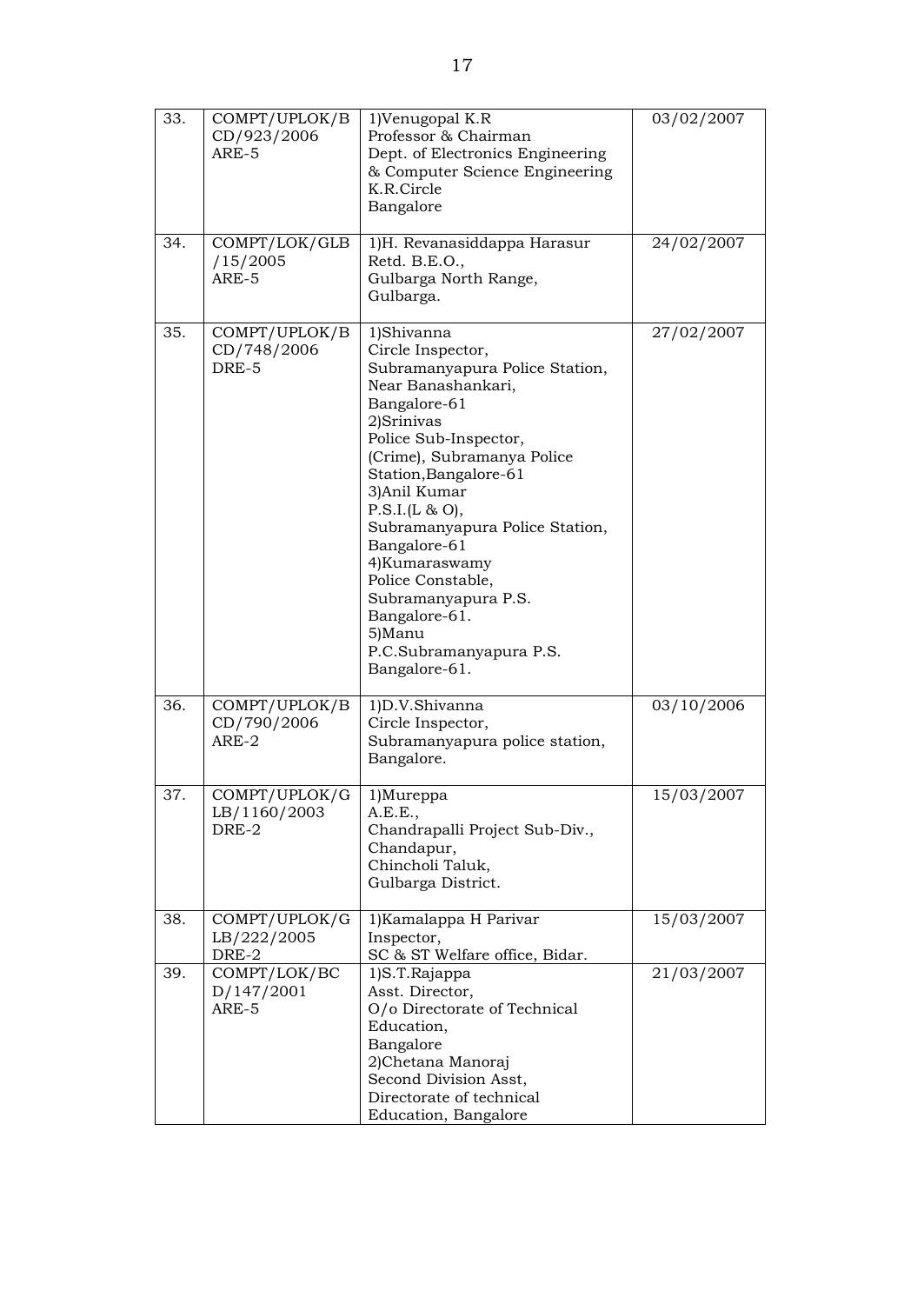| 40. | COMPT/UPLOK/<br>MYS/2226/2003<br>DRE-3 | 1)A.T. Chandrashekar<br>Revenue Inspector,<br>Shanthigrama Hobli,<br>Hassan Taluk & District.<br>2)C. Rangappa<br>Village Accountant,<br>K. Bydrahally Circle,<br>Shanthigrama Hobli,<br>Hassan Taluk & District.                                                                                                                                                                                                                                                                                                                                                                   | 27/11/2006 |
|-----|----------------------------------------|-------------------------------------------------------------------------------------------------------------------------------------------------------------------------------------------------------------------------------------------------------------------------------------------------------------------------------------------------------------------------------------------------------------------------------------------------------------------------------------------------------------------------------------------------------------------------------------|------------|
| 41. | COMPT/UPLOK/B<br>D/335/2006<br>DRE-1   | 1)G.S.Siddesh<br>Village Accountant,<br>Taluk Office,<br>Davanagere Dist.                                                                                                                                                                                                                                                                                                                                                                                                                                                                                                           | 07/12/2006 |
| 42. | COMPT/UPLOK/<br>MYS/515/2005<br>DRE-1  | 1)Nazeer Ahmed<br>Junior Engineer,<br>I/c Asst.Engineer,<br>K.P.T.C.L.,<br>Kadur                                                                                                                                                                                                                                                                                                                                                                                                                                                                                                    | 28/11/2006 |
| 43. | COMPT/UPLOK/B<br>D/730/2005<br>DRE-1   | 1)S.R.Thippeswamy<br>First Dvn.Surveyor,<br>Taluk survey office,<br>Davangere.                                                                                                                                                                                                                                                                                                                                                                                                                                                                                                      | 30/11/2006 |
| 44. | COMPT/UPLOK/G<br>LB/280/2005<br>ARE-4  | 1)Dr Chetan<br>Medical Officer,<br>Central Prison,<br>Bellary.<br>2) Dr. T. Rajagopala Reddy<br>Dist. Surgeon (Retd.)<br>Bellary<br>3) Dr. K. Sugunamma<br>District Surgeon<br>Bellary<br>4) Dr. G. Thippanna Choudhary<br>Dist. Surgeon (Retd.)<br>Bellary.<br>5) Dr. M. Mallikarjunaiah<br>Medical Officer (Retd.)<br>Bellary.<br>6) Dr. M.S. Venkataram<br>Medical Officer<br>Bellary.<br>7) Dr. Y. Hanumanthappa<br>Medical Officer<br>Bellary.<br>8) Dr. P.S. Veerabhadrappa<br>Medical Officer<br>Bellary.<br>9) Dr. Khaji Abdul Rahim<br>Medical Officer (Retd.)<br>Bellary. | 10/07/2006 |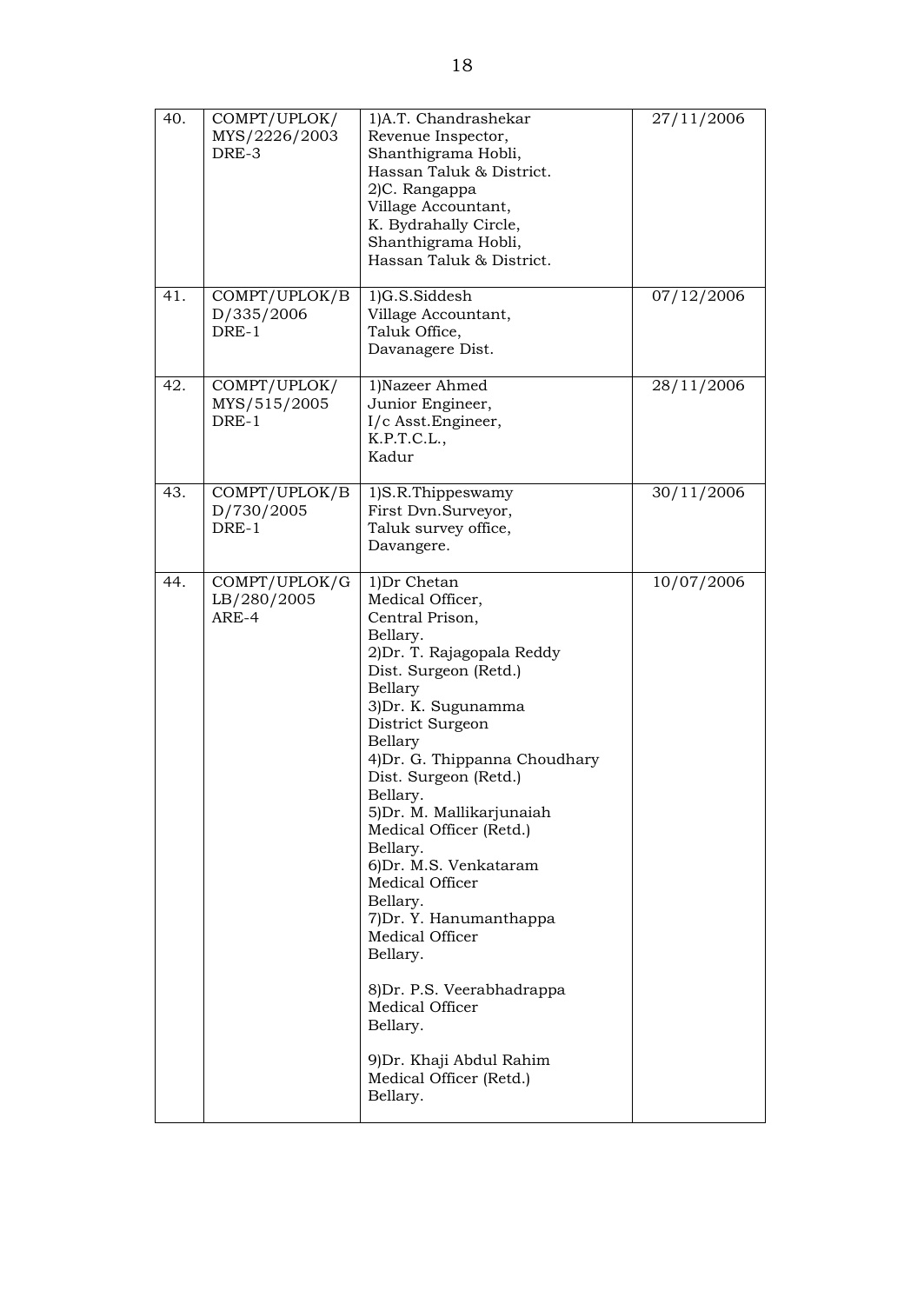| 45. | COMPT/LOK/BC<br>D/58/1998<br>ARE-5     | 1)H. Gangaiah<br>Director of Printing, Stationery<br>and Publications<br>Bangalore.                                                                                                                                                                                                              | 23/11/2006 |
|-----|----------------------------------------|--------------------------------------------------------------------------------------------------------------------------------------------------------------------------------------------------------------------------------------------------------------------------------------------------|------------|
| 46. | COMPT/LOK/BC<br>D/45/1998<br>ARE-5     | 1) Sri. H. Gangaiah,<br>Director of Printing, Stationery<br>and Publication. Govt. Central<br>Press, Bangalore.                                                                                                                                                                                  | 23/11/2006 |
| 47. | COMPT/UPLOK/<br>MYS/2040/2003<br>DRE-4 | 1)Anil KUmar<br>Ex Tahsildar,<br>Mandya<br>Now at Maddur.<br>2)S.R.Lakshmikantachar<br>Revenue Inspector<br>Mandya Tq<br>3)K.Basavaraju<br>Village Accountant<br>Mandya Tq<br>4)Shivalingaiah<br>Taluk Surveyor<br>Mandya Tq                                                                     | 15/06/2006 |
| 48. | COMPT/UPLOK/B<br>CD/779/2006<br>DRE-5  | 1)Marimadaiah<br>formerly SDA,<br>O/O the Dy.Commr.<br>Bangalore Urban District<br>2)H.N. Chandrappa<br>formerly SDA,<br>O/O the Supdt., of Police,<br>Bangalore District,<br>Bangalore.                                                                                                         | 07/03/2007 |
| 49. | COMPT/UPLOK/B<br>CD/752/2006<br>DRE-5  | 1)G.S. Rajendra<br>Secretary,<br>Basavanpura Grama Panchayath,<br>Bangalore South Taluk<br>2)T.G. Ranganath<br>Bill Collector,<br>Basavanapura Grama<br>Panchayath,<br>Bangalore South Taluk,<br>3)Ramalingaiah<br>Bill Collector,<br>Basavanapura Grama<br>Panchayath,<br>Bangalore South Taluk | 13/01/2007 |
| 50. | COMPT/UPLOK/B<br>D/331/2006<br>DRE-1   | 1)B.Srikantharao,<br>SDA, C.G.Hospital,<br>Davanagere.                                                                                                                                                                                                                                           | 30/11/2006 |
| 51. | COMPT/UPLOK/B<br>CD/78/2006<br>ARE-5   | 1) Dr.T.S. Gopalakrishna<br>Drug Inspector,<br>Ayush Directorate,<br>Dhanvanthri Road,<br>Bangalore 9.                                                                                                                                                                                           | 27/03/2007 |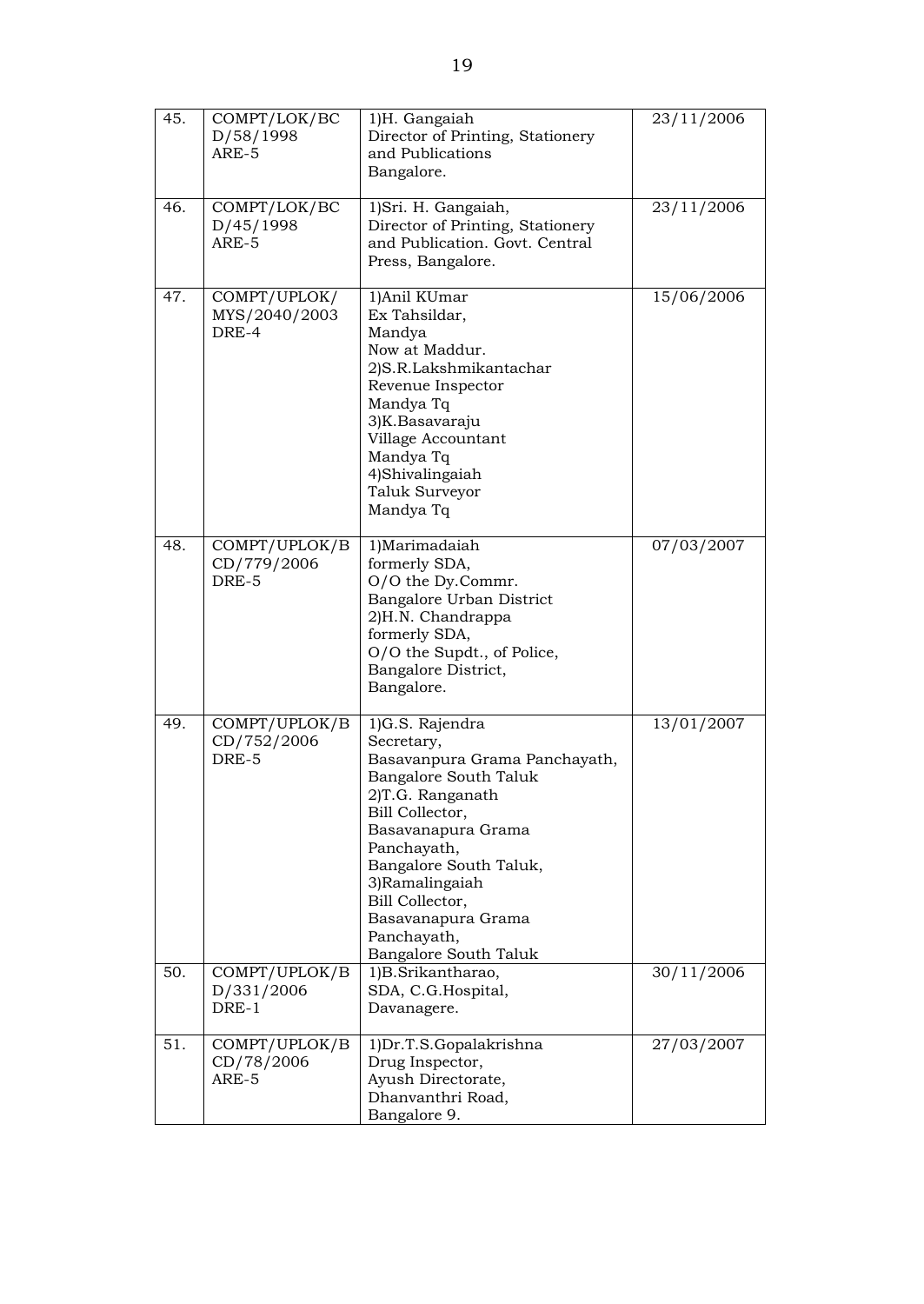| 52. | COMPT/LOK/BC<br>D/149/1999<br>ARE-5  | 1) Sri. H. Gangaiah<br>Director of Printing, Stationery<br>and publication, govt. Central<br>press, Bangalore.                                                                                                                                                                                                                                                                                                                                                                                                                                                                                                                                                                                                                                                                                                                                                                                           | 23/11/2006 |
|-----|--------------------------------------|----------------------------------------------------------------------------------------------------------------------------------------------------------------------------------------------------------------------------------------------------------------------------------------------------------------------------------------------------------------------------------------------------------------------------------------------------------------------------------------------------------------------------------------------------------------------------------------------------------------------------------------------------------------------------------------------------------------------------------------------------------------------------------------------------------------------------------------------------------------------------------------------------------|------------|
| 53. | COMPT/UPLOK/B<br>GM/17/2004<br>DRE-2 | 1)Thippanna Lalappa Nayak<br>Special Tahasildar,<br>I/c Rehabilitation Officer,<br>UKP R & R, Bagalkot.                                                                                                                                                                                                                                                                                                                                                                                                                                                                                                                                                                                                                                                                                                                                                                                                  | 02/08/2006 |
| 54. | COMPT/UPLOK/B<br>CD/10/2006<br>ARE-5 | 1) Ramesh P Bharasakale<br>Deputy Inspector of Women &<br>Child Wefare Dept.,<br>M.S.Building, BANGALORE                                                                                                                                                                                                                                                                                                                                                                                                                                                                                                                                                                                                                                                                                                                                                                                                 | 24/05/2006 |
| 55. | COMPT/LOK/BC<br>D/339/2005<br>DRE-5  | 1) Prakash Khandra, MLA, Bhalki<br>2) Wandappa Kasampur, MLA,<br>Bidar<br>3) Mallikarjuna Siddaramappa<br>4)Chandrashekar B Patil<br>Begur MLA,<br>5)M.Y.Patil<br>Afzalpura MLA,<br>6) Saranabasappa Gouda<br>Darshanapur, MLA Alkodu<br>7)Hanumanthappa<br>Devadurga MLA,<br>8) B Muniyappa Muddappa<br>Kalmale MLA<br>9)H.R. Gaviyappa<br>Hospet MLA<br>10)D.Sudhakar<br>Challakere MLA<br>11)A.V.Umapathy<br>Holalkere MLA<br>12)K.M.Thimmarayappa<br>Pavagada MLA<br>13)D.Nagaraiah<br>Huliyur Durga MLA,<br>14) J.C. Madhaswamy<br>Chikkanayakanahally MLA<br>15)K.R.Ramesh Kumar<br>Srinivasapura MLA<br>16) Dinesh Gundurao<br>Gandhinagar MLA<br>17)H.D.Kumaraswamy<br>Ramanagar MLA<br>18)H.D.Balakrishna<br>Magadi MLA<br>19)G.Chandranna<br>Devanahally MLA<br>20)M.P.B.Nagaraj<br>Hosakote MLA<br>21) Dr. Andanai<br>Malavalli MLA<br>22)M.Srinivas<br>Mandya MLA<br>23) Vijayalakshmi Bandi | 23/11/2006 |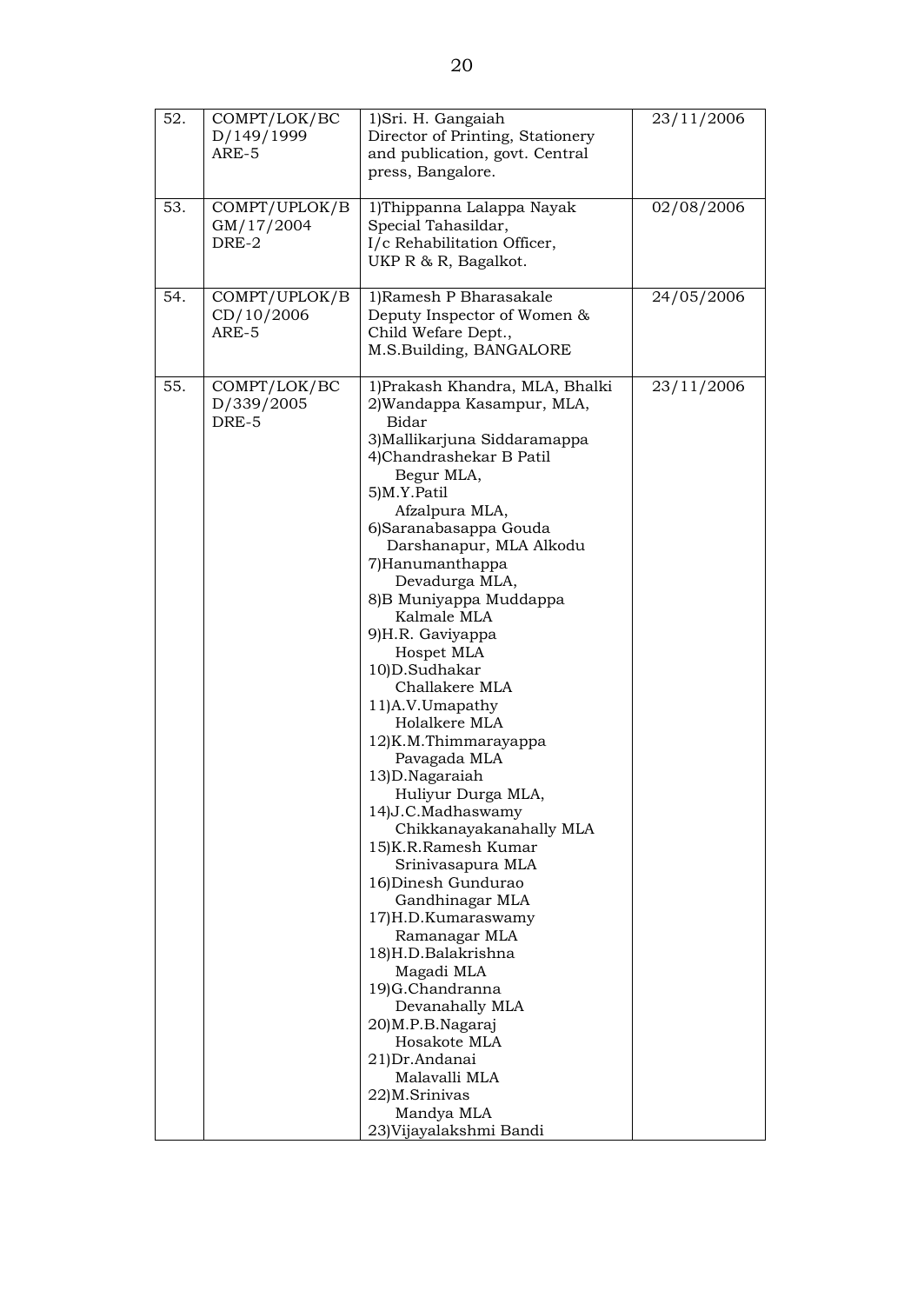|     |               | Siddegouda                       |            |
|-----|---------------|----------------------------------|------------|
|     |               | Srirangapatna MLA                |            |
|     |               | 24) C.N. Puttaraju               |            |
|     |               | Pandavapura MLA                  |            |
|     |               | 25) Dr.H.C. Mahadevappa          |            |
|     |               | T.Narasipura MLA                 |            |
|     |               | 26)Siddaramaiah                  |            |
|     |               |                                  |            |
|     |               | Chamundeshwari MLA               |            |
|     |               | 27)M.P.Venkatesh                 |            |
|     |               | H.D.KOte MLA                     |            |
|     |               | 28)Mahadeva                      |            |
|     |               | K.R.Nagara MLA,                  |            |
|     |               | 29)K.Venkatesh                   |            |
|     |               | Piriyapatna MLA                  |            |
|     |               | 30) Vatal Nagraj                 |            |
|     |               | Chamarajanagara MLA              |            |
|     |               |                                  |            |
|     |               | 31)S.Balaraj                     |            |
|     |               | Kollegal MLA                     |            |
|     |               | 32)R.Druva Narayan               |            |
|     |               | Santhemaralli MLA                |            |
|     |               | 33)CS Puttegowda                 |            |
|     |               | Shravanabelagola MLA             |            |
|     |               | 34)H.M.Vishwanath                |            |
|     |               | Sakleshpura MLA,                 |            |
|     |               | 35)PH Shivashankarappa           |            |
|     |               |                                  |            |
|     |               | Tarikere MLA,                    |            |
|     |               | 36)K.S.Eashwarappa               |            |
|     |               | Shimoga MLA                      |            |
|     |               | 37) Akkimallikarjuna Sahadevappa |            |
|     |               | Kundagola MLA                    |            |
|     |               | 38) Sindhura Rajashekar          |            |
|     |               | Siggav MLA                       |            |
|     |               | 39) Mamani Vishwanath            |            |
|     |               | Karibasappa                      |            |
|     |               |                                  |            |
|     |               | Parasagada MLA                   |            |
|     |               | 40) Jagadish Virupakshi C        |            |
|     |               | Matigud Bailhongal MLA           |            |
|     |               | 41) Desai Sivaputtappa           |            |
|     |               | Huvina Hippargi MLA              |            |
|     |               | 42) Shivanand Patil              |            |
|     |               | Basavanabagevadi MLA             |            |
|     |               | 43)Rathod                        |            |
|     |               | Vallolli MLA                     |            |
|     |               | 44) Patil Ravikant Shankarappa   |            |
|     |               |                                  |            |
|     |               | Indi MLA                         |            |
|     |               | 45) Hirani Murugesh Rudrappa     |            |
|     |               | Bidagi MLA                       |            |
|     |               | 46) Maha Gundappa Kallappa       |            |
|     |               | pattan Chetti, Badami MLA,       |            |
|     |               | 47)H.Y.Matti,                    |            |
|     |               | Gulegudda MLA                    |            |
|     |               | 48) Ivan Igli                    |            |
|     |               | Namanirdeshita MLA               |            |
|     |               |                                  |            |
|     |               |                                  |            |
| 56. | COMPT/UPLOK/B | 1) PURUSHOTHAM ML                | 30/06/2006 |
|     | CD/144/2001   | SUB-INSPECTOR OF POLICE          |            |
|     | DRE-2         | CHICKPET P.S., BANGALORE-53      |            |
|     |               |                                  |            |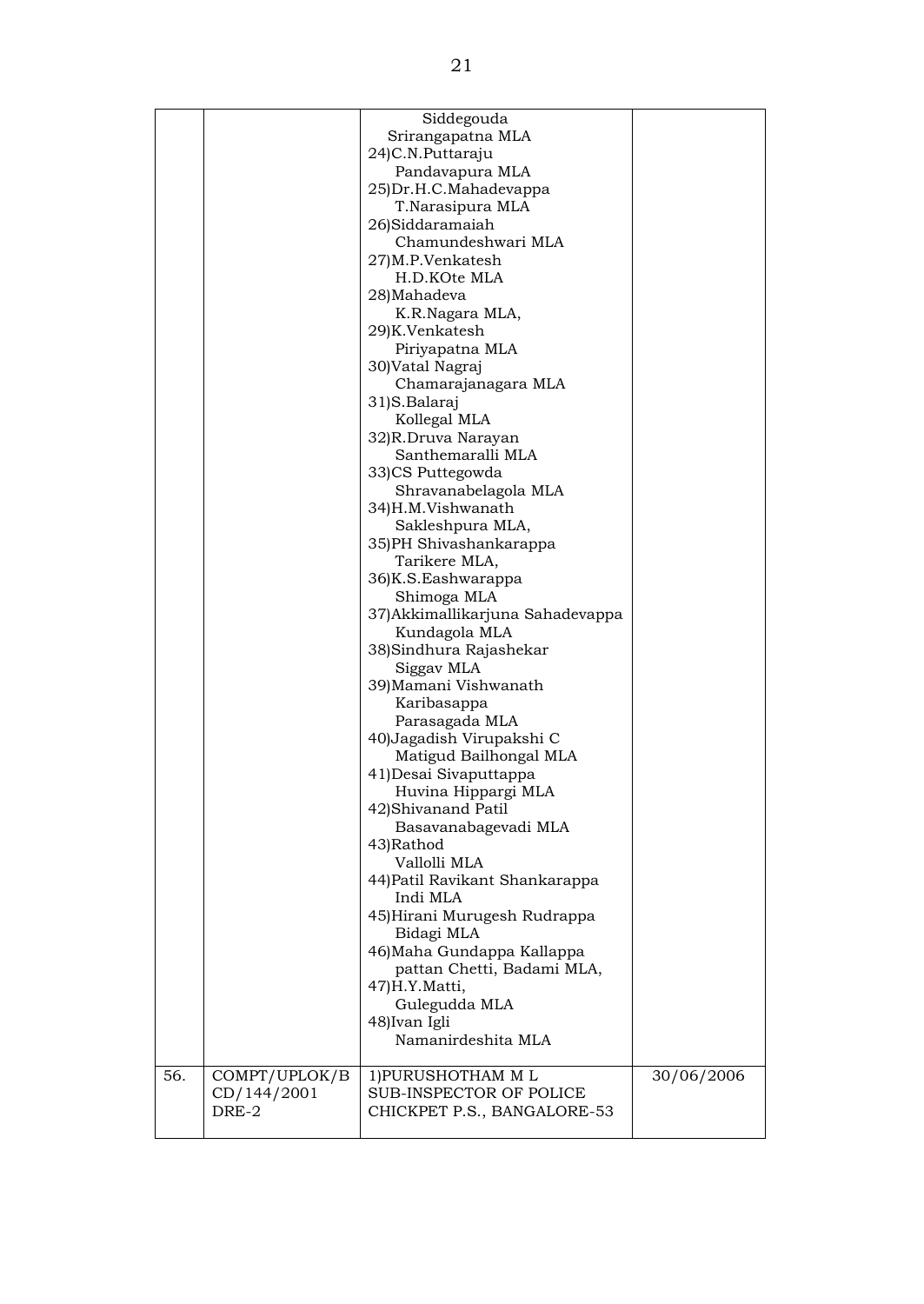## **VISITS**

During the year under report i.e. 2006-07, Hon'ble Lokayukta and Hon'ble Upa-Lokayukta have jointly visited the places and received complaints from general public. During such visits, the grievance of the public has been settled mostly at the spot and in other cases, the complaints have been brought to the Head office for further investigation. The details of the places visited by Hon'ble Lokayukta and Hon'ble Upalokayukta are as under.

| Sl.             | Date of Visit | Place of Visit                  |
|-----------------|---------------|---------------------------------|
| No.             |               |                                 |
| 1)              | 11/9/2006     | Mandya – Visited Mandya Medical |
|                 |               | College.                        |
| $\mathbf{2}$    | 12/9/2006     | Mysore                          |
| 3               | 13/9/2006     | Hassan                          |
| 4               | 7/11/2006     | Kundapur                        |
| 5)              | 8/11/2006     | Udupi                           |
| 6)              | 9/11/2006     | Karkala                         |
| 7)              | 10/11/2006    | Mangalore                       |
| 8)              | 8/1/2007      | <b>Bidar</b>                    |
| 9)              | 9/1/2007      | Gulbarga                        |
| 10 <sub>l</sub> | 10/1/2007     | Yadagir                         |
| 11)             | 11/1/2007     | Raichur                         |
| 12)             | 12/1/2007     | Bellary.                        |
| 13)             | 16/3/2007     | Madikeri                        |
| 14)             | 17/3/2007     | Chamarajanagar                  |

The above visits of Hon'ble Lokayukta and Hon'ble Upalokayukta have assisted the public in approaching this institution for the redressal of legitimate grievances speedily and without expense.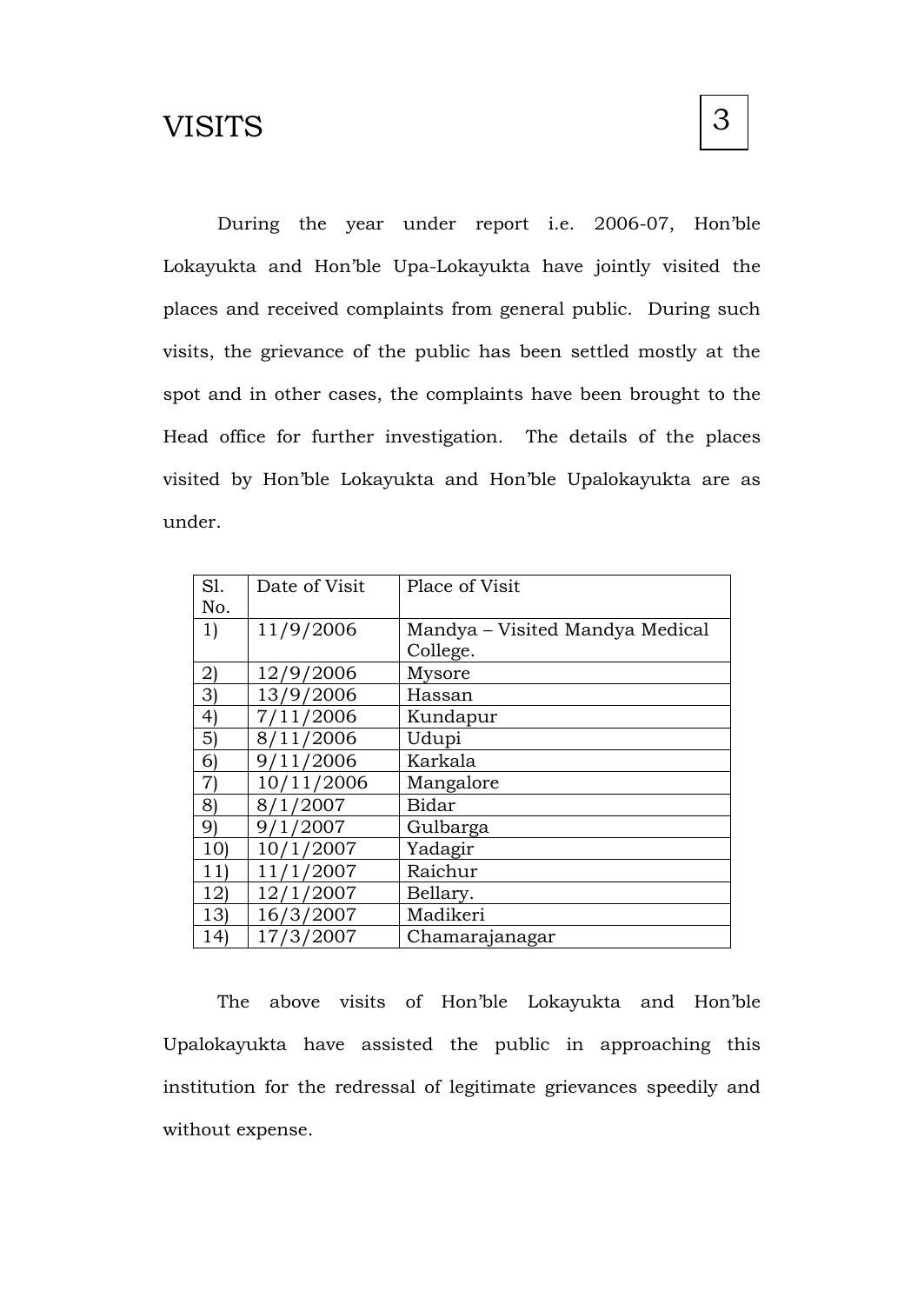### ENQUIRY CASES

All the enquiries entrusted to the Hon'ble Lokayukta or the Hon'ble Upalokayukta under Rule 14-A or Rule 11(2) of Karnataka Civil Services (Classification, Control and Appeal) (Third Amendment) Rules, 1957, will be entrusted to the Additional Registrars of Enquiries, Karnataka Lokayukta, Bangalore, by nominating them as the Inquiry Officer to frame charges and to conduct an Inquiry and to submit the report After holding the enquiry under Rule 11 (2), the concerned Enquiry Officers will submit their reports recording their findings on the charges made against the Delinquent Govt. officials to the Disciplinary Authority along with records for taking further action as enumerated under Sec.11-A of the Karnataka Civil Services (C.C & A) Rules. In respect of the enquiries entrusted to Lokayukta/Upalokayukta by the Government under Rule 14A of the said CCA Rules, after conducting the enquiry, the enquiry officers will submit their reports to the Lokayukta/Upalokayukta, recording their findings on the enquiry along with supporting evidence and materials. These Reports will be sent to the concerned Disciplinary Authority by the Lokayukta/Upalokayukta, after recording their recommendations. The details of such enquiry cases, received,

disposed of and pending during the year of report is as under:-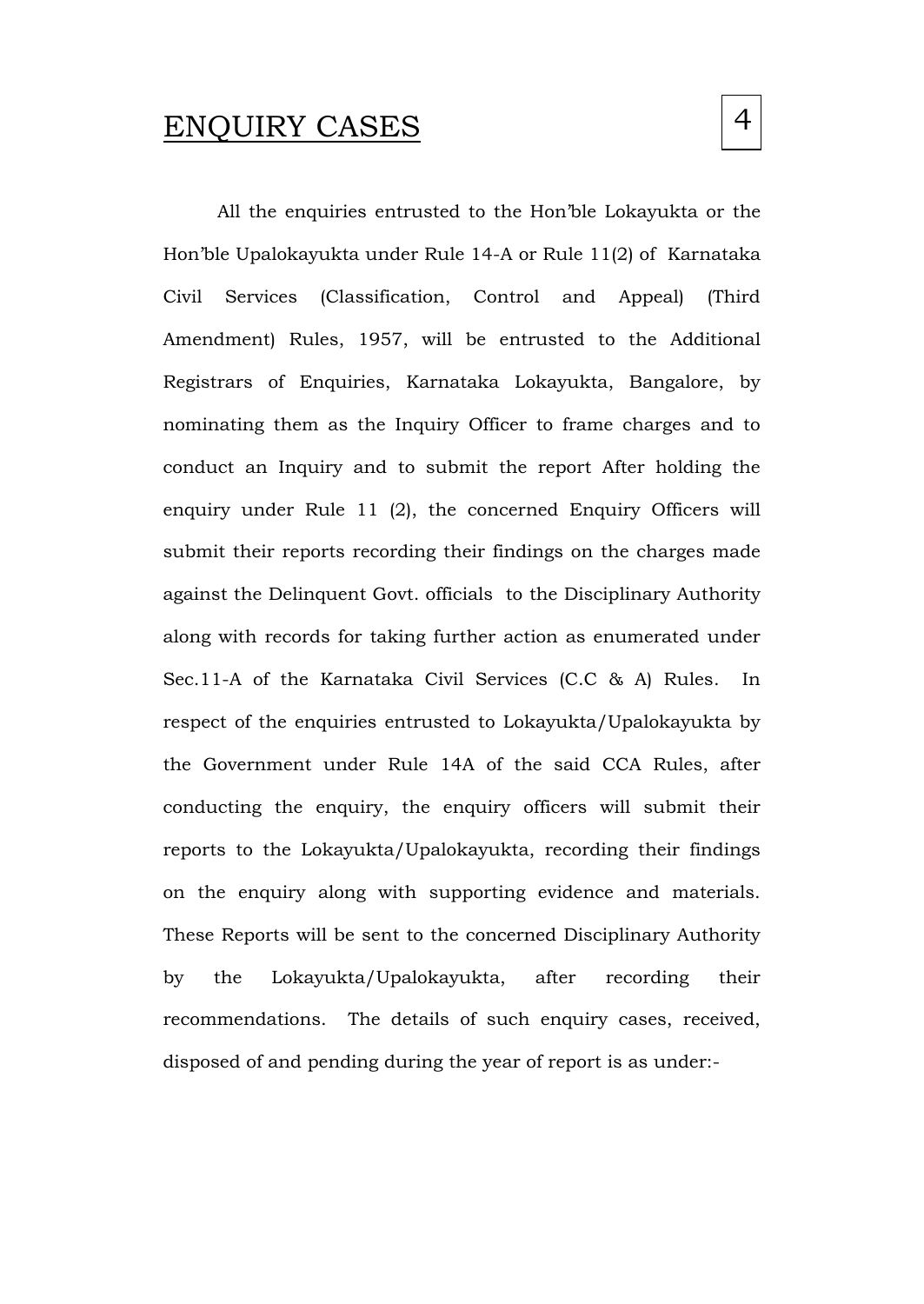#### **ENQUIRY WING**

| SI No.         |                                                 | Under Rule<br>14-A | Rule<br>Under<br>11(2) | Other Acts | Total |
|----------------|-------------------------------------------------|--------------------|------------------------|------------|-------|
|                | Cases pending as on 31.03.2006                  | 226                | 14                     |            | 240   |
| $\overline{2}$ | Cases received from 01.04.2006<br>to 31.3.2007  | 60                 | 00                     |            | 60    |
|                | Total                                           | 286                | 14                     |            | 300   |
| 3              | Cases Disposed from 01.04.2006<br>to 31.03.2007 | 63                 | 5                      |            | 68    |
| 4              | Cases pending as on 31.03.2007                  | 223                | 9                      |            | 232   |

| SI <sub>No</sub> .                                                                                                                                                                                 |                                |                                                                                                | Under<br>$14 - A$                                            | Under<br>11(2) | Other          | ρq    |  |
|----------------------------------------------------------------------------------------------------------------------------------------------------------------------------------------------------|--------------------------------|------------------------------------------------------------------------------------------------|--------------------------------------------------------------|----------------|----------------|-------|--|
| $\mathbf{1}$                                                                                                                                                                                       | Cases pending as on 31.03.2006 |                                                                                                |                                                              | 14             |                | 240   |  |
| $\overline{2}$                                                                                                                                                                                     | to 31.3.2007                   | Cases received from 01.04.2006                                                                 | 60                                                           | 00             |                | 60    |  |
|                                                                                                                                                                                                    | Total                          |                                                                                                | 286                                                          | 14             |                | 300   |  |
| 3                                                                                                                                                                                                  | to 31.03.2007                  | Cases Disposed from 01.04.2006                                                                 | 63                                                           | 5              |                | 68    |  |
| 4                                                                                                                                                                                                  |                                | Cases pending as on 31.03.2007                                                                 | 223                                                          | 9              |                | 232   |  |
| The following table shows the nature of disposal of enquiry cases.<br>The other modes shown in the table includes, withdrawal by the<br>disciplinary authority, abatement during the enquiry, etc. |                                |                                                                                                |                                                              |                |                |       |  |
|                                                                                                                                                                                                    | Type of cases                  | No. of cases in<br>which charges<br>held proved and<br>penalty<br>recommended to<br>Government | No. of<br>cases in<br>which<br>charges<br>held not<br>proved |                | Other<br>modes | Total |  |
|                                                                                                                                                                                                    | Under Rule 14-A                | 22                                                                                             | 36                                                           |                | 5              | 63    |  |
|                                                                                                                                                                                                    | Under Rule 11(2)               |                                                                                                | 5                                                            |                |                | 5     |  |
| Other Acts                                                                                                                                                                                         |                                |                                                                                                |                                                              |                |                |       |  |
| Total                                                                                                                                                                                              |                                | 22                                                                                             | 41                                                           |                | 5              | 68    |  |
| The Disciplinary Authorities have to take action on the<br>enquiry reports sent either by the enquiry officers of Karnataka<br>Lokayukta Institution under Rule.11(2) or by the Lokayukta/         |                                |                                                                                                |                                                              |                |                |       |  |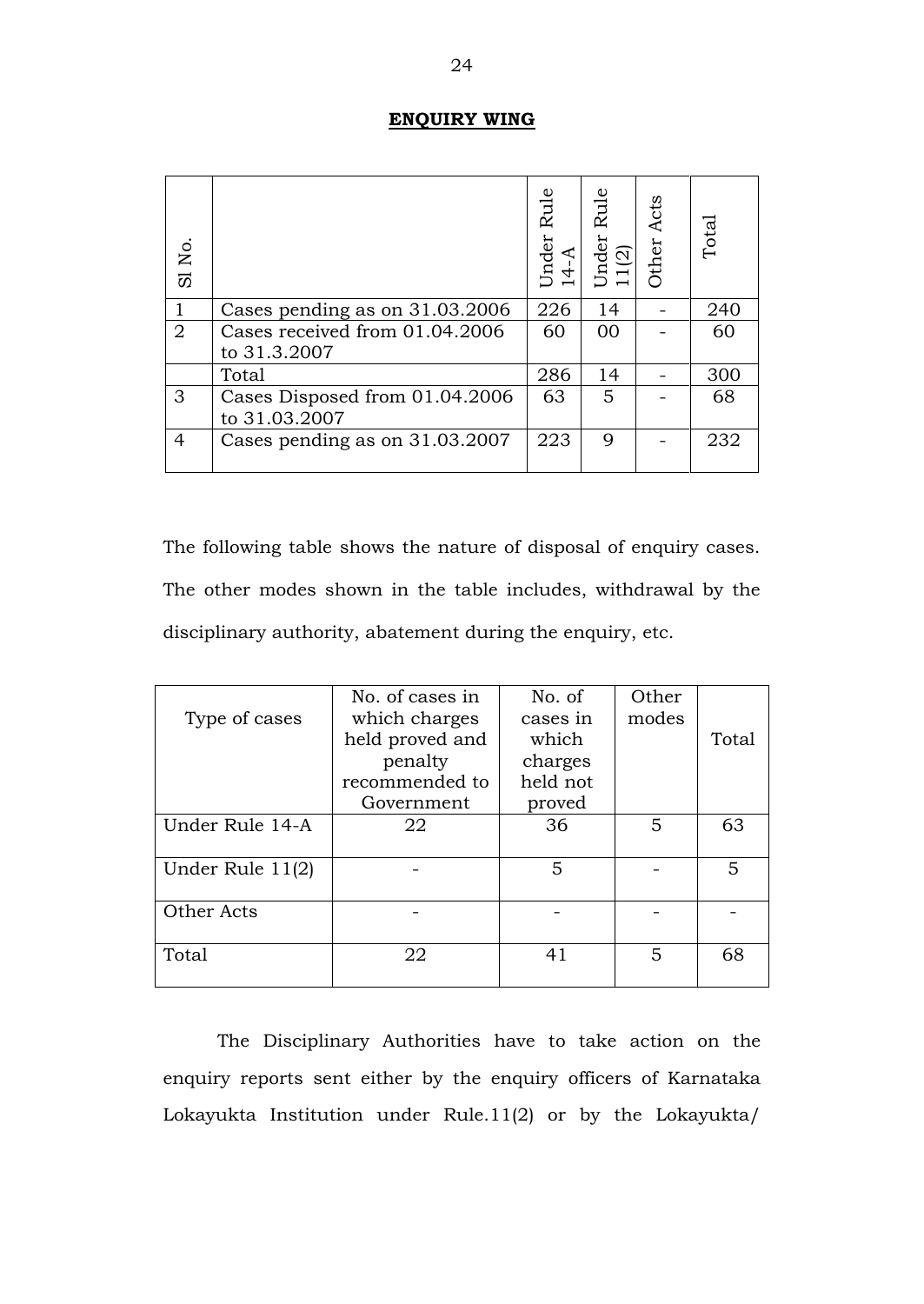Upalokayukta under Rule 14-A in accordance with Rule 11-A of the Karnataka Civil Services (C.C &A) Rules, 1957. The following statement shows the details of pending enquiry cases with the Disciplinary Authority for taking action at the beginning, cases sent to them during the year and action taken during the year.

| SI.No.         | as<br>Enquiry Reports<br>pending with Govt.<br>31-03-2005<br>on | Enquiry repors pending<br>action at the beginning<br>with the DA for taking<br>Eo<br>as<br>1/4/2005<br>of the year i.e. | Enquiry Reports sent to<br>the<br>$\overline{c}$<br>period from 1-04-05<br>during<br>31-03-2006<br>Government | Enquiry Reports during<br>$\overline{c}$<br>Action taken by the<br>$-2005$<br>on<br>31-03-2006<br>Government<br>$01 - 04$<br>the year | 31-03-2006.<br>$\vec{a}$<br>Enquiry Reports<br>pending with Govt.<br>end of<br>the |
|----------------|-----------------------------------------------------------------|-------------------------------------------------------------------------------------------------------------------------|---------------------------------------------------------------------------------------------------------------|---------------------------------------------------------------------------------------------------------------------------------------|------------------------------------------------------------------------------------|
| $\mathbf{1}$   | Under Rule 14(A) of<br>KCS (CC&A) Rules                         | 40                                                                                                                      | 63                                                                                                            | 16                                                                                                                                    | 87                                                                                 |
| $\overline{2}$ | Under Rule $11(2)$ of<br>K.C.S. (C.C & A) Rules                 | 18                                                                                                                      | 5                                                                                                             |                                                                                                                                       | 23                                                                                 |
| 3              | Others                                                          |                                                                                                                         |                                                                                                               |                                                                                                                                       |                                                                                    |
|                | Total                                                           | 58                                                                                                                      | 68                                                                                                            | 16                                                                                                                                    | 110                                                                                |

The details of the cases in which the DA has passed final orders on the reports sent to them are as under.

- 1) In Enquiry No.LOK/ARE-4/ENQ-9/2005, the DGO Sri.C.Chowdappa, Revenue Inspector, Budikote and Sri.G.Eddi Thomas, Village Accountant, Bangarpet have been exonerated of the charges of demand and acceptance of illegal gratification vide Government Order No.RD 54 BDP 2005, Bangalore dated 26.3.2007.
- 2) In Enquiry No.LOK/ARE-3/ENQ-43/2004, the DGO Sri.Purushotham, SDA, Revenue Department has been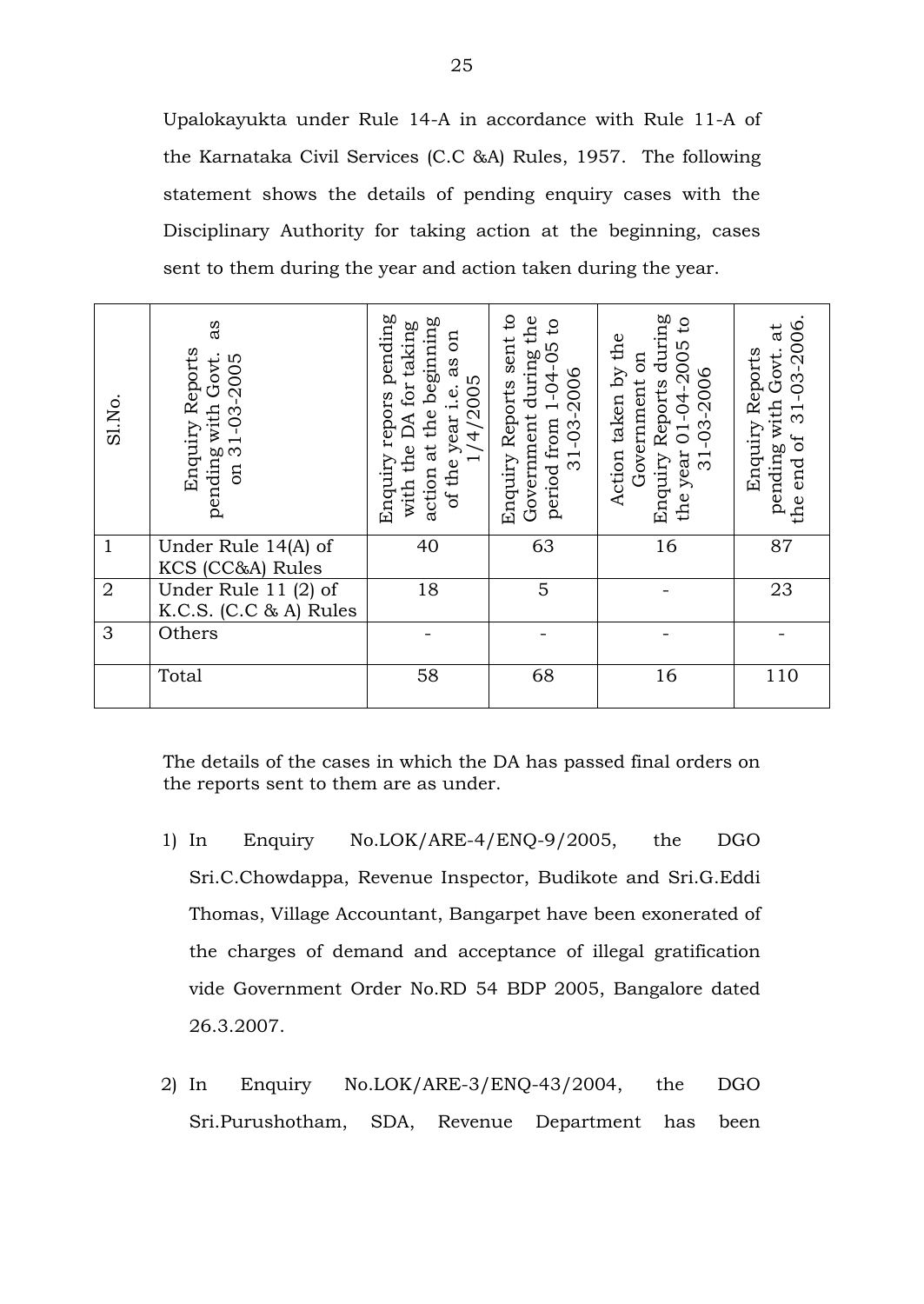exonerated from the charges of demand and acceptance of illegal gratification vide Govt. Order No.RD 84 LRS (3)/2003 dated 12/6/2006.

- 3) In Enquiry No.LOK/ARE-3/ENQ-7/2003-04, the DGO Sri.G.K.Bidari, Village Accountant, Sindagi Village has since been expired, the enquiry has been ordered to be abated from the charges of demand and acceptance of illegal gratification vide Govt. Order No.RD 40 BDP 2006 dated 26/4/2006.
- 4) In Enquiry No.LOK/ARE-3/ENQ-60/2002-03, the DGO Sri.C.L.Kittur, Deputy Director of Employment, has been dismissed from service, vide Govt. Order No.LD 149 ETX 2000 (I) dated 21/11/2006, as the charges of illegal registration of names of the students in violation of Government Circulars in the Employment Exchange, has been proved.
- 5) In Enquiry No.LOK/ARE-3/ENQ-15/2002-03, the DGO Sri.Rajendra Prasad, Asst. Engineer and others of Karnataka Housing Board have been imposed with penalty of recovery of the misappropriated amount and withholding of their increments, vide Govt. Order No.PWD 51 SEV 2006 dated 20/9/2006.
- 6) In Enquiry No.LOK/ARE-3/ENQ-7/2002-03, the charges against the DGOs Sri.M.Annegowda, Revenue Inspector and Sri.P.N.Rangaswamy, Village Accountant, Chikkanandi Village, H.D.Kote Taluk, Mysore that they have demanded and accepted the illegal grantification has since been proved, their pensions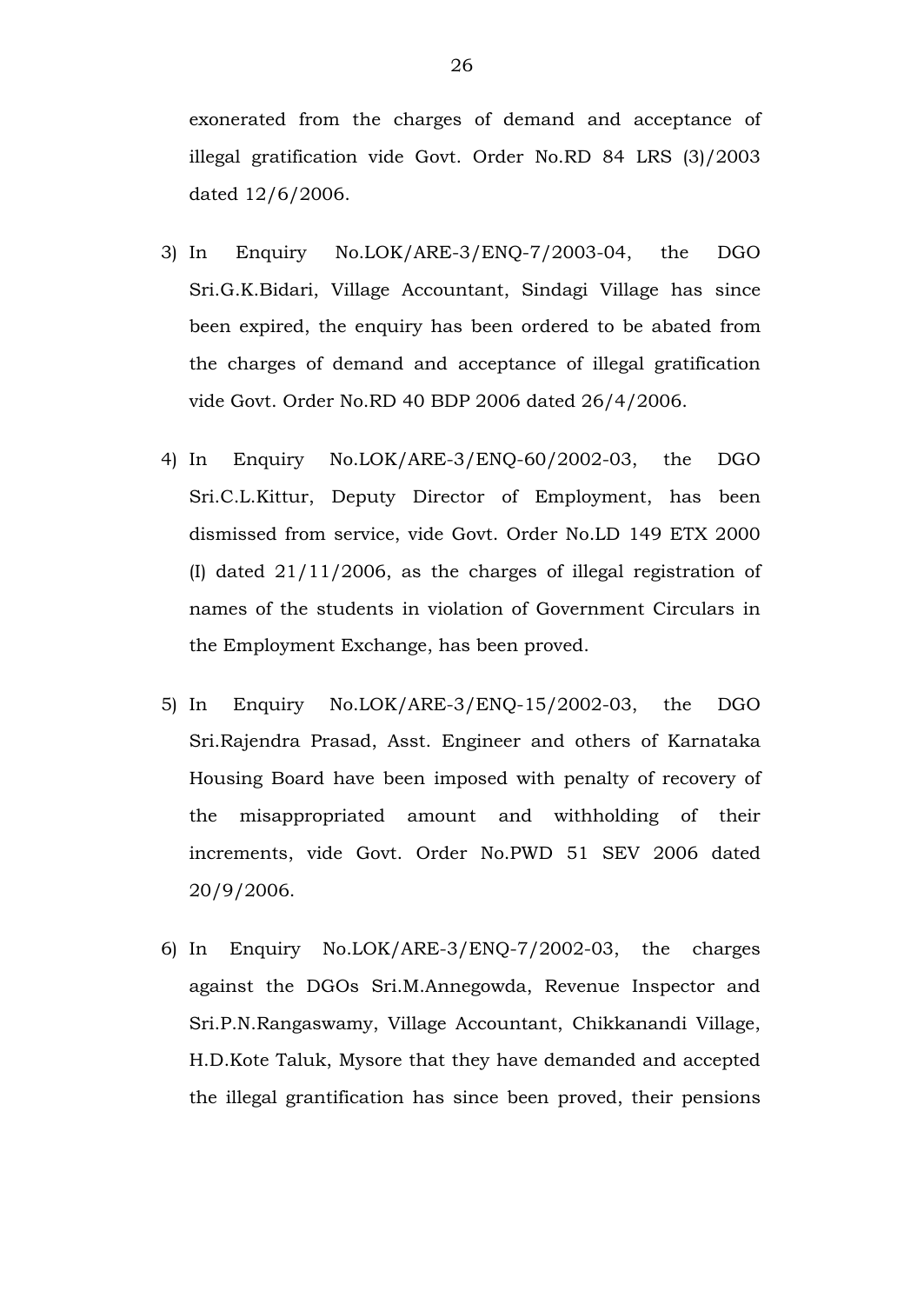have been withheld permanently, vide Govt. Order No.RD 22 BDP 2006 dated 24/2/2006.

- 7) In Enquiry No.LOK/ARE-3/ENQ-106/2002-03, the charges against the DGO Sri.V.M.Suryavamshi, Asst. Director of Fisheries, that he has demanded and accepted the illegal grantification has since been proved, he has been dismissed from service, vide Govt. Order No.AHF 120 FDS 2000 dated 21/7/2006.
- 8) In Enquiry No.LOK/ARE-3/ENQ-38/2003-04, the charges against the DGO Dr.S.Mattivannan, Medical Officer, Victoria Hospital, Bangalore, of corruption and illegal retention of wrist watch of the complainant, has since been proved, he has been dismissed from service, vide Govt. Order No.HFW 197 MSA 2003 dated 15/5/2006.
- 9) In Enquiry No.LOK/ARE-3/ENQ-20/2002-03, the charges against the DGO Sri.Y.K.Appannavar, Village Accountant, Udapudi, Ramadurga, Belgaum, that he has demanded and accepted the illegal grantification has since been proved, he has been dismissed from service, vide Govt. Order No.RD 26 BDP 2003 dated 28/12/2006.
- 10)In Enquiry No.LOK/ARE-3/ENQ-85/2002-03, the charges against the Dr.B.G.Hubballi, Medical Officer, PHC, Bailahongal, that he has demanded and accepted the illegal grantification has since been not proved, he has been exonerated of the charges, vide Govt. Order No.HFW 140 MSA 2000 dt.29.4.2006.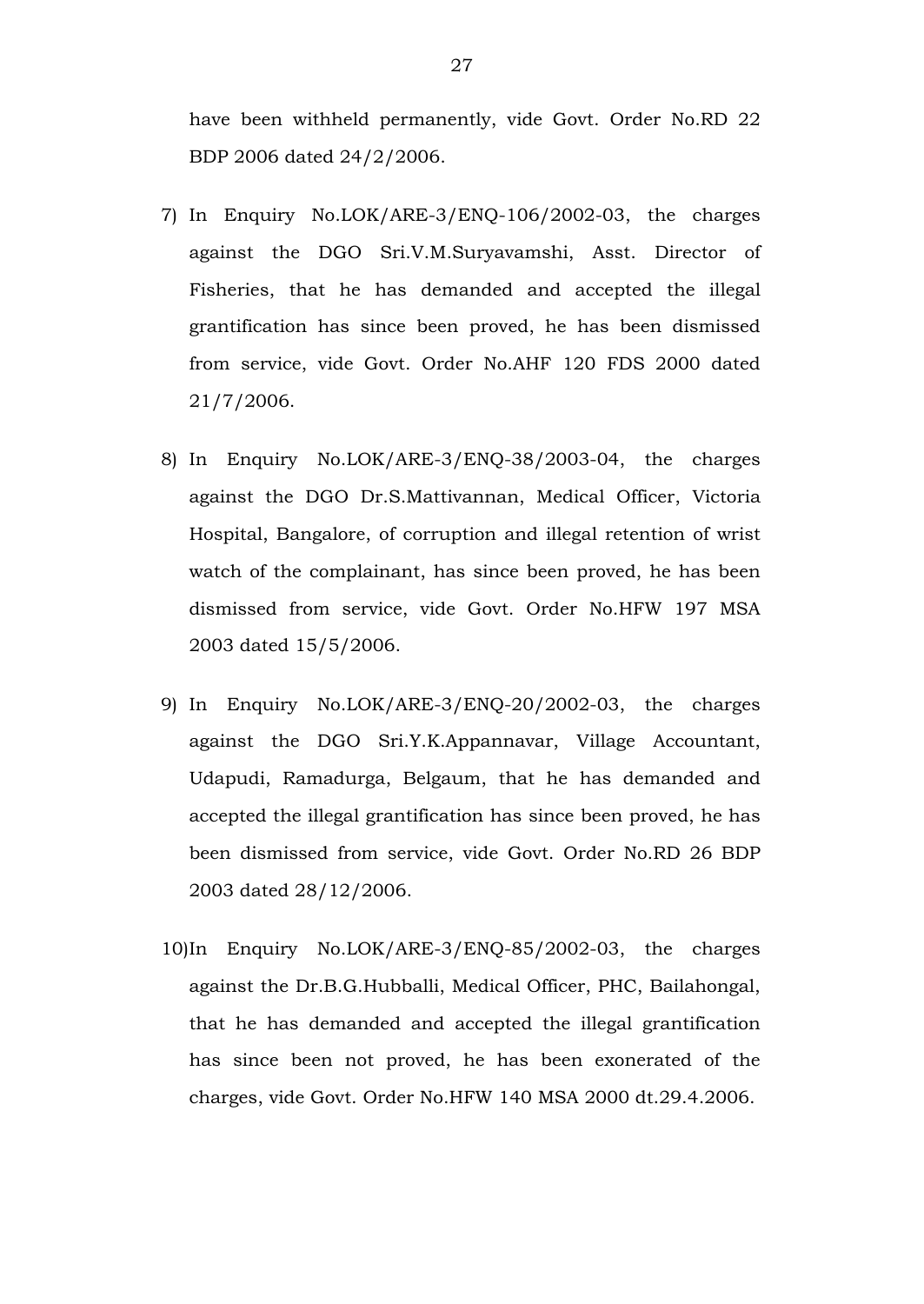- 11)In Enquiry No.LOK/ARE-3/ENQ-53/2002-03, the charges against the DGO R.V.Pawar, the then Executive Engineer and others, that they have demanded and accepted the illegal grantification has since been proved, they have been dismissed from service, vide Govt. Order No.RD 26 BDP 2003 dated 28/12/2006
- 12) In Enquiry No.LOK/ARE-3/ENQ-108/2002-03, the charges against the DGO Sri.G.H.Shivalingamurthy, Executive Officer, Lingasugur Taluk Panchayath, that he has misappropriated the Government funds has since been not proved, he has been exonerated of the charges, vide Govt. Order No.RD 40 BDP 2006 dated 26/4/2006.
- 13)In Enquiry No.LOK/ARE-3/ENQ-5/2002-03, the charges against the DGO Sri.H.P.Mruthyunjaya, First Division Assistant, Health and Family Welfare Services, Bangalore that he has misappropriated the Government funds has since been proved, he has been imposed with penalty of withholding of one annual increment with cumulative effect, vide Govt. Order No.HFW 77 HSM 2006 dated 22/11/2006.
- 14)In Enquiry No.LOK/ARE-3/ENQ-94/2002-03, the charges against the DGO Sri.P.Dyamaiah, Deputy Tahsildar, Nada Kacheri, Belagola, that he has demanded and accepted the illegal grantification has since been proved, he has been dismissed from service, vide Govt. Order No.RD 448 BMM 2002 dated 19.12.2006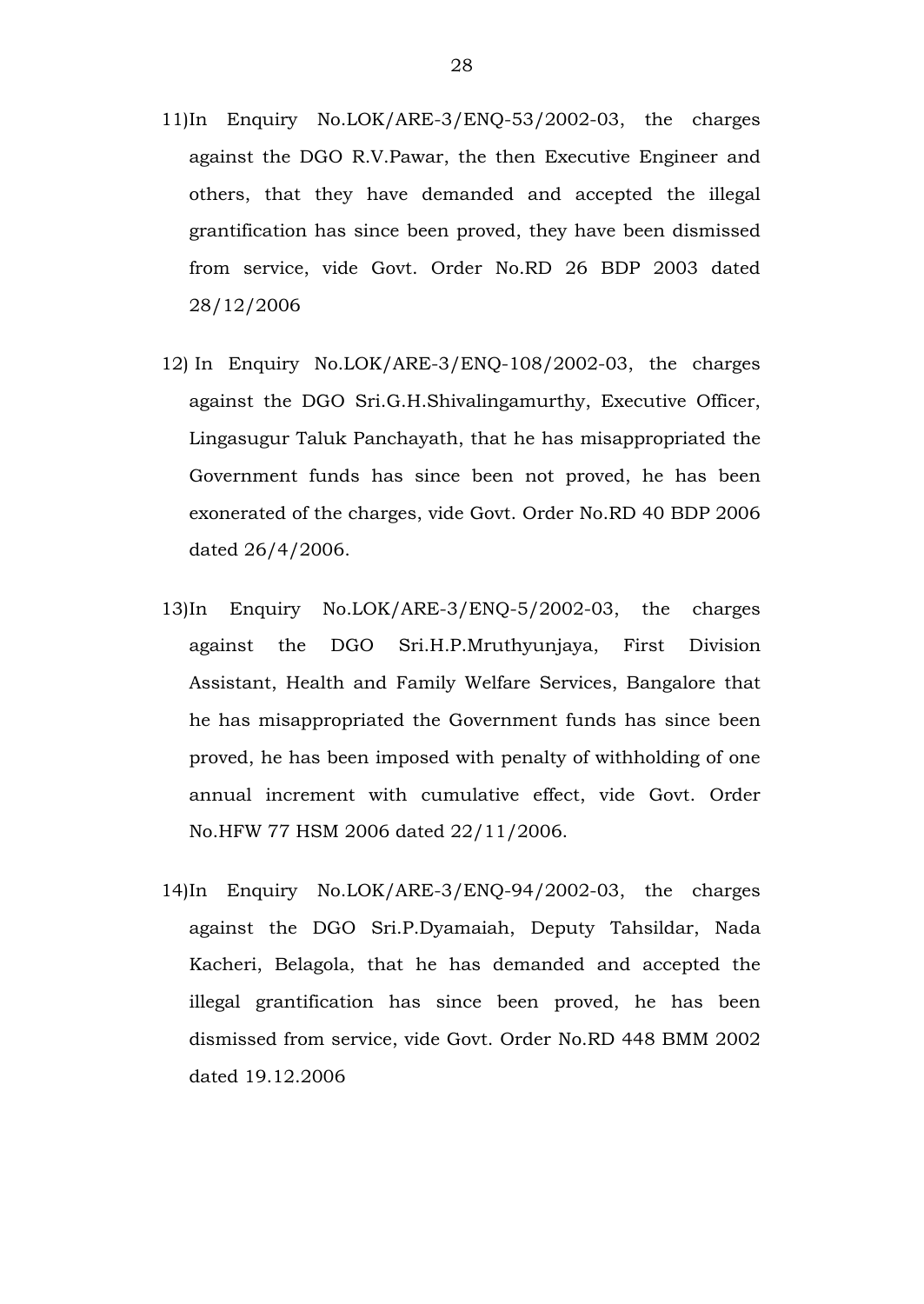- 15)In Enquiry No.LOK/ARE-3/ENQ-80/2002-03, the charges against the DGO Sri.R.Nagaraj, Secretary, Hospet Village Panchayath, Sidlaghatta, that he has demanded and accepted the illegal grantification has since been proved, he has been compulsorily retired from service, vide Govt. Order No.RDP 437 VPS 2006 dated 28/11/2006.
- 16) In Enquiry No.LOK/ARE-5/ENQ-4/2006-07, the DGO Sri.Veerappa Kallappa Pattar, Village Accountant, Hukkeri has since been expired the enquiry against him has been abated vide Govt. Order No.RD 28 BDP 2006 dated 22/11/2006.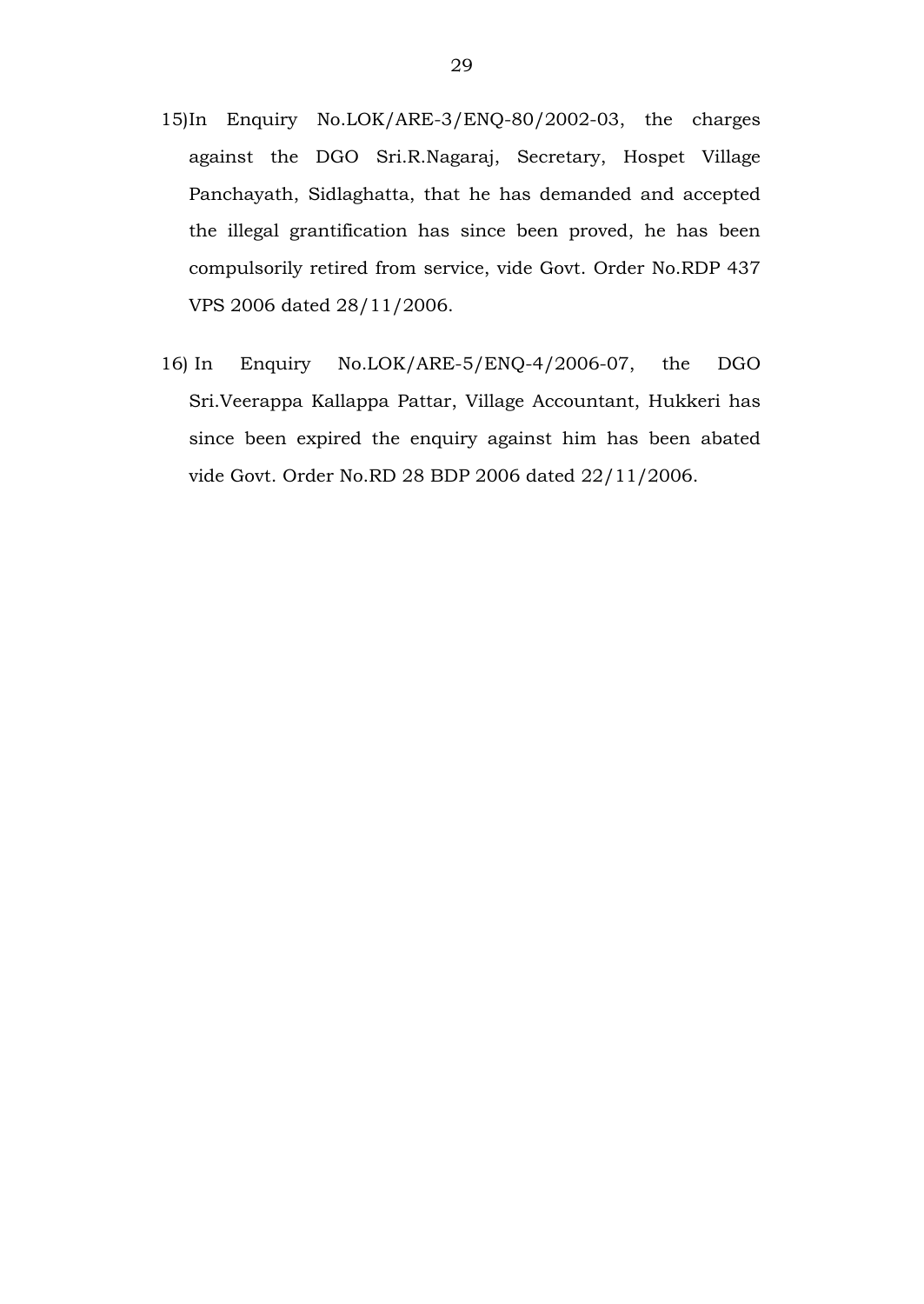## **CASES REGISTERED UNDER PREVENTION OF CORRUPTION ACT**

Apart from investigation under Karnataka Lokayukta Act, the Police officers deputed to Karnataka Lokayukta institution are vested with powers to register and investigate the cases under the provisions of Prevention of Corruption Act.

(i) Whenever the Public servant possesses assets disproportionate to his known sources of income and if there is any information or a complaint in this behalf, the definite sources will be collected discreetly by the Police of Karnataka Lokayukta and a case will be registered under Sec.13(1)(e) read with Sec.13(2) of the Prevention of Corruption Act, 1984 and raid will be conducted to unearth the valuables and assets such as gold, cash and other movable and immovable properties.

(ii) Whenever a public servant demands for himself or for any other person any valuable thing or pecuniary advantage as a motive or reward for showing official favour without any public interest by abusing his position as a public servant, and if there is a formal complaint in this behalf by the complainant before the Police, a case will be registered under Sec.7 and 13(1)(d) read with Sec.13(2) of the Prevention of Corruption Act, 1984 and a trap will be laid by the Police. If the suspected public servant accepts the bribe by handling the currency notes, then he will be caught red handed.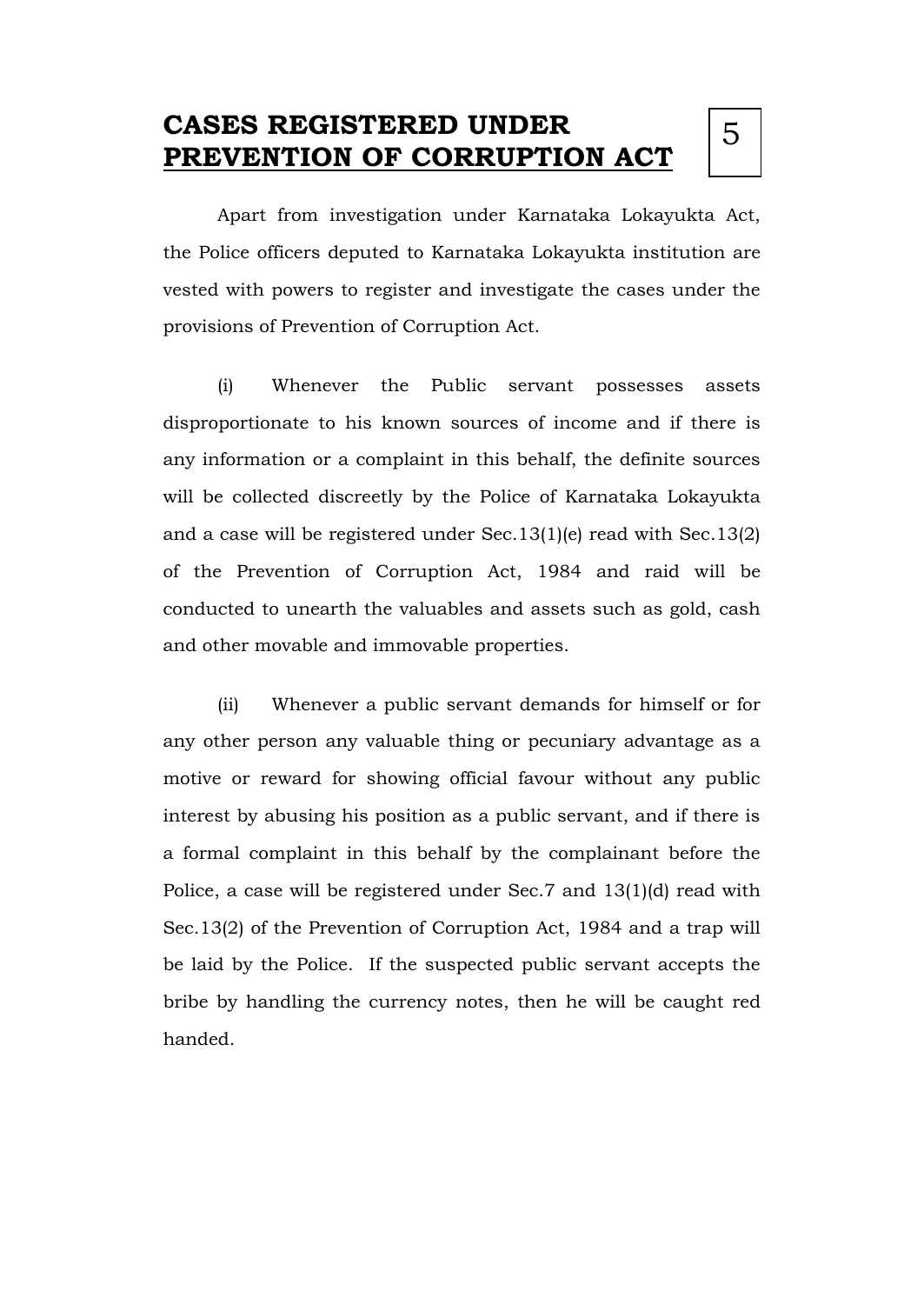(iii) Further, the Lokayukta Police, on the basis of the credible information of misappropriation of funds or irregularity will register the case under Section 13(1)(c) of the Prevention of Corruption Act, 1988 and the case will be investigated.

(iv) Other than raid and trap cases under the Prevention of Corruption Act 1984, there are also other cases handed by the Police, entrusted to them for preliminary investigation under the Karnataka Lokayukta Act.

The following table shows the police wing cases pending at the beginning of the year, cases registered during the year and the cases disposed of, during the year and pending at the end of the year.

| cases<br>ð<br>Nature | pending<br>31-03-06<br>$\overline{\mathrm{c}}$<br>Cases<br>on<br>as | $\mathsf{c}$<br>received<br>4-06<br>70<br>က<br>⌒<br>Cases<br>from<br>$\overline{5}$ | Total | disposed<br>$\mathsf{c}$<br>66<br>$-0.5$<br>4<br>0<br>$\overline{\phantom{m}}$<br>Cases<br>$\overline{31}$<br>from | g<br>o f cases<br>5Q<br>As<br>$03 -$<br>pending<br>$\overline{31}$<br>Χo. |
|----------------------|---------------------------------------------------------------------|-------------------------------------------------------------------------------------|-------|--------------------------------------------------------------------------------------------------------------------|---------------------------------------------------------------------------|
| <b>Raid Cases</b>    | 54                                                                  | 22                                                                                  | 76    | 12                                                                                                                 | 64                                                                        |
| Trap Cases           | 233                                                                 | 232                                                                                 | 465   | 239                                                                                                                | 226                                                                       |
| Other Cases          | 60                                                                  | 13                                                                                  | 73    | 19                                                                                                                 | 54                                                                        |
| Total                | 347                                                                 | 267                                                                                 | 614   | 270                                                                                                                | 344                                                                       |

After the cases under the Prevention of Corruption Act are registered, and in case of demand and acceptance of bribe, if the public servant is caught red handed, or in case of amassing of wealth, after coming to know about the prima facie case against such a public servant, a recommendation will be sent to the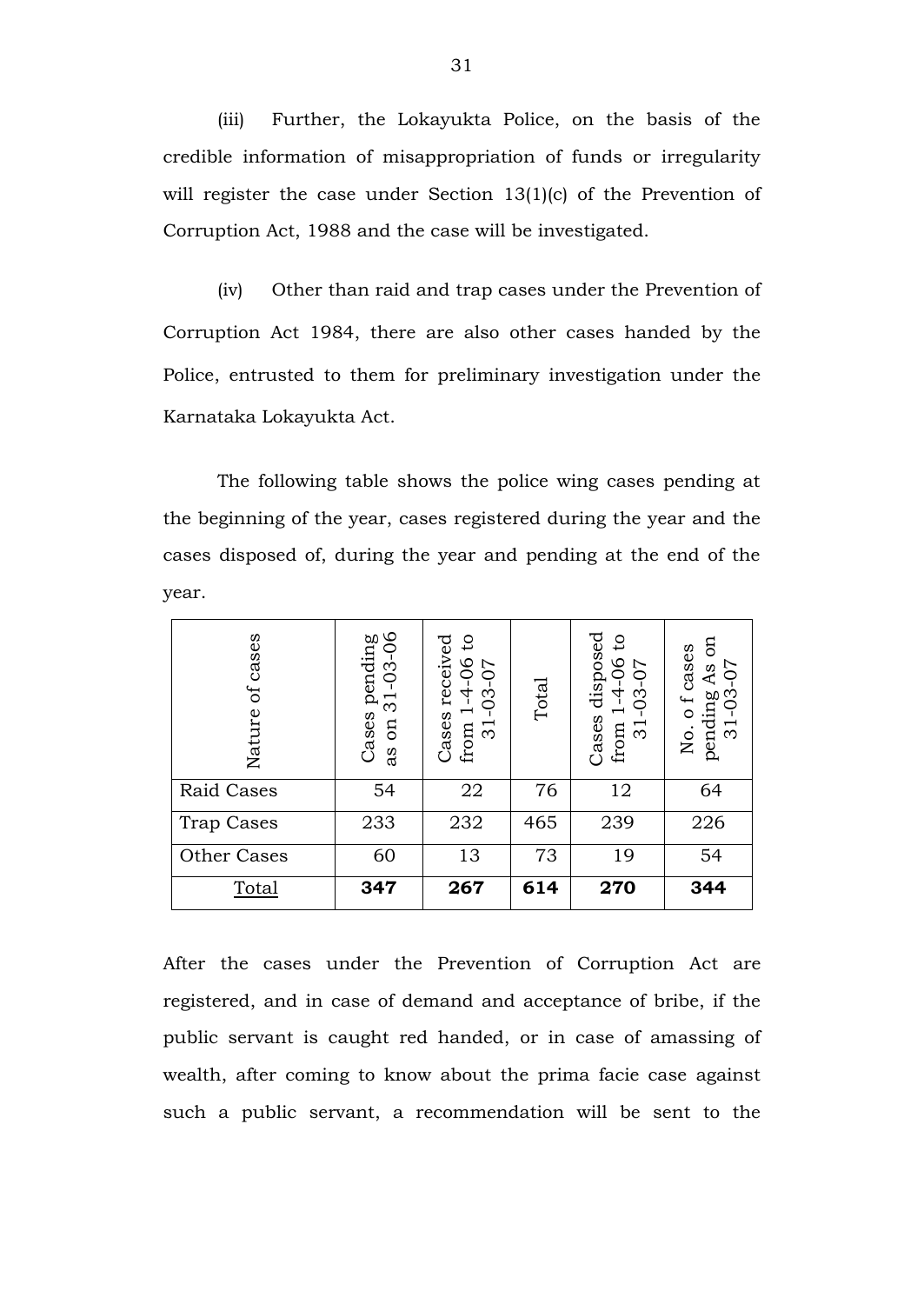| Nature of cases   | Officers/ Officials under<br>$\mathfrak{g}$<br>as<br>$31 - 03 - 06$<br>suspension | $01 - 04 - 06$ to $31 - 03 - 07$<br>Officers / Officials under<br>Recommended from<br>suspension | Total | under<br>$-04-06$ to 31-03-07<br>Received from<br>Officials<br>suspension<br>Officers<br>$\overline{C}$ | Officers / Officials under<br>$31 - 03 - 07$<br>suspension from<br>$\overline{c}$<br>$01 - 04 - 06$ | Officials under<br>suspension Pending as<br>$31 - 03 - 07$<br>Officers /<br>$\overline{a}$ |
|-------------------|-----------------------------------------------------------------------------------|--------------------------------------------------------------------------------------------------|-------|---------------------------------------------------------------------------------------------------------|-----------------------------------------------------------------------------------------------------|--------------------------------------------------------------------------------------------|
| Raid Cases        | 9                                                                                 | 20                                                                                               | 29    | 15                                                                                                      | 8                                                                                                   | 16                                                                                         |
| <b>Trap Cases</b> | 9                                                                                 | 52                                                                                               | 61    | 38                                                                                                      | 18                                                                                                  | 93                                                                                         |
| Other<br>Cases    | 8                                                                                 | 13                                                                                               | 21    | 11                                                                                                      | 6                                                                                                   | 4                                                                                          |
| <b>Total</b>      | 26                                                                                | 85                                                                                               | 111   | 64                                                                                                      | 32                                                                                                  | 113                                                                                        |

concerned Disciplinary Authority to keep such public servant under suspension. The details of such suspensions are as under:-

After investigation of the cases registered under the Prevention of Corruption Act, if prima facie case is made out against the erring public servants, they will be prosecuted in the Court of Law. As per Sec.19 of the Prevention of Corruption Act, the Disciplinary Authority has to accord sanction for prosecuting the public servants, after applying its mind to the facts and circumstances of the case. Therefore, the Police, after investigation will send a report to the Disciplinary Authority along with all relevant materials and evidence collected during the course of investigation for according such Prosecution Sanction Order. On according the prosecution sanction, Charge sheet will be filed before the Court of Law for prosecuting the accused. If on investigation, no case is made out against the accused, a report will be submitted to the competent Court of Law, for closure of the FIR already submitted to the Court. The following table shows the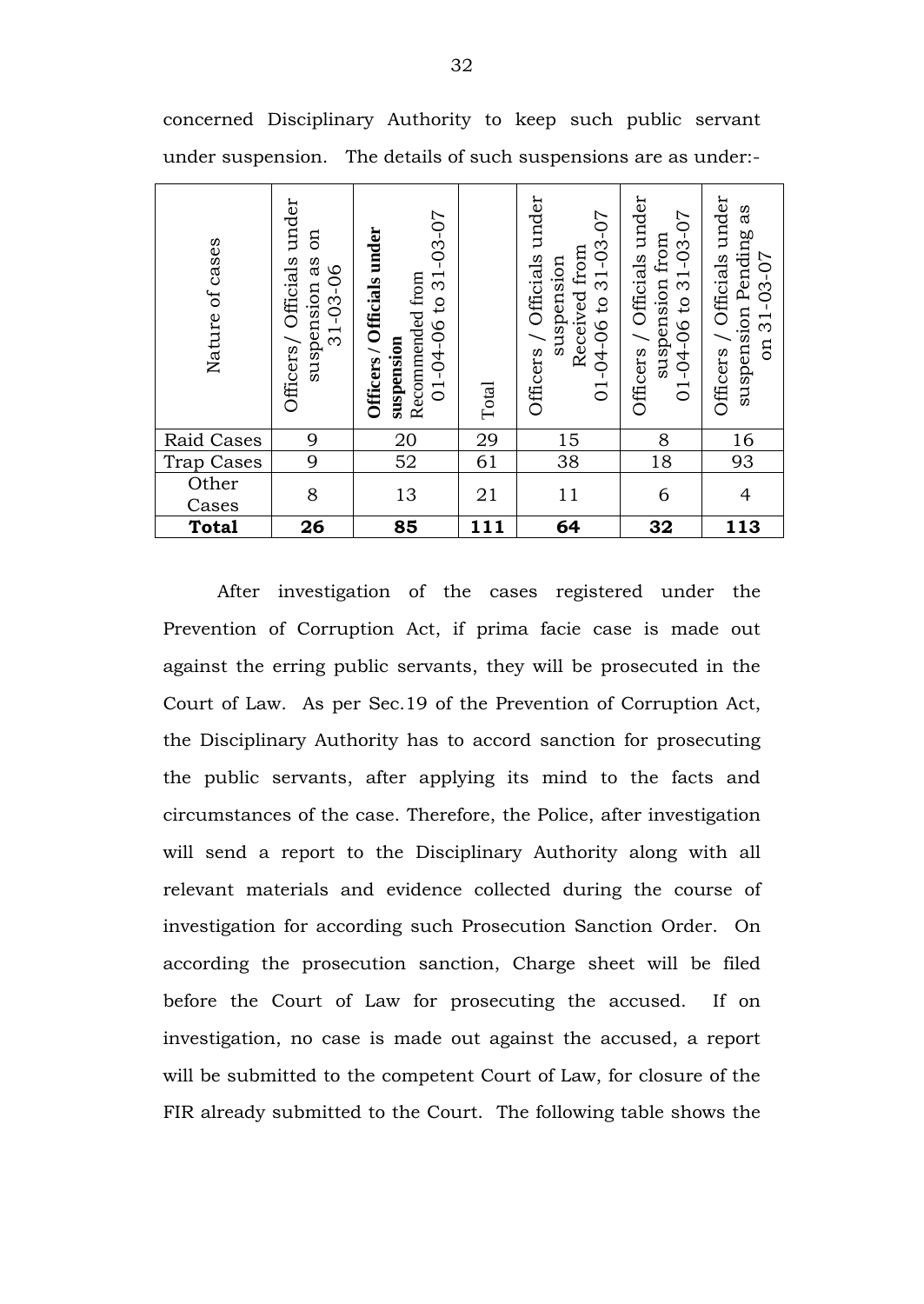various types of disposals of cases, registered under the Prevention of Corruption Act during the year 2006-07.

| Nature of cases   | of cases recommended<br>ಜೆ<br>Prosecution<br><u>ដ</u><br>for both D.<br>Σó. | No. of cases in which DE<br>recommended but no<br>prosecution | prosecution launched<br>No. of cases in which | 'B' reported/ closed cases/<br>abated | off by the Police<br>Total No. of cases<br>wing<br>disposed |
|-------------------|-----------------------------------------------------------------------------|---------------------------------------------------------------|-----------------------------------------------|---------------------------------------|-------------------------------------------------------------|
| Raid Cases        |                                                                             |                                                               | 8                                             | $\mathbf{1}$                          | 09                                                          |
| <b>Trap Cases</b> | 67                                                                          | $\overline{7}$                                                | 194                                           | 43                                    | 237                                                         |
| Other Cases       | 3                                                                           | $\mathbf{1}$                                                  | 8                                             | 6                                     | 14                                                          |
| Total             | 70                                                                          | 8                                                             | 210                                           | 50                                    | 260                                                         |

The following chart shows the details of cases in which Prosecution Sanction Orders sought, received and pending with the Disciplinary Authority during the year 2006-07

| Number of<br>cases<br>pending for<br>prosecution<br>sanction as<br>on<br>31/3/2005 | Number of<br>cases in<br>which<br>sanction for<br>prosecution<br>sought<br>during the<br>period from<br>$1/4/2005$ to<br>31/3/06 | Total | Number of<br>cases in<br>which<br>sanction for<br>prosecution<br>issued<br>during the<br>period from<br>$1/4/2005$ to<br>31/3/06 | Number of<br>cases in<br>which<br>sanction for<br>prosecution<br>pending with<br>the<br>disciplinary<br>authorities. |
|------------------------------------------------------------------------------------|----------------------------------------------------------------------------------------------------------------------------------|-------|----------------------------------------------------------------------------------------------------------------------------------|----------------------------------------------------------------------------------------------------------------------|
| 95                                                                                 | 203                                                                                                                              | 298   | 223                                                                                                                              | 75                                                                                                                   |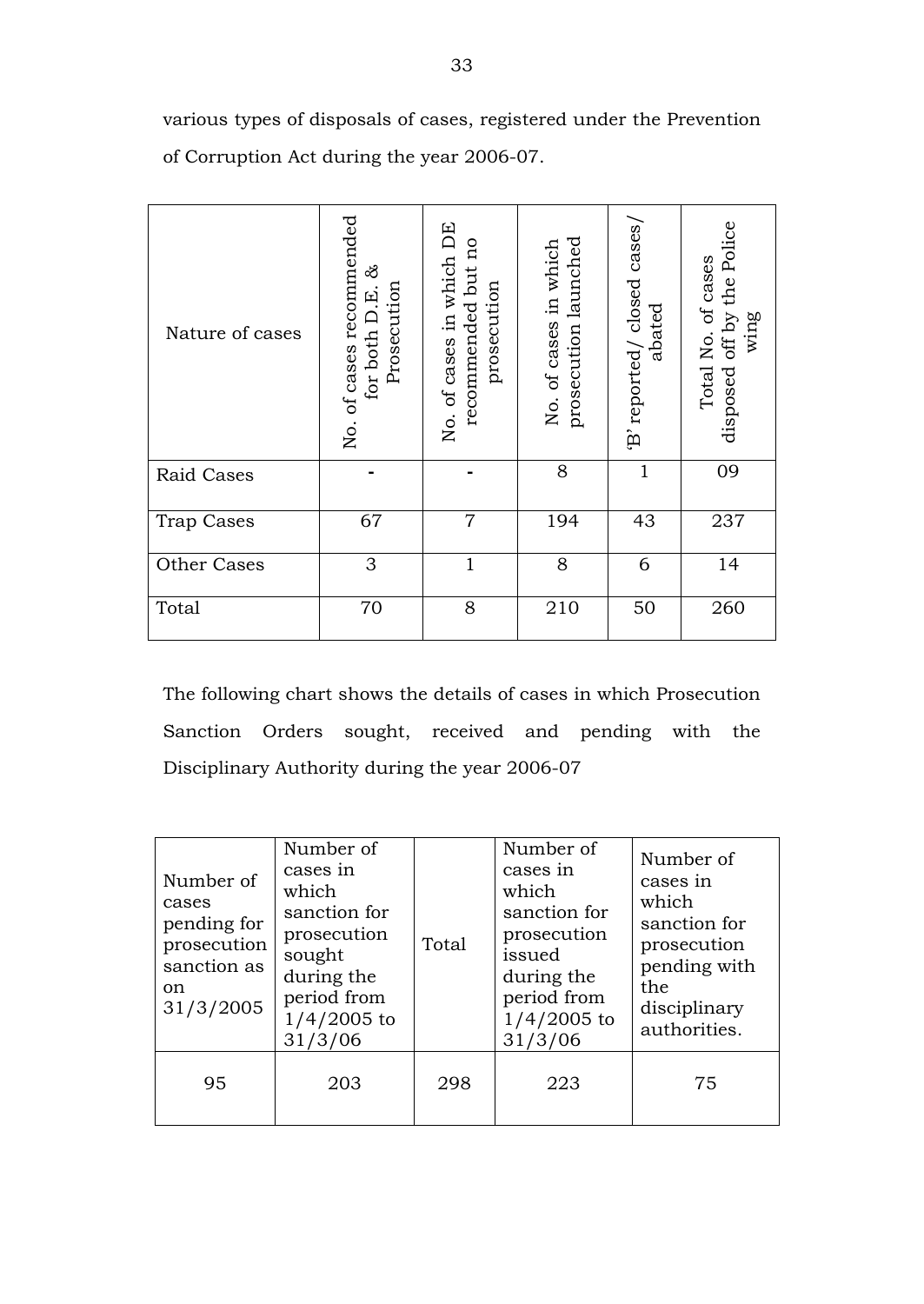| $\overline{a}$ is       | Name of the Police<br>Crime number and<br><b>Station</b> | of the<br>designation<br>AGO's<br>address<br>Name,<br>and                                                              | 'other<br>ದ<br><u>.g</u><br>Whether it<br>case<br>trap/raid/ | Nature of offence                                              | Date on which<br>sanction order<br>prosecution<br>sought | is pending<br>the<br>$\dot{\mathsf{q}}$<br>of the<br>whom<br>Name<br>with<br>case |
|-------------------------|----------------------------------------------------------|------------------------------------------------------------------------------------------------------------------------|--------------------------------------------------------------|----------------------------------------------------------------|----------------------------------------------------------|-----------------------------------------------------------------------------------|
| 1                       | 26/1999<br>City<br>Division                              | C.Somashekar,<br>K.A.S.<br>Managing Director,<br>Devaraj Urs Truck<br>Terminals, B'lore.                               | Raid                                                         | $U/s$ 13 $(1)$<br>(e) $R/W$<br>$13(2)$ of<br>P.C.Act,<br>1988. | 04/03/2006                                               | The Chief<br>Secretary to<br>the Govt. of<br>Karnataka.                           |
| $\overline{2}$          | 34/2005<br>City<br>Division                              | A.R.Vijayendra<br>Dy.Director of<br>Factories, O/o the<br>Director of<br>Factories & Boilers,<br>Dairy Circle, B'lore. | Trap                                                         | U/s 7, 13<br>$(1)$ (d) R/W<br>$13(2)$ of<br>P.C.Act,<br>1988.  | 16/11/2006                                               | The<br>Principal<br>Secretary to<br>Govt.<br>Labour<br>Department                 |
| $\mathbf{3}$            | 16/2006<br>City<br>Division                              | G.D. Jayaram<br>Jr. Engineer,<br>#2 Sub-Division,<br>South, B.D.A.,<br>Banashankari,<br>Bangalore.                     | Trap                                                         | U/s 7, 13<br>$(1)$ (d) R/W<br>$13(2)$ of<br>P.C.Act,<br>1988.  | 25/08/2006                                               | The<br>Secretary to<br>Govt.<br>Public<br>Works<br>Department                     |
| $\overline{\mathbf{4}}$ | 18/2006<br>City<br>Division                              | H.L. Ramesh<br>A.E., B.M.P.,<br>Ward No. 100,<br>Sanjayanagar,<br>Bangalore.                                           | Trap                                                         | U/s 7, 13<br>$(1)$ (d) R/W<br>$13(2)$ of<br>P.C.Act.<br>1988.  | 25/09/2006                                               | The<br>Principal<br>Secretary to<br>Govt.<br>Public<br>Works<br>Department        |
| 5                       | 24/2006<br>City<br>Division                              | Prakash Babu<br>Head Constable-<br>803, R.T.Nagar<br><b>Traffic Police</b><br>Station, Bangalore.                      | Trap                                                         | U/s 7, 13<br>$(1)$ (d) R/W<br>$13(2)$ of<br>P.C.Act,<br>1988.  | 13/09/2006                                               | The<br>Commissio<br>ner of<br>Police,<br>Bangalore<br>City.                       |

The details of the cases pending with Disciplinary Authorities for according Prosecution Sanction as on 31/3/2007 are as under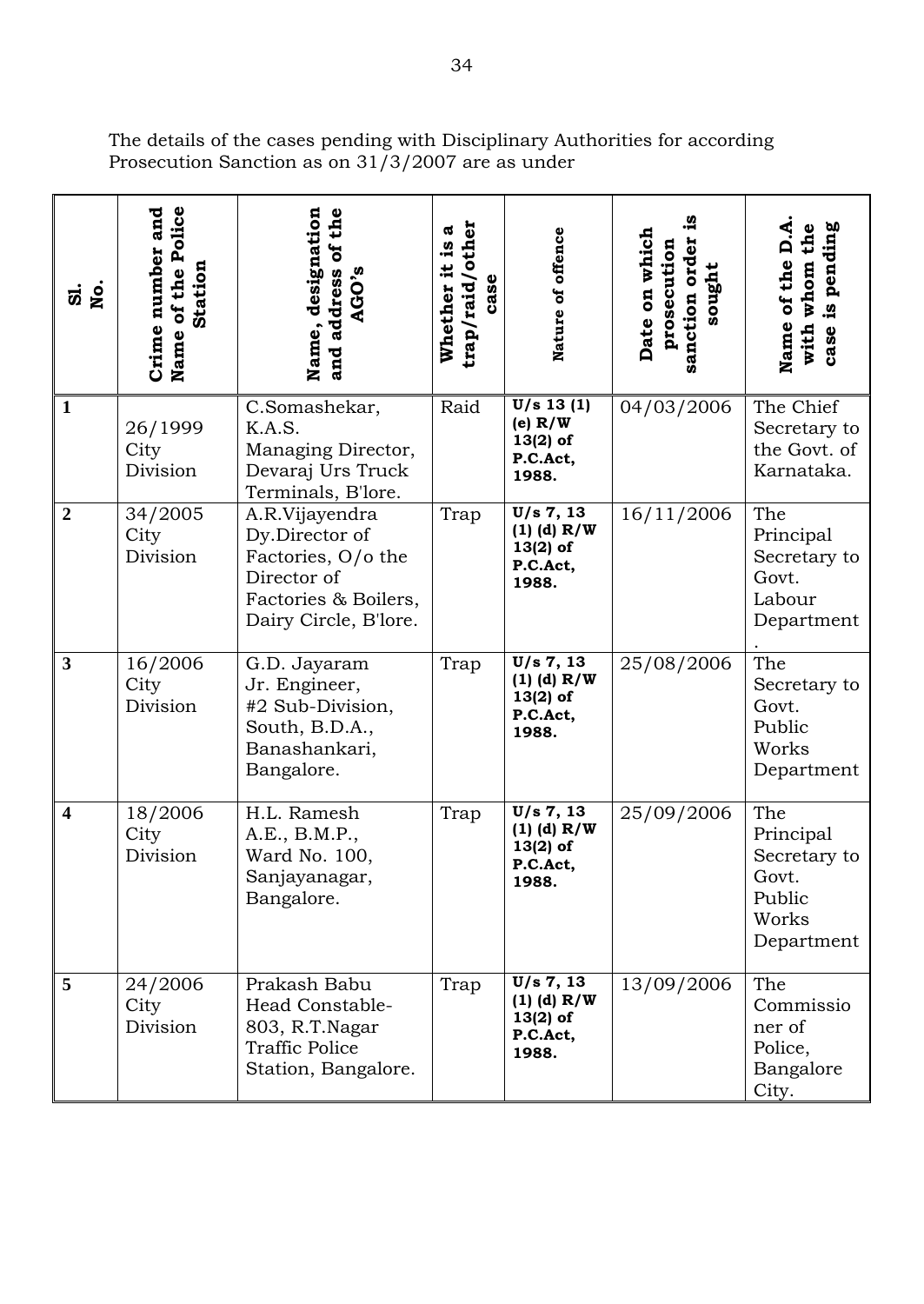| 6                | 31/2006<br>City<br>Division | D.R. Ravikumar,<br>Sr. A.P.P., 9th<br>A.C.M.M.Court,<br>Bangalore.                                                              | Trap | U/s 7, 13<br>$(1)$ (d) R/W<br>$13(2)$ of<br>P.C.Act,<br>1988.   | 25/01/2007                                                        | The<br>Secretary to<br>Govt.<br>Home<br>Department                                            |
|------------------|-----------------------------|---------------------------------------------------------------------------------------------------------------------------------|------|-----------------------------------------------------------------|-------------------------------------------------------------------|-----------------------------------------------------------------------------------------------|
| $\overline{7}$   | 34/2006<br>City<br>Division | Chandrashekar<br>Golasangi<br>Dy. Electrical<br>Inspector, East Sub<br>Division, Ulsoor,<br>Bangalore.                          | Trap | U/s 7, 13<br>$(1)$ (d) R/W<br>$13(2)$ of<br>P.C.Act,<br>1988.   | 07/12/2006                                                        | The<br>Principal<br>Secretary to<br>Govt.<br>Energy<br>Department                             |
| 8                | 35/2006<br>City<br>Division | R.Veerabhadraiah<br><b>Education Co-</b><br>ordinator, O/o the<br>B.E.O, Bangalore<br>North Zone-4,<br>Yelahanka,<br>Bangalore. | Trap | U/s 7, 13<br>$(1)$ (d) R/W<br>$13(2)$ of<br>P.C.Act,<br>1988.   | 27/01/2007                                                        | The<br>Commissio<br>ner of<br>Public<br>Instructions                                          |
| $\boldsymbol{9}$ | 38/2006<br>City<br>Division | N.Vishwanath<br>Inspector of Legal<br>Metrology,<br>Indira Nagar,<br>B.D.A. Complex,<br>Bangalore.                              | Trap | $U/s$ 7, 13<br>$(1)$ (d) R/W<br>$13(2)$ of<br>P.C.Act,<br>1988. | 27/03/2007                                                        | The<br>Controller,<br>Legal<br>Metrology<br>Department                                        |
| 10               | 09/06                       | Gururajendra<br>Depot Manager<br>KSRTC, Sira                                                                                    | Trap | U/s 7, 13<br>$(1)$ (d) R/W<br>$13(2)$ of<br>P.C.Act,<br>1988.   | 03/10/2006                                                        | Managing<br>Director<br>KSRTC,<br>Bangalore<br>(Now Charge<br>Sheet<br>submitted to<br>Court) |
| 11               | 12/06                       | K.N.Ramesh, P.I<br>Koratagere Ps                                                                                                | Trap | U/s 7, 13<br>$(1)$ (d) R/W<br>$13(2)$ of<br>P.C.Act,<br>1988.   | D.G&I.G.P.K.<br>S. B'lore<br>Cb(8)48/2006<br>.07<br>Dated.6.12.06 | D.G.& I.G.P<br>Karnataka<br>Bangalore.<br>(PSO<br>Received on<br>28/05/07                     |
| 12               | 13/06                       | Mallaiah<br><b>Taluk Social Welfare</b><br>Officer,<br>Sira                                                                     | Trap | U/s 7, 13<br>$(1)$ (d) R/W<br>$13(2)$ of<br>P.C.Act,<br>1988.   |                                                                   | Commi-<br>ssioner of<br>Social<br>Welfare<br>Bangalore.                                       |
| 13               | 14/06<br>Kolar              | Hanumanthappa,<br>Chief librarian, Dist.<br>library, Kolar.                                                                     | Trap | U/s 7, 13<br>$(1)$ (d) R/W<br>$13(2)$ of<br>P.C.Act,<br>1988.   | 28/10/06                                                          | Director,<br>Dept. of<br>Public<br>library,<br>V.V.Tower<br>Bangalore                         |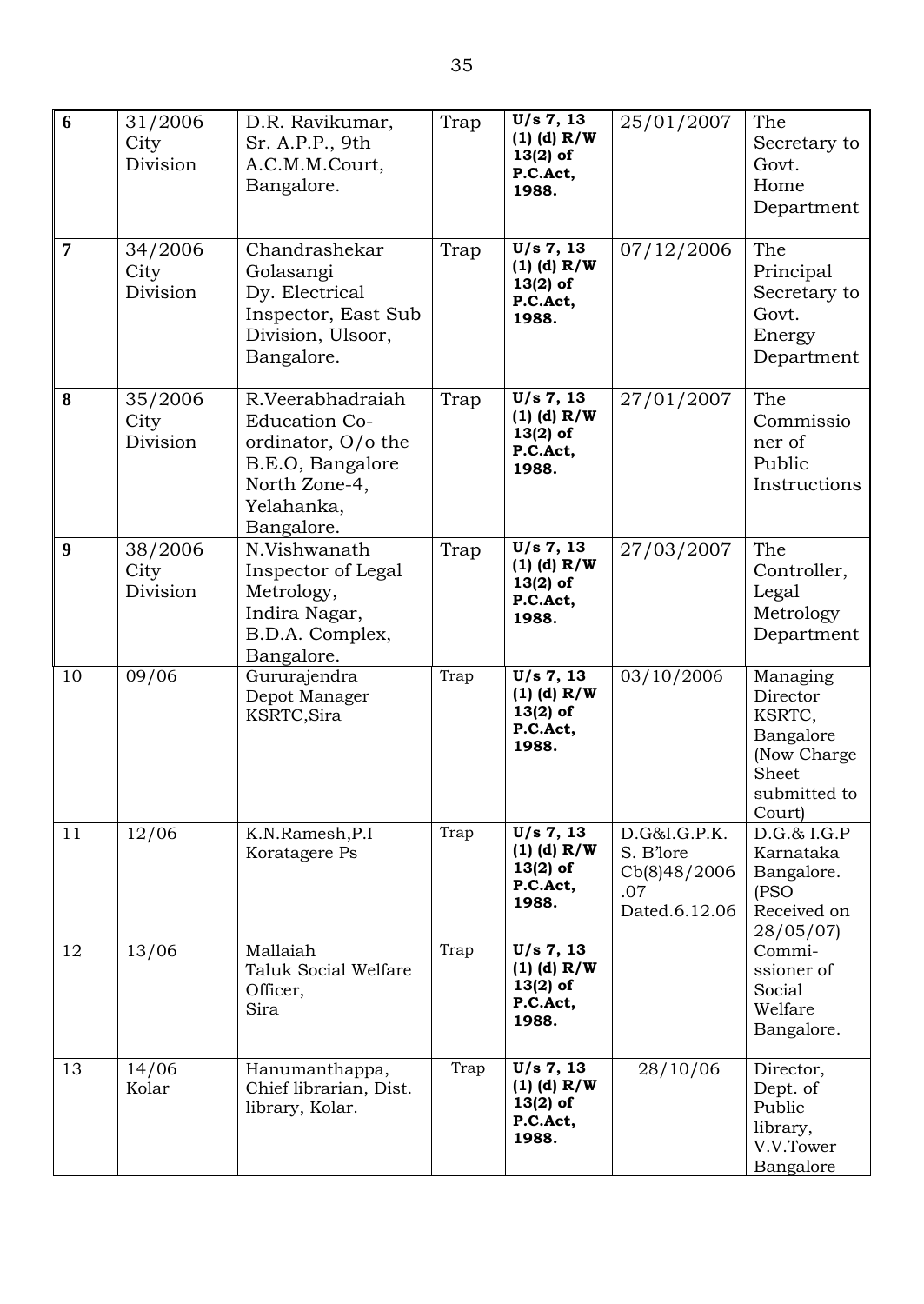| 14 | 15/06<br>Kolar | K.R.Srinivasaiah,<br>R.I., Holur Hobli,<br>Kolar Taluk                                                                                           | Trap          | U/s 7, 13<br>$(1)$ (d) R/W<br>$13(2)$ of<br>P.C.Act,<br>1988. | 06/11/06                                                                                        | D.C., Kolar<br>Dist., Kolar.                                                                                                                                                  |
|----|----------------|--------------------------------------------------------------------------------------------------------------------------------------------------|---------------|---------------------------------------------------------------|-------------------------------------------------------------------------------------------------|-------------------------------------------------------------------------------------------------------------------------------------------------------------------------------|
| 15 | 08/2006        | B. Panchakshrappa,<br>Supdt.<br>Sharana Haralaiah<br>Primary School<br>Teachers' training<br>Institute, Challakere                               | Trap          | U/s 7, 13<br>$(1)$ (d) R/W<br>$13(2)$ of<br>P.C.Act,<br>1988. | 27-04-06<br>SP.KLA.<br>CTA.<br>03-05-06<br>Chief Office.<br>KLA.B'LORE.                         | President/<br>Secretary,<br>Chitradurga<br>Dist.<br>Ambedker<br>Seva Sangha<br>Regd.<br>Chitradurga.                                                                          |
| 16 | 14/2006        | Y.Eranna,<br>Dist.Social Welfare<br>Officer,<br>Social Welfare Dept.<br>CHITRADURGA.                                                             | Trap          | U/s 7, 13<br>$(1)$ (d) R/W<br>$13(2)$ of<br>P.C.Act,<br>1988. | $21 - 11 - 06$<br>SP.KLA.CTA.<br>29-11-06<br>Chief Office.<br>KLA.B'LORE.                       | Chief<br>Secretary to<br>Govt., Social<br>Welfare<br>Dept.B'lore.                                                                                                             |
| 17 | 15/06          | G.N. Channappa,<br>Secretary,<br>Gramapanchayath,<br>Madakaripura,<br>Chitraurga tq.                                                             | Trap          | U/s 7, 13<br>$(1)$ (d) R/W<br>$13(2)$ of<br>P.C.Act,<br>1988. | 20-02-07<br>SP.KLA.CTA.<br>27-02-07<br>Chief Office.<br>KLA.B'LORE.                             | Chief<br>Executive<br>Officer, Zilla<br>panchayath,<br>Chitradurga.                                                                                                           |
| 18 | 01/07          | M. Lokeshwarappa,<br>F.D.A.<br>D.C.Office,<br>CHITRADURGA.                                                                                       | <b>TRAP</b>   | U/s 7, 13<br>$(1)$ (d) R/W<br>$13(2)$ of<br>P.C.Act,<br>1988. | 20-02-07<br>SP.KLA.CTA.<br>27-02-07<br>Chief Office.<br>KLA.B'LORE.                             | Deputy<br>Commission<br>er<br>Chitradurga.                                                                                                                                    |
| 19 | 01/02          | M.B. Shanthakumar,<br>RFO,<br>Basavaraj, Forester<br>& others.                                                                                   | Trap          | U/s 7, 13<br>$(1)$ (d) R/W<br>$13(2)$ of<br>P.C.Act,<br>1988. | 20-02-07<br>SP.KLA.CTA.<br>$10 - 01 - 07$<br>reminder<br>letter<br>Chief Office.<br>KLA.B'LORE. | Secretary to<br>Govt., Forest<br>&<br>Environment<br>dept.<br>B'lore.                                                                                                         |
| 20 | 09/06          | Ismail Khan,<br>F.D.A.<br>Dist.Treasury,<br>SHIMOGA.                                                                                             | <b>TRAP</b>   | U/s 7, 13<br>$(1)$ (d) R/W<br>$13(2)$ of<br>P.C.Act,<br>1988. | 12-03-07<br>SP.KLA.CTA.<br>Chief Office.<br>KLA.B'LORE.                                         | Directorate<br>of Treasury<br>Podium<br>Block,<br>B'lore.                                                                                                                     |
| 21 | $\sqrt{02/05}$ | S.L.Raju, J.E.<br>Prasappa, B.D.O.<br>Hanumanarasaiah, E<br>$\Omega$<br>Sajjanshettar B.D.O.<br>Ramakrishna, E.O.<br>M.N. Bellary,<br>Secretary. | other<br>case | U/s 7, 13<br>$(1)$ (d) R/W<br>$13(2)$ of<br>P.C.Act,<br>1988. | $\overline{2}$ 9-12-2006                                                                        | Secretary to<br>Govt.<br>Revenue<br>Dept. B'lore.<br>[AGO 1 & 6<br>are died.<br>P.S.O. for<br>AGOS 3 & 5<br>are refused.<br>Compliance<br>is also<br>submitted<br>for the PSO |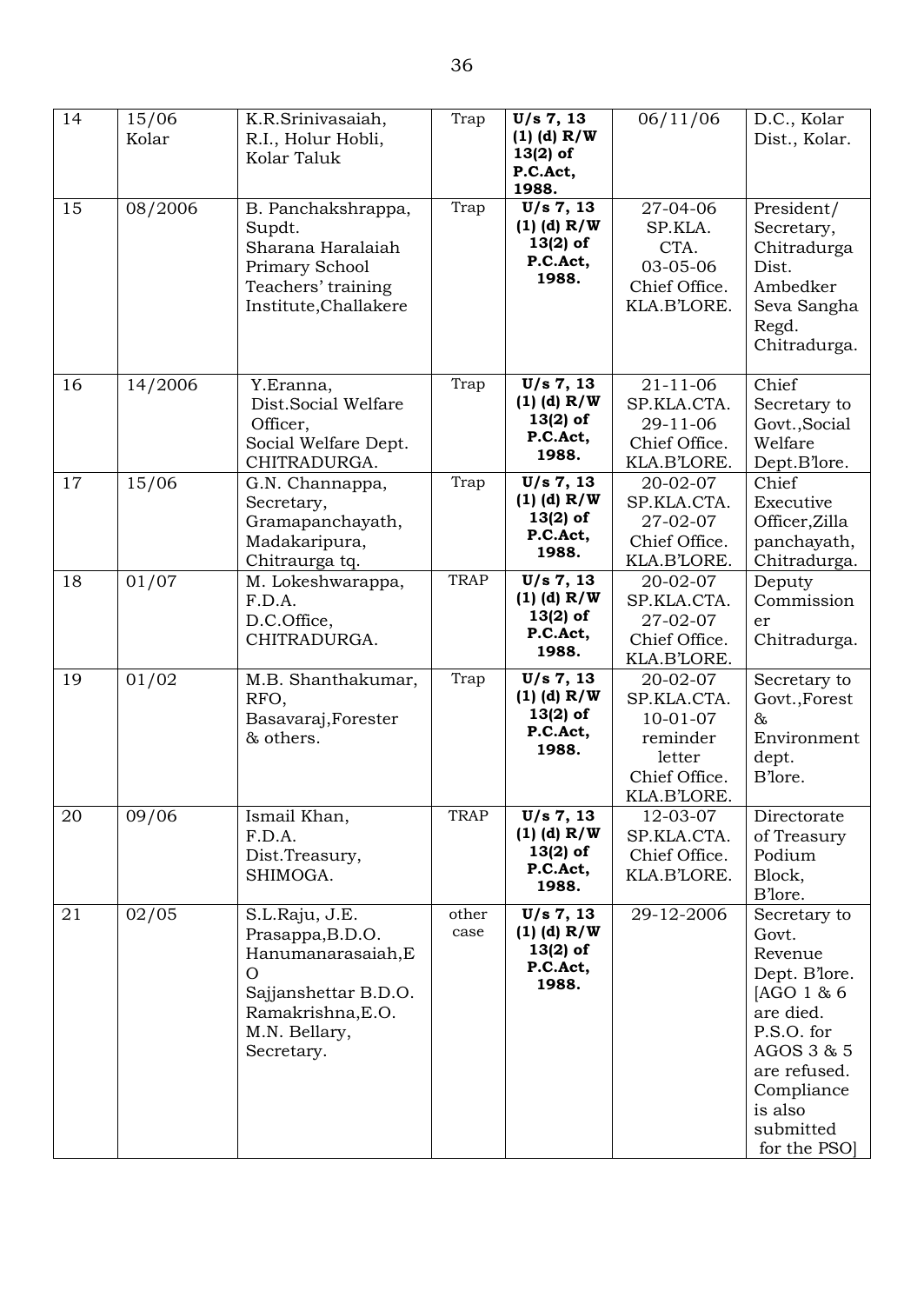| 22 | 2/06<br>Bellary KLA | Mutanna T. Dange,<br>RFO Social Forestry,<br>Sirguppa                                                       | Other<br>case | $13(1)$ (c)<br>r/w 13(2)<br>of PC Act<br>1988             | Vide No.<br>LOK/INV/G/<br>$CTL-11/$<br>Cr.2/2006<br>Bellary<br>Dt. 29/11/06<br>of ADGP KLA<br>Bangalore. | Chief<br>Conservator<br>of Forests,<br>Aranya<br>Bhavan,<br>Mallesh-<br>waram,<br>Bangalore.                                       |
|----|---------------------|-------------------------------------------------------------------------------------------------------------|---------------|-----------------------------------------------------------|----------------------------------------------------------------------------------------------------------|------------------------------------------------------------------------------------------------------------------------------------|
| 23 | 7/06<br>Bellary KLA | Dr. Mehar Kumar,<br>Associate Professor,<br>Radiation Oncology,<br><b>VIMS Bellary</b>                      | <b>TRAP</b>   | $\overline{7}$ , 13(1) (d)<br>r/w 13(2)<br>PC Act<br>1988 | Vide No.<br>LOK/INV/G/<br>$CTL-33/$<br>Cr.5/<br>Shimoga<br>Dt. $3/1/07$ of<br>ADGP KLA<br>Bangalore.     | Secretary to<br>the Govt.<br>Health and<br>Family<br>Welfare<br>Dept.<br>(Medical<br>Education)<br>Vikasa<br>Soudha,<br>Bangalore. |
| 24 | 6/06<br>Hospet KLA  | 1) Kumarappa,<br>Inspector of<br><b>Commercial Taxes</b><br>2) Manjunath FDA<br>Local VAT Office,<br>Hospet | <b>TRAP</b>   | $7, 13(1)$ (d)<br>r/w 13(2)<br>PC Act<br>1988             | Dated<br>21/12/2006                                                                                      | Commr.<br>Commercial<br>Taxes,<br>Bangalore.                                                                                       |
| 25 | 02/06               | K. Pampa Naik,<br>Senior Lab<br>Technician, District<br>Malaria Hospital,<br>Davangere                      | <b>TRAP</b>   | $7, 13(1)$ (D)<br>r/w 13(2)<br>P.C. Act<br>1988           | 14-05-2006                                                                                               | Director of<br>Health and<br>Family<br>Welfare<br>Department,<br>Bangalore                                                         |
| 26 | 04/06               | C.G. Dharanedrappa,<br>part-time lecturer,<br>P.U. Collage,<br>Kodaganur                                    | <b>TRAP</b>   | $7, 13(1)$ (D)<br>r/w 13(2)<br>P.C. Act<br>1988           | 20-09-2006                                                                                               | Director of<br>Vocational<br>Education<br>Department,<br>V.V. Tower,<br>Bangalore.                                                 |
| 27 | Cr. No.<br>3/2004   | Dr. Seetharamaiah,<br>Asst. Professor, Govt.<br>Medical Collage,<br>Mysore                                  | Trap          | $7, 13(1)$ (D)<br>r/w 13(2)<br>P.C. Act<br>1988           | 15-05-2007<br>17-11-2006<br>for revised<br>P.S.O.                                                        | The<br>Secretary,<br>Medical<br>Education,<br>Bangalore                                                                            |
| 28 | Cr. No.<br>5/2005   | Sri. Ravindre Gowda,<br>Sr.APP, 3rd Addl.<br>CJM Court, Mysore.                                             | Trap          | $7, 13(1)$ (D)<br>r/w 13(2)<br>P.C. Act<br>1988           | 18-10-2006                                                                                               | The<br>Secretary,<br>Law,<br>Vidhana<br>Soudha,<br><b>B</b> lore                                                                   |
| 29 | Cr. No.<br>7/2005   | Sri. Govindaraju,<br>Asst.Secy.<br>Sri. Y.S. Nagaraju,<br>Marketing Assistant,<br>A.P.M.C. Mysore           | Trap          | $7, 13(1)$ (D)<br>r/w 13(2)<br>P.C. Act<br>1988           | 11-07-2006                                                                                               | The Director<br>of<br>Agriculture<br>Marketing,<br><b>B</b> lore                                                                   |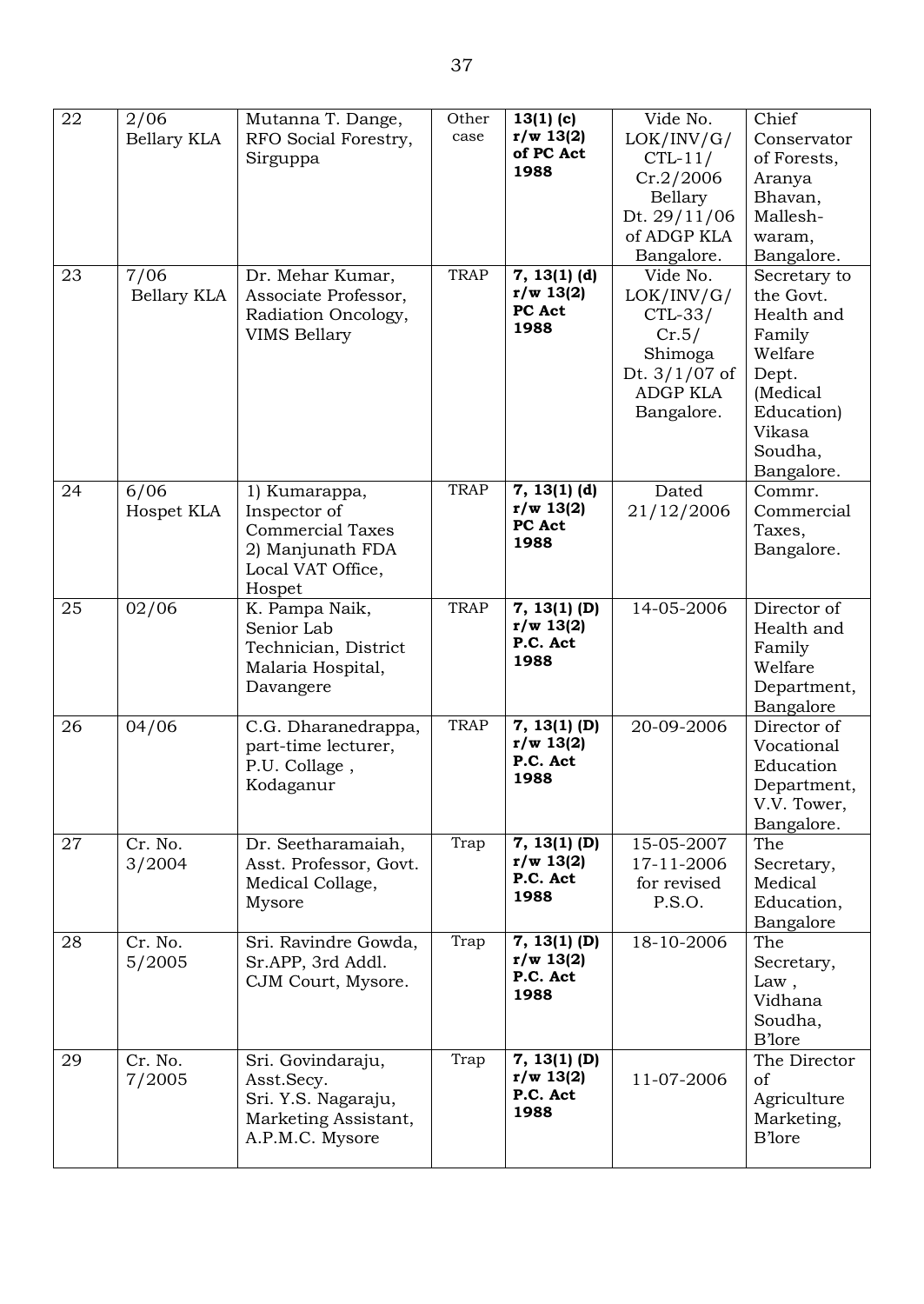| 30<br>31 | Cr. No.<br>13/2005<br>Cr. No.<br>1/2006 | Dr. Shankaramurthy,<br>Asst. Director, City<br>Veterinary Hospital,<br>Mysore.<br>AGO-1 Sri.<br>Bommannanavar, | Trap<br>Trap | $7, 13(1)$ (D)<br>r/w 13(2)<br>P.C. Act<br>1988<br>$7, 13(1)$ (D)<br>r/w 13(2)<br>P.C. Act | 27-9-2006<br>26-02-2007<br>15-05-2007 | The<br>Secretary,<br>Animal &<br>Husbandry,<br>Vidhana<br>Soudha,<br>B"lore<br>The<br>Secretary, |
|----------|-----------------------------------------|----------------------------------------------------------------------------------------------------------------|--------------|--------------------------------------------------------------------------------------------|---------------------------------------|--------------------------------------------------------------------------------------------------|
|          |                                         | CTO (Transsion)<br>AGO-2 Smt. H.S.<br>Kanthi, Typist, CTO<br>Office, Mysore.                                   |              | 1988                                                                                       |                                       | Finance<br>Department,<br><b>B</b> lore                                                          |
| 32       | Cr. No.<br>8/2006                       | Sri. Basavantharaya<br>Muthappa Munjana,<br>Gzetted Asst.<br>DHO Office, Mandya                                | Trap         | $7, 13(1)$ (D)<br>r/w 13(2)<br>P.C. Act<br>1988                                            | 20-01-2007                            | The<br>Secretary,<br>Health &<br>Family,<br>Vidhana<br>Soudha,<br><b>B</b> lore                  |
| 33       | Cr. No.<br>13/2006                      | Sri. K.G. Ramesha,<br>FDA, DDPI Office,<br>Mysore                                                              | Trap         | $7, 13(1)$ (D)<br>r/w 13(2)<br>P.C. Act<br>1988                                            | 24-02-2007                            | The Joint<br>Director of<br>Public<br>Instruction,<br>Mysore                                     |
| 34       | Cr. No.<br>1/2006                       | Sri E.S. Srinivas,<br>AEE,<br>in-charge<br>Commissioner, City<br>Corporation,<br>Madikeri.                     | Trap         | $7, 13(1)$ (D)<br>r/w 13(2)<br>P.C. Act<br>1988                                            | 31-01-2007                            | The<br>Secretary,<br>Urban<br>Development<br>, Mysore                                            |
| 35       | Cr. No.<br>2/2006                       | AGO:<br>Chinnegarayappa,<br>District Manager,<br><b>BCM</b> Corporation,<br>Madikeri.                          | Trap         | $7, 13(1)$ (D)<br>r/w 13(2)<br>P.C. Act<br>1988                                            | 30-11-2006                            | The<br>Managing<br>Director,<br><b>BCM</b><br>Development<br>Corporation,<br>Bangalore           |
| 36       | Cr. No.<br>3/2006                       | AGO:- O.C. Ganesh<br>Sub-register,<br>Madikeri.                                                                | Trap         | $7, 13(1)$ (D)<br>r/w 13(2)<br>P.C. Act<br>1988                                            | 20-01-2007                            | The<br>Inspector<br>General of<br>Registration<br>& Stamps,<br><b>B</b> lore                     |
| 37       | Cr. No.<br>4/2006                       | AGO-1 Sri. G.<br>Seethramappa,<br>ITDP Officer,<br>$AGO-2$<br>Chandrashekar, FDA,<br>ITDP office, Madikeri.    | Trap         | $7, 13(1)$ (D)<br>r/w 13(2)<br>P.C. Act<br>1988                                            | 26-02-2007                            | The<br>Commission<br>er, Social<br>Welfare<br>Dept.,<br>Bangalore                                |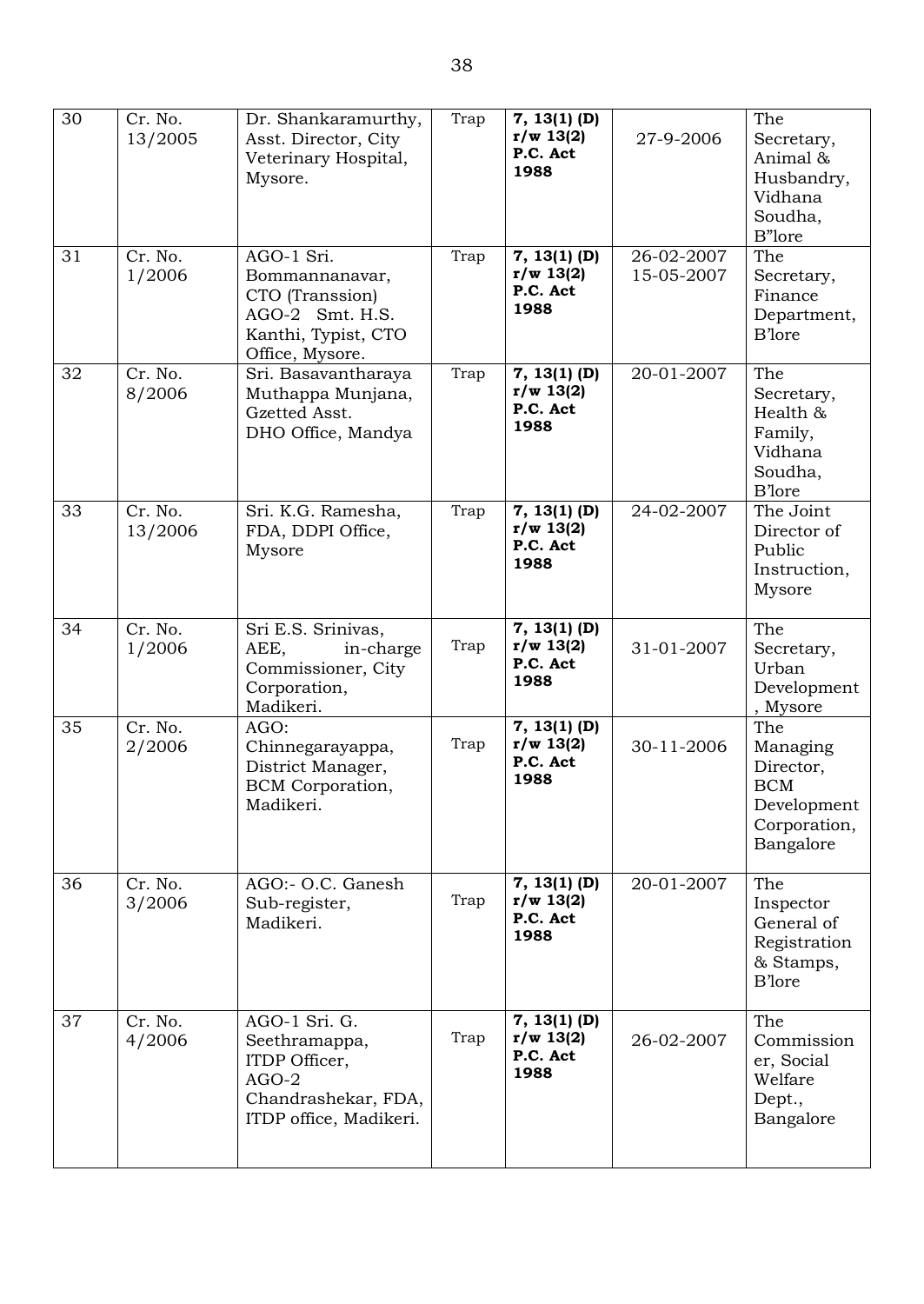| 38 | 11/2005                              | Sri.S.N.Ravi,<br>Contract Basis Lab-<br>Technician,<br>M.Krishna Govt.<br>Hospital, Hassan.                                          | Other       | $13(1)$ (c)<br>r/w 13(2)<br>of PC Act<br>1988             | 07-06-2006               | The AGO<br>Dismissed<br>from the<br>service<br>hence ADGP.<br>KLA.<br>Bangalore to<br>give<br>permission.                      |
|----|--------------------------------------|--------------------------------------------------------------------------------------------------------------------------------------|-------------|-----------------------------------------------------------|--------------------------|--------------------------------------------------------------------------------------------------------------------------------|
| 39 | 02/2006                              | 1) Sri. Manjunatha,<br>Chief Officer,<br>2)Smt. Leela, SDA,<br>TMC. S.K.pur.                                                         | Other       | $13(1)$ (c)<br>r/w 13(2)<br>of PC Act<br>1988             | 22-12-2006               | $1)AGO-1$<br>Director for<br>Muncipal<br>Administrati<br>on,<br>Bangalore.<br>$2)AGO-2$<br>Deputy<br>Commission<br>er, Hassan. |
| 40 | 02/06<br>KLA.,<br>Mandya.            | (1) Surya Narayana,<br>E.E., H.L.B.C.,<br>K.R.Pet.,<br>(2) Vishweswar,<br>Account officer, O/o<br>the E.E., $H.L.B.C.,$<br>K.R.Pet., | <b>TRAP</b> | 7,13(1)(d)<br>r/w 13(2)<br>of PC Act<br>1988              | 13-03-2007<br>04-04-2007 | Secretary to<br>Government,<br>Water<br>Resources<br>Dept,<br>Bangalore,<br>Prl.Secretary<br>to<br>Government,                 |
| 41 | 06/06<br>KLA.,<br>Mandya.            | Manjunatha swamy,<br>FDA., O/o the<br>Special Land<br>Acquisition, Mandya<br>District, Mandya.                                       | <b>TRAP</b> | 7,13(1)(d)<br>r/w 13(2)<br>of PC Act<br>1988              | 17-02-2007               | B'lore.<br>D.C. Mandya<br>Dist.<br>Mandya                                                                                      |
| 42 | 08/06<br>KLA.,<br>Mandya.            | S.T.Mohan, FDA, &<br>I/c Health Inspector,<br>$O/O$ the city<br>Municipal, Maddur                                                    | <b>TRAP</b> | 7,13(1)(d)<br>r/w 13(2)<br>of PC Act<br>1988              | 26-02-2007               | The Director<br>Municipal<br>Admn.,<br>B'lore.                                                                                 |
| 43 | 09/06<br>KLA.,<br>Mandya.            | B.T.Sridar,<br>P.S.I., Mandya Rural<br>Ps., Mandya.                                                                                  | <b>TRAP</b> | 7,13(1)(d)<br>r/w 13(2)<br>of PC Act<br>1988              | 24-01-2007               | The IGP,<br>(South)<br>Mysore.                                                                                                 |
| 44 | 12/06<br>KLA.,<br>Mandya.            | Smt. Jyothi, Lay-<br>secretary, O/o the<br>General Hospital,<br>Mandya.                                                              | <b>TRAP</b> | 7,13(1)(d)<br>r/w 13(2)<br>of PC Act<br>1988              | 02-05-2007               | The Director,<br>$H.8$ <sub>x</sub> $F.W.$<br>Service<br>B'lore.                                                               |
| 45 | 4/2005<br>Mangalore<br><b>KLA PS</b> | Sri H.K.Thammayya,<br>Office Staff of the<br>Deputy Director of<br>Land & Records,<br>Mangalore D.K.                                 | Trap        | Sec 7, 13<br>$(1)$ (d) $r/w$<br>13(2)<br>P.C.Act<br>1988. |                          | The Commi-<br>ssioner,<br>LandRecords<br>Serveyor<br>Dept. K.R.<br>Circle<br>Bangalore.                                        |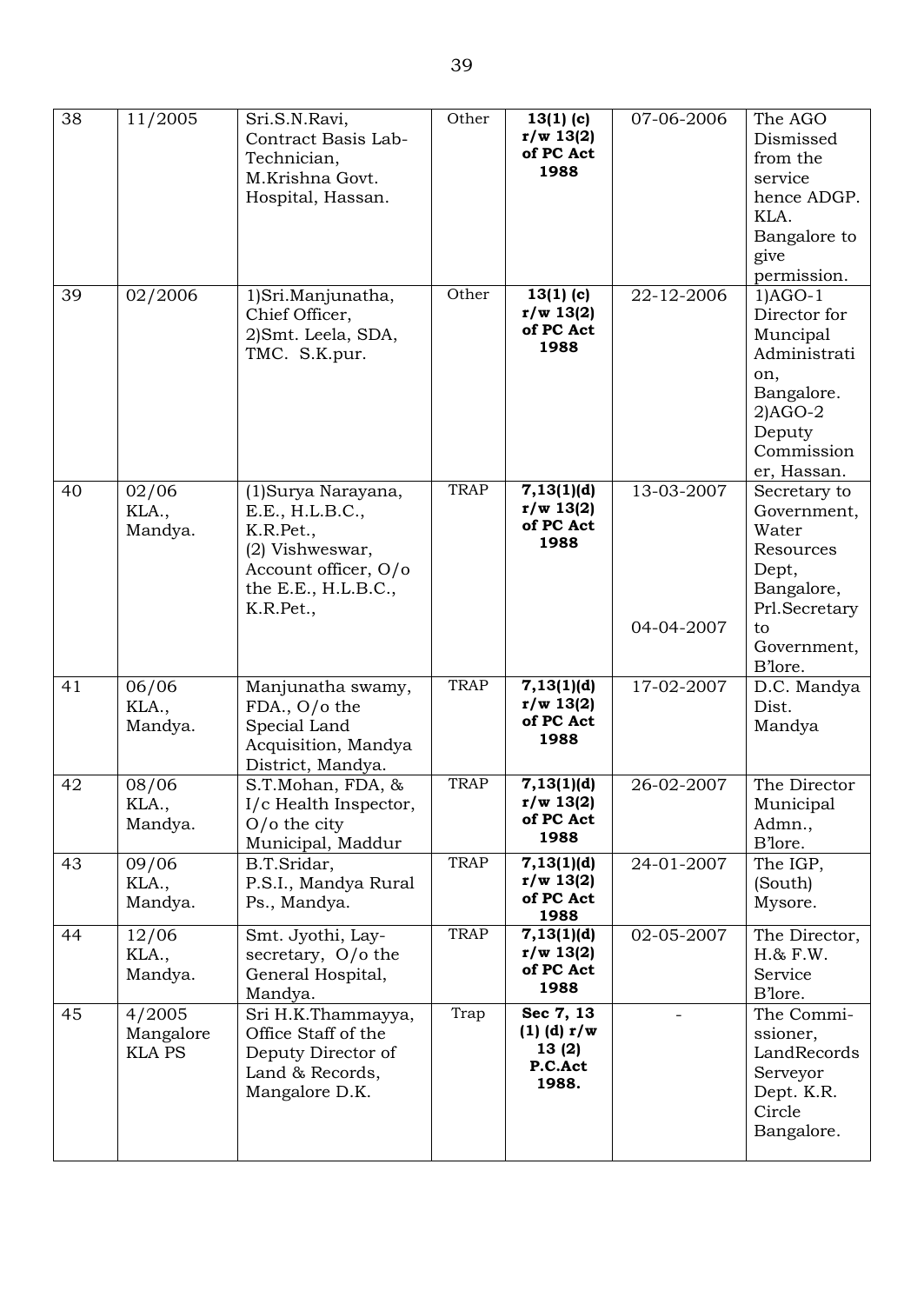| 46 | 1/2006<br>Udupi KLA<br>Police<br>Station | Sri K.Manamohan<br>Rao S/o. K.<br>Gangadhara,<br>Village Accountant<br>Balkoor village,<br>Kundapura Tq. | Trap | Sec.<br>7,13(1)(d)<br>r/w 13(2)<br>of P.C. Act<br>1988 |            | Deputy<br>Commission<br>er Udupi<br>Dist.                                                           |
|----|------------------------------------------|----------------------------------------------------------------------------------------------------------|------|--------------------------------------------------------|------------|-----------------------------------------------------------------------------------------------------|
| 47 | 07/2006                                  | 1)Sri.Chandra<br>Lalanke, SDA., Taluk<br>Office. Narasimharaj<br>pura, Chikmagalur<br>Dist.              | Trap | Sec.<br>7,13(1)(d)<br>r/w 13(2)<br>of P.C. Act<br>1988 | 20-11-2006 | Dy.<br>Commission<br>er<br>Chikmagalor<br>$\mathsf{e}.$                                             |
| 48 | 01/2007                                  | Manjunatha, J.E.,<br>MESCOM.,<br>Ajjampura,<br>Tarikere Tq.<br>Chikmagalore Dist.,                       | Trap | Sec.<br>7,13(1)(d)<br>r/w 13(2)<br>of P.C. Act<br>1988 | 17-03-2007 | Supdt.<br>Engineer,<br>MECOM,<br>Shimoga<br>Circle,                                                 |
| 49 | <b>GULBARGA</b><br>KLA. P.S<br>7/06      | DR.koshor s/<br>Sadanand Mengaji<br>Senior Surgeon<br>G.G.H. Gulbarga                                    | Trap | 7, 13(1)<br>(d)r/w<br>13(2)<br><b>P.C.Act.19</b><br>88 | 21-03-07   | The<br>Secretary<br>Health &<br>Family<br>Welfare<br>Service<br><b>Vikas</b><br>Soudha<br>Bangalore |
| 50 | <b>GULBARGA</b><br>KLA. P.S<br>8/06      | Smt Soubhagya w/o<br>Dasarath Bill<br>Collector<br>City Corporation<br>Gulbarga                          | Trap | 7, 13(1)<br>(d)r/w<br>13(2)<br><b>P.C.Act.19</b><br>88 | 26-02-2007 | The Commi-<br>ssioner<br>Of the city<br>corporation<br>Glb                                          |
| 51 | <b>GULBARGA</b><br>KLA. P.S<br>8/06      | Sadashiv S/o<br>Sidramappa Yalagod<br>Engineer Jal Nirmal<br>Project Glb                                 | Trap | 7, 13(1)<br>(d)r/w<br>13(2)<br><b>P.C.Act.19</b><br>88 | 12-04-2007 | Director of<br>Karnataka<br><b>Rural Water</b><br>Supply &<br>Sanitation<br>Agency Ban<br>galore    |
| 52 | 6/06<br>Bidar P.S                        | 1)Somshekhar CPC-<br>986<br>2) Dayanand CPC-<br>1353<br>Both are Gandhi<br>Gunj P.S Bidar                | Trap | 7, 13(1)<br>(d)r/w<br>13(2)<br><b>P.C.Act.19</b><br>88 | 23-01-2007 | S.P. Bidar<br>Dist:Bidar                                                                            |
| 53 | 8/06<br>Bidar P.S                        | Basavanappa<br>Halbarge Land server<br>Tahsil office Aurad<br>(B)                                        | Trap | 7, 13(1)<br>(d)r/w<br>13(2)<br><b>P.C.Act.19</b><br>88 | 27-02-2007 | Commission<br>er Survey<br>and Land<br>Record<br>Bangalore                                          |
| 54 | 3/06<br>YDR P.S                          | Vijay Kumar V.A<br>Najarapur Tq:YDR                                                                      | Trap | 7, 13(1)<br>(d)r/w<br>13(2)<br>P.C.Act.<br>1988        | 27-7-2006  | D.C<br>Gulabraga                                                                                    |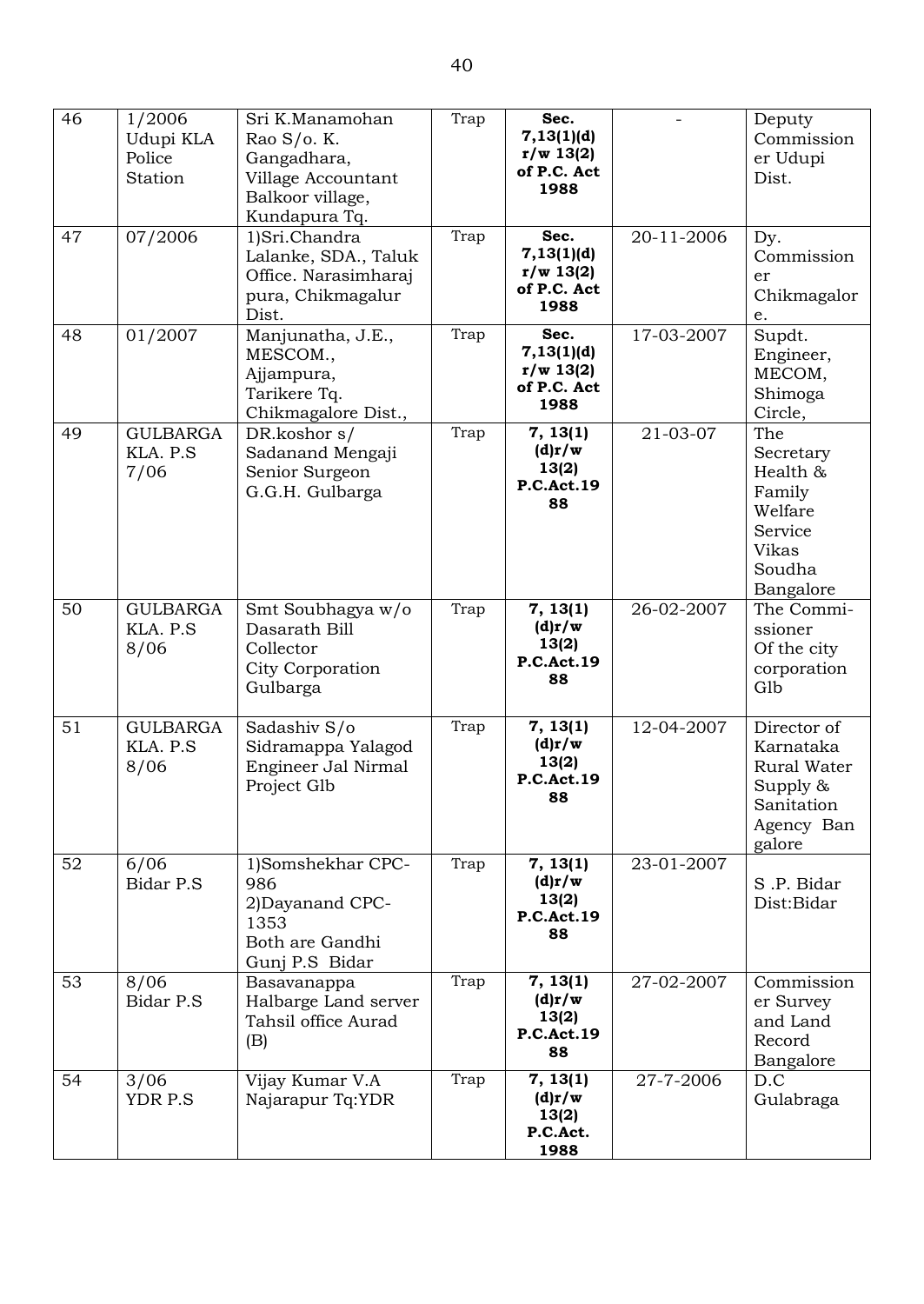| 55 | 4/06<br>YDR P.S                     | Wilson Vijay Kumar<br>F.D.A B.E.O Office<br>Surpur                                                          | Trap         | 7, 13(1)<br>(d)r/w<br>13(2)<br><b>P.C.Act.19</b><br>88               | 16-4-2007     | Commr.<br>Education<br>Dept.<br>Bangalore.                                                                            |
|----|-------------------------------------|-------------------------------------------------------------------------------------------------------------|--------------|----------------------------------------------------------------------|---------------|-----------------------------------------------------------------------------------------------------------------------|
| 56 | $4/2006$ of<br>K.L.A.PS<br>Raichur. | Sri. Dademiya<br>s/o. Suleman<br>Village Accountant of<br>Basapur Village (K)<br>Of Taluka<br>Sindhanoor.   | Trap<br>Case | 7, 13(1)<br>(d)r/w<br>13(2)<br><b>P.C.Act.19</b><br>88               | $23 - 1 - 07$ | D.C.Raichur<br>(PSO order<br>Dated<br>7-4-2007 is<br>received on<br>$24 - 4 - 2007$ .                                 |
| 57 | $6/2006$ of<br>K.L.A.PS<br>Raichur. | Sri. Narshimalu<br>s/o Basappa, 51<br>Yrs, Revenue<br>Inspector of Kallur<br>Village Taluka Office<br>Manvi | Trap<br>Case | $\overline{7}$ , 13(1)<br>(d)r/w<br>13(2)<br><b>P.C.Act.19</b><br>88 | $15 - 2 - 07$ | D.C.Raichur<br>(PSO order<br>Dated<br>7-4-2007 is<br>received on<br>24-4-2007)                                        |
| 58 | 1/2007<br>OF KLA PS<br>Koppal       | Sri. P.Chandra<br>Shekar Gowda<br>Asst. Director of<br>Horticulture<br>Yelburga                             | Trap<br>Case | 7, 13(1)<br>(d)r/w<br>13(2)<br><b>P.C.Act.19</b><br>88               | 21-5-2007     | The<br>Secretary to<br>the Govt.<br>Of<br>Agriculture<br>$\&$<br>Horticulture<br>Dept. Blore.                         |
| 59 | 2/2007<br>OF KLA PS<br>Koppal       | Sri. Dr. Sharanappa<br>Katti.<br>Govt. Hospital<br>Gangavathi.                                              | Trap<br>Case | 7, 13(1)<br>(d)r/w<br>13(2)<br><b>P.C.Act.19</b><br>88               | 21-5-2007     | The Principal<br>Secretary to<br>the Govt.<br>Of Health &<br>Family<br>Welfare<br>Dept. Vikas<br>Soudha<br>Bangalore. |
| 60 | Belgaum<br>KLA PS.<br>2/05          | A1. B S Haliyal. JE.<br>TP Belgaum and<br>others.                                                           | Other        | 13(1)(c)                                                             | 23/08/05      | CEO, ZP,<br>Belgaum.                                                                                                  |
| 61 | 6/05<br>Belgaum<br><b>KLA PS</b>    | A1. N A Dodamani,<br>FDS. Chikodi and<br>another                                                            | Trap         | 7,13(1)(d)                                                           | 17/03/06      | Dir. of City &<br>Survey Dept.<br>Bangalore.                                                                          |
| 62 | 8/05                                | A1. S S Choudari.<br><b>BEO</b> Athani                                                                      | Trap         | 7, 13(1)<br>(d)r/w<br>13(2)<br><b>P.C.Act.19</b><br>88               | 27/4/06       | Commr.<br>Education<br>Dept.<br>Bangalore.                                                                            |
| 63 | 14/96                               | A1. I B Awati. ARTO<br>Chikodi.                                                                             | Raid         | 13(1)(e)                                                             | 14/12/05      | Secy. to<br>Govt.<br>Transport<br>Dept.<br>Bangalore.                                                                 |
| 64 | 11/05                               | A1. S B Sorannavar.<br>President. GP.<br>Sunadholli and Ors.                                                | Other        | 13(1)(c)                                                             | 27/5/06       | DC Belgaum                                                                                                            |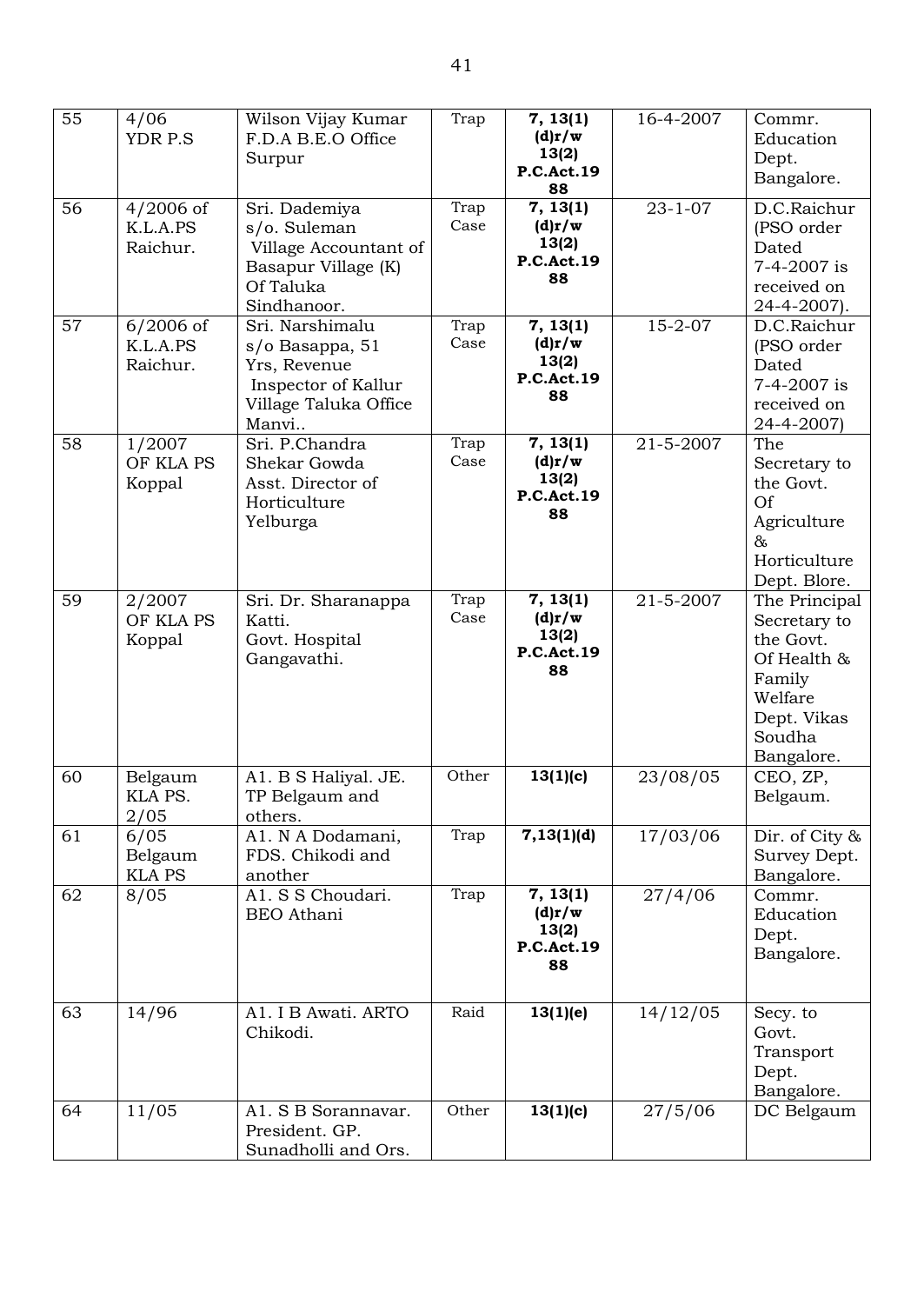| 65 | 1/06                            | A1. S. S.<br>Mahindrakar. ARCS.<br>BGM. and others                                                                         | Trap           | $7, 13(1)$ (d)<br>r/w 13(2)<br>P.C.Act.<br>1988        | 31/8/06        | Secy. to<br>Govt. Co-op<br>Dept.<br>Bangalore                       |
|----|---------------------------------|----------------------------------------------------------------------------------------------------------------------------|----------------|--------------------------------------------------------|----------------|---------------------------------------------------------------------|
| 66 | 15/06                           | A1. C Kempayya. Jr.<br>Asst. KSRTC. BGM                                                                                    | Trap           | $7, 13(1)$ (d)<br>r/w 13(2)<br>P.C.Act.<br>1988        | 20/03/06       | Divl.<br>Controller.<br>KSRTC.<br><b>BGM</b>                        |
| 67 | 16/06                           | A1. R A Mareppagol.<br>FDA. KGID office<br><b>BGM</b>                                                                      | Trap           | $7, 13(1)$ (d)<br>r/w 13(2)<br>P.C.Act.<br>1988        | 13/2/07        | Dir. KGID.<br><b>B</b> lore                                         |
| 68 | 17/06                           | A1. R S Hittanagi.<br>Community affairs<br>officer CMC<br>Bailhongal                                                       | Trap           | 7, 13(1)<br>(d)r/w<br>13(2)<br>P.C.Act.<br>1988        | 19/2/07        | Secy. to<br>Govt. Rural<br>Dev. &<br>Panchayat<br>Raj. B'lore       |
| 69 | 1/07                            | A1. K V Shridhar. CPI<br>Athani. And another.                                                                              | Trap           | $7, 13(1)$ (d)<br>r/w 13(2)<br><b>P.C.Act.19</b><br>88 | 13/3/07        | DG & IGP KS<br>Bangalore                                            |
| 70 | 1/05<br>Dharwad<br>KLA.PS.      | 1) B.G. Katti.<br>FDA.PWD. Office<br>Dharwad.<br>2) M.G.Guddad,<br>Supt. CE. Office<br>PWD. Dharwad.                       | Trap           | 7, 13(1)<br>(d)r/w<br>13(2)<br><b>P.C.Act.19</b><br>88 | 6-08-2005      | C.E. PWD.<br>Office<br>Dharwad.                                     |
| 71 | 6/05<br>Dharwad<br>KLA.PS.      | 1) V.L.Rattimari-<br>yannavar O.<br>Taluka Panchayata<br>Navalgund.<br>2) A.H. Nadaf A.E.<br>Taluka Panchayat<br>Navalgund | Other<br>Cases | 7, 13(1)<br>(d)r/w<br>13(2)<br><b>P.C.Act.19</b><br>88 | 29-09-2005     | C.E.O Zilla<br>Panchayat<br>Dharwad.                                |
| 72 | 5/06<br>Gadag KLA<br><b>PS</b>  | B.Vijaykumar, B.E.O.<br>Gadag (City)                                                                                       | Trap           | $7, 13(1)$ (d)<br>r/w 13(2)<br><b>P.C.Act.19</b><br>88 | 22-06-2006     | Principal<br>Secretary to<br>the Govt.<br>Education<br>Dept. B'lore |
| 73 | 10/06<br>Gadag KLA<br><b>PS</b> | Sudheer M Benki<br>P.S.I. Gajendragada<br>P.S                                                                              | Trap           | $7, 13(1)$ (d)<br>r/w 13(2)<br><b>P.C.Act.19</b><br>88 | $4 - 1 - 2007$ | I.G.P<br>Northern<br>Range<br>Belgaum                               |
| 74 | 11/06<br>Gadag KLA<br><b>PS</b> | G.T. Patil<br>Village Accountant<br>Koganoor, Taluk<br>Shirahatti.                                                         | Trap           | $7, 13(1)$ (d)<br>r/w 13(2)<br><b>P.C.Act.19</b><br>88 | $1 - 3 - 2007$ | Deputy<br>Commission<br>er Gadag                                    |
| 75 | 5/2006<br><b>HAVERI</b>         | Sri.G A Buradi,<br><b>APMC Secretary</b><br>Laxmeshwar<br>$(I/C$ Savanur)                                                  | Trap           | 7, 13(1)<br>(d)r/w<br>13(2)<br><b>P.C.Act.19</b><br>88 | 07-12-2006     | Managing<br>Director,<br>Agriculture<br>Dept.                       |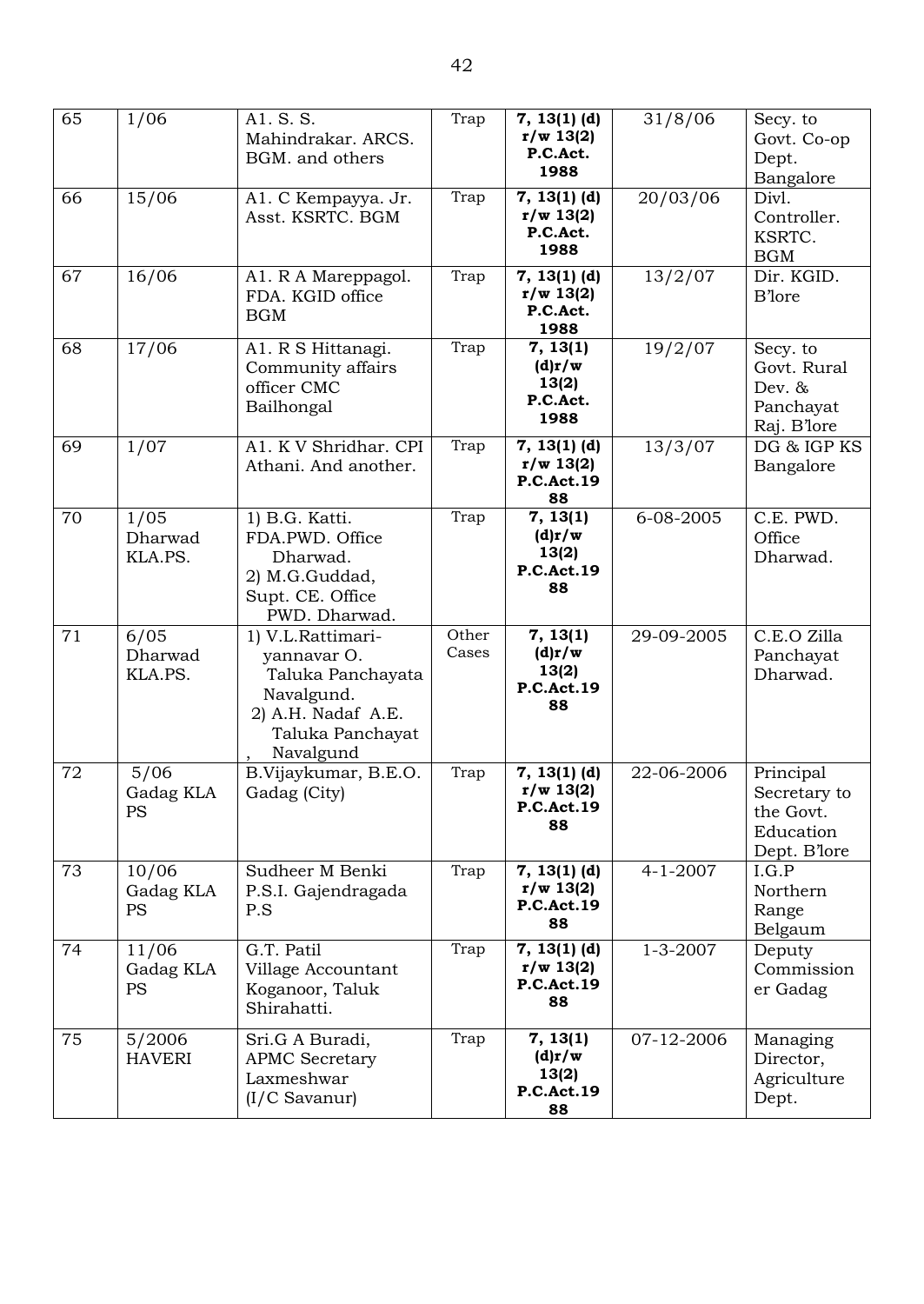| JI.<br>No. | Acquittal | Discharge<br>Charge/abate/c<br>losed | Conviction | Total<br>Disposal |
|------------|-----------|--------------------------------------|------------|-------------------|
|            | 74        |                                      |            | 204               |

Out the total cases disposed of in the Special Courts, the details of acquittal, discharge/ charge abate and convictions are as under

The Details of Conviction from the period from 01/04/2006 to 31/03/2007 are as under:-

1) In Shimoga Lokayukta Police Station Cr.No.3/1998, the Accused Government Official Sri.Ismail Khan, SDA, District Treasury, Shimoga, is convicted vide Judgment dated 6/1/2007, for the offence under Section 7, 13(1)(d) R/w. 13(2) of Prevention of Corruption Act and he is sentenced to undergo two years rigorous imprisonment on both counts and to pay a fine of Rs.5,000/- on first count. In default to pay fine to undergo imprisonment for another two months and to pay fine of Rs.10,000/- on second count and in default to pay fine to undergo imprisonment for further period of six months.

2) The accused Government Official Sri.Shanmukhappa, Forester, Bellary has been trapped in Cr.No.5/1996 of Bellary Lokayukta Police Station while demanding and accepting the bribe amount and he was charge sheeted in SC No.4/1997 before the Special Court, Bellary. The Hon'ble Special Judge has convicted the accused with rigorous imprisonment of 6 months and to pay a fine of Rs.1,500/-.

3) The accused Government official Sri.M.Raghavendra, Survey Supervisor, Siraguppa has been trapped in Bellary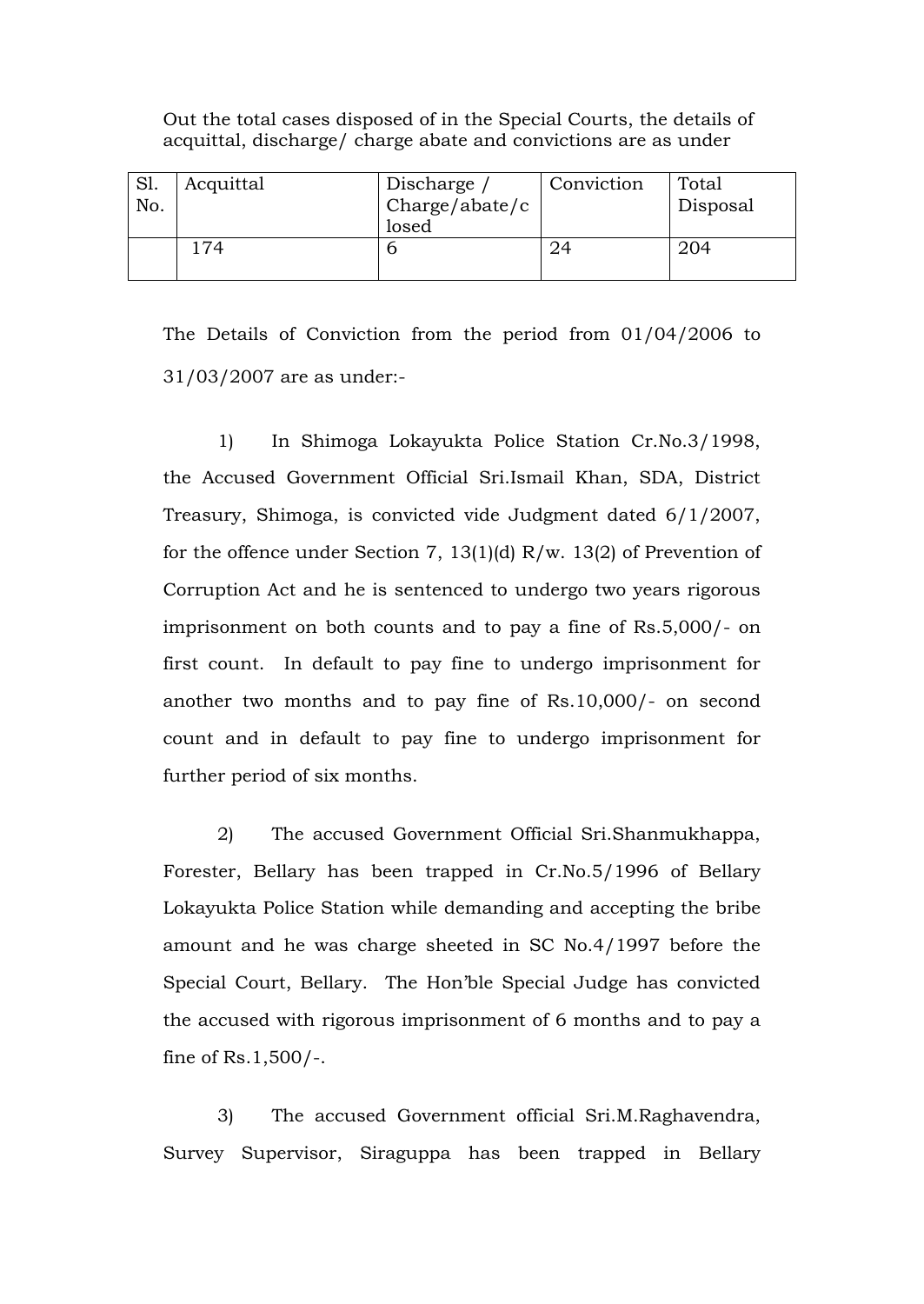Lokayukta Police Station Cr.No.2/2000 while demanding and accepting the bribe amount. He was prosecuted vide S.C. No.181/2001 before the Special Judge, Bellary. The Hon'ble Special Judge convicted the accused with simple imprisonment for one year and to pay a fine of Rs.1,000/-.

4) The Accused Government Official Sri. Kariya Naik, Village Accountant, Harapanahalli has been trapped in Davanagere Lokayukta Police Station Cr.No.1/1999 while demanding and accepting the bribe amount. He was prosecuted vide S.C. No.14/2000 before the Special Judge, Davanagere. The Hon'ble Special Judge convicted the accused with one year rigorous imprisonment and to pay a fine of Rs.3,000/- for the offence under Sec.7 of the Prevention of Corruption Act and in default to pay fine to undergo simple imprisonment for two months. Further the accused was sentenced to undergo rigorous imprisonment for two years and to pay fine of Rs.5,000/- for the offence under Sec.13(1)(d) of the Prevention of Corruption Act and in default to pay fine to further undergo simple imprisonment for 4 months.

5) The accused Government Official Sri.Thimmaiah, Literary Assistant, Office of the Deputy Conservator of Forests, Hunsur, has been trapped in Mysore Lokayukta Police Station Cr.No.3/1997 while demanding and accepting the bribe amount. He was prosecuted vide S.C. No.77/1998 before the Special Judge, Mysore. The Hon'ble Special Judge convicted the accused with two years simple imprisonment and to pay a fine of Rs.7,000/- and in default to pay fine to undergo further simple imprisonment for 9 months.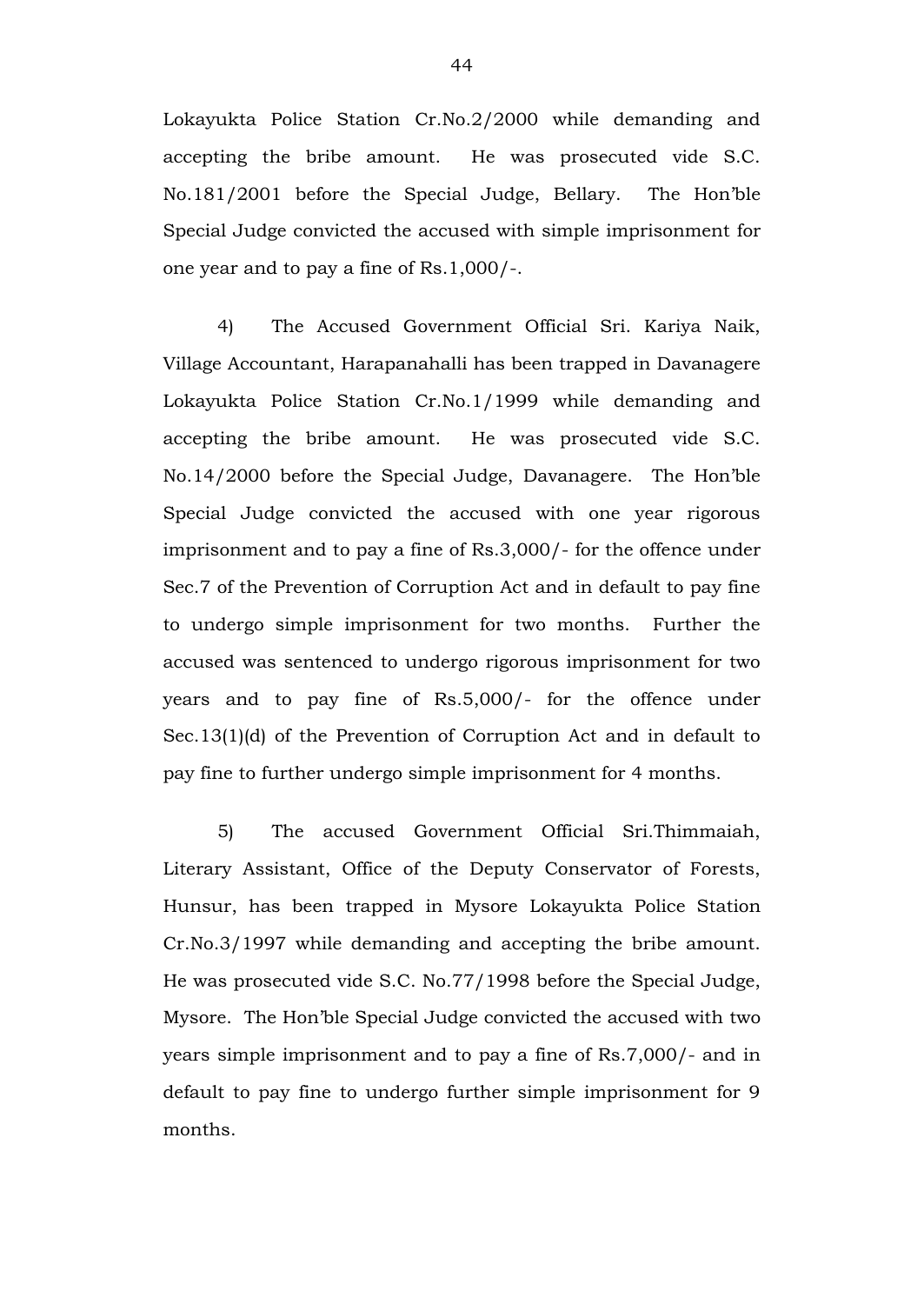6) The Accused Government Officials Sri.Chikkarangaiah, Attender and Smt.Malini, Second Division Assistant, Office of the Tahsildar, Mysore, have been trapped in Mysore Lokayukta Police Station Cr.No.2/1997 while demanding and accepting the bribe amount. They were prosecuted vide S.C. No.76/1998 before the Special Judge, Mysore. The Hon'ble Special Judge convicted the accused persons with simple imprisonment for  $3\frac{1}{2}$  years and to pay a fine of Rs.22,000/- and in default to pay fine to further undergo simple imprisonment for 9 months.

7) The Accused Government Official Sri.Naganna, Sub-Registrar, Chamarajanagar has been trapped in Mysore Lokayukta Police Station Cr.No.16/1999(later transferred to Chamarajanagar) while demanding and accepting the bribe amount. He was prosecuted in Special Case No.9/2004 before the Special Judge, Chamarajanagar. The Hon'ble Judge convicted the accused with two years simple imprisonment and to pay a fine of Rs.15,000/-.

8) The Accused Government Official Sri.D.K.Ramaswamy, Village Accountant, Kowhika Circle, Hassan has been trapped in Hassan Lokayukta Police Station Cr.No.9/1992, while demanding and accepting the bribe amount. He was prosecuted in Special Case No.2/1993 before the Special Judge, Hassan. The Hon'ble Judge convicted the accused and sentenced him to undergo simple imprisonment for a period of three months and to pay a fine of Rs.5,000/- and in default to pay fine to undergo further simple imprisonment for a period of one month.

9) The Accused Government Official Sri.Syed Ahmed, Asst. Sub-Inspector, Konanur Police Station, Hassan District has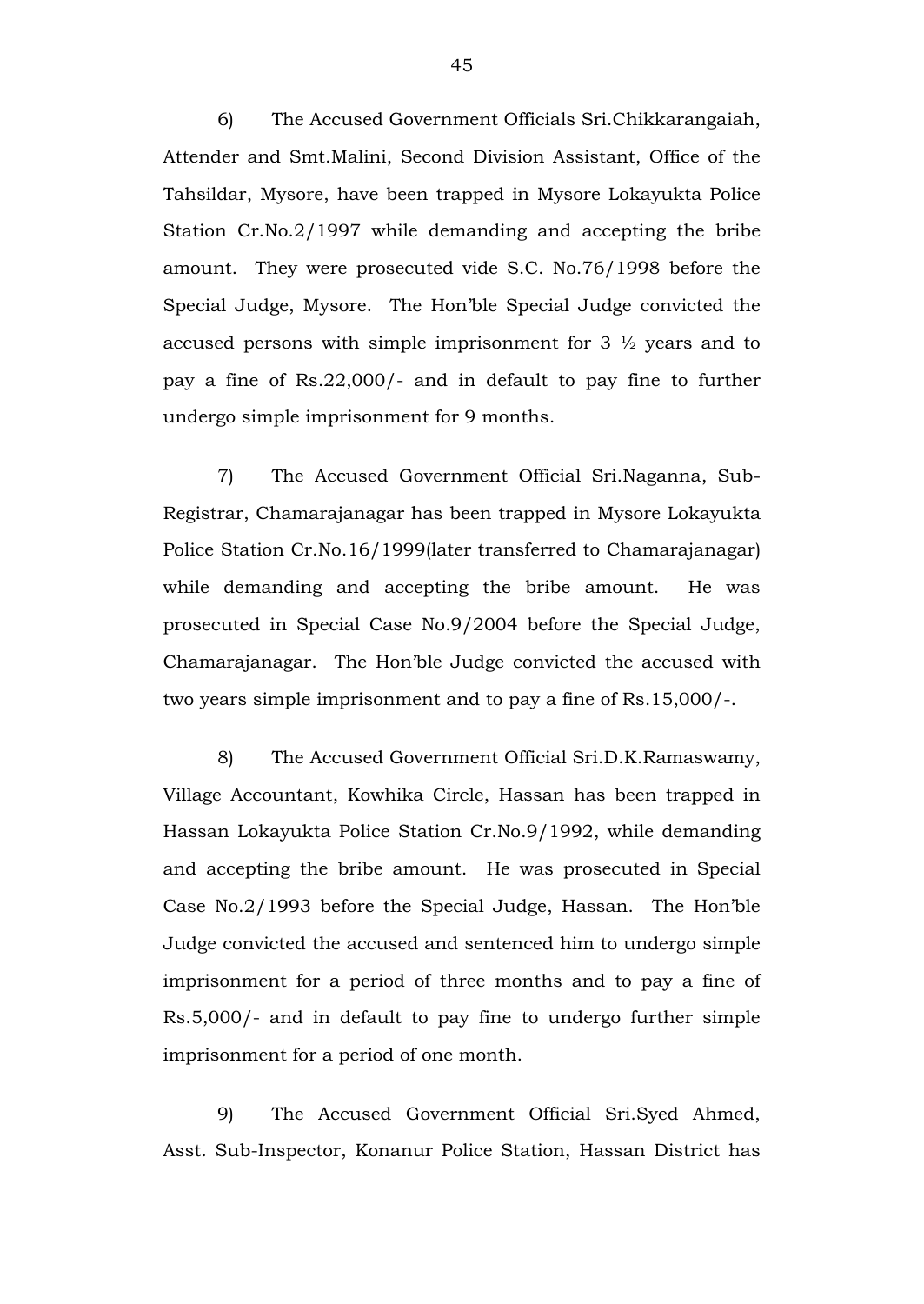been trapped in Hassan Lokayukta Police Station Cr.No.7/1993, while demanding and accepting the bribe amount. He was prosecuted in Special Case No.17/1994 before the Special Judge, Hassan. The Hon'ble Judge convicted the accused and sentenced him to undergo rigorous imprisonment for a period of three months and to pay a fine of Rs.20,000/- and in default to pay fine to undergo further simple imprisonment for a period of six months.

10) The Accused Government Official Sri.K.N.Ramachandra Rao, Village Accountant, Kolambe, Bajpe, Mangalore has been trapped in Mangalore Lokayukta Police Station Cr.No.10/1994 while demanding and accepting the bribe amount. He was prosecuted in Special Case No.20/1996 before the Special Judge, Mangalore. The Hon'ble Judge convicted the accused and sentenced him to undergo imprisonment for one year and to pay a fine of Rs.1,000/-.

11) The accused Government official Sri.J.Yogish, Second Division Assistant, PHC, Mulki, Mangalore was trapped in Mangalore Lokayukta Police Station Cr.No.2/2001 while demanding and accepting the bribe amount. He was prosecuted in Special Case No.11/2003 before the Special Judge, Mangalore. The Hon'ble Judge convicted the accused and sentenced him to undergo imprisonment for one year and to pay a fine of Rs.1,000/-.

12) The Accused Government Official Sri.P.S.Boviyar, I/c. Social Welfare Officer, Bidar was trapped in Bidar Lokayukta P.S. Cr.No.53/1992, while demanding and accepting the bribe amount. He was prosecuted in Special Case No.4/1996 before the Special Judge, Bidar. The Hon'ble Judge convicted the accused and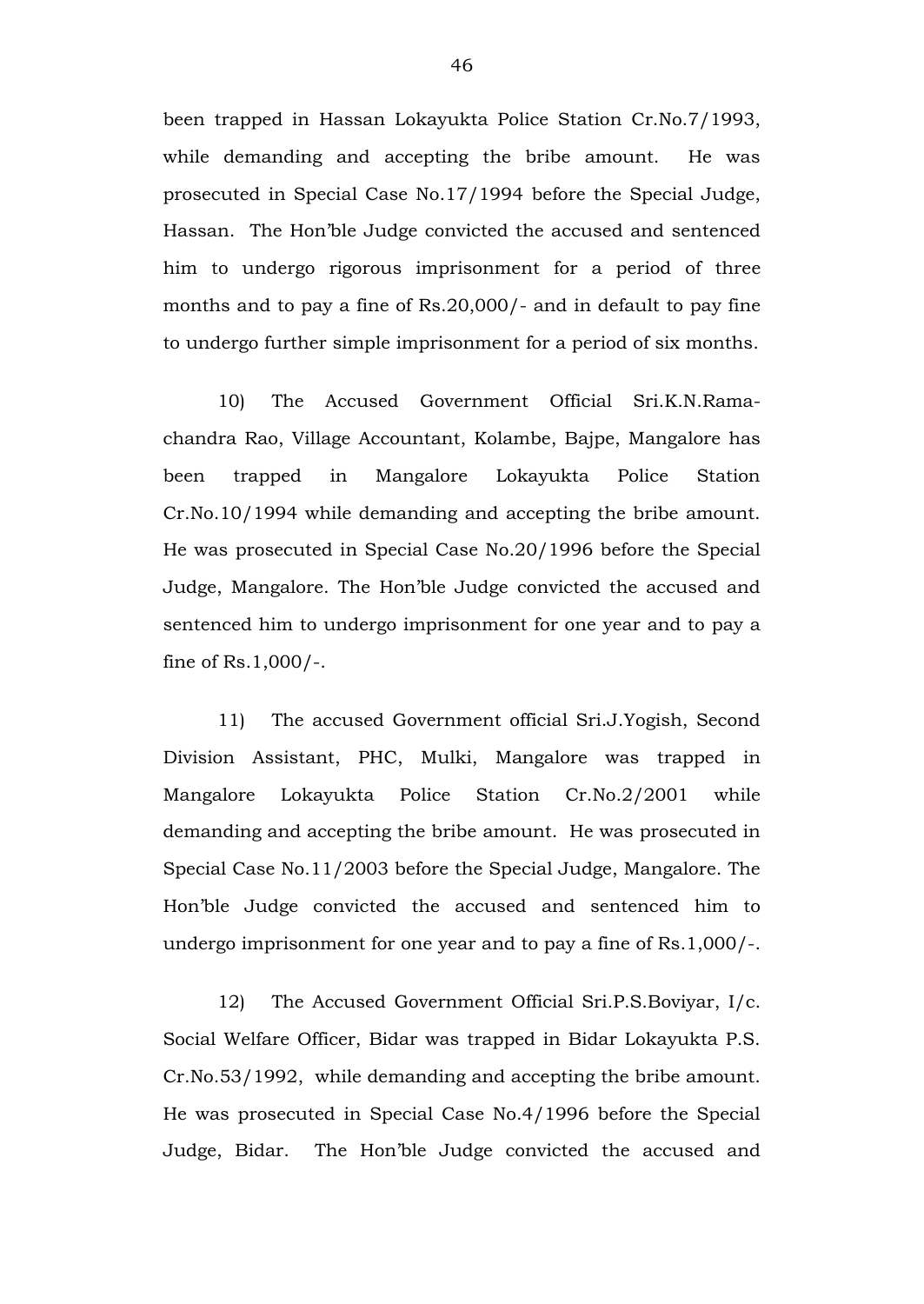sentenced him undergo simple imprisonment for a period of two years and to pay a fine of Rs.30,000/- and in default to pay fine, to undergo further imprisonment for a term of 4 months.

13) The Accused Government Officials Sri.D.D.Gouragounda, FDA, and Sri.A.R.Jafar, Agent have been trapped in Belgaum Lokayukta Police Station Cr.No.4/1995, while demanding and accepting the bribe amount. They were prosecuted in Special case No.6/1997 before the Special Judge, Belgaum. The Hon'ble Judge, convicted the accused persons and sentenced Accused.1 to undergo rigorous imprisonment for a term of one year and to pay a fine of Rs.500/-, in default to pay fine to undergo further simple imprisonment for one month. Similarly, the Accused.2 is sentenced to undergo rigorous imprisonment for a term of one year and to pay a fine of Rs.500/-, in default to pay fine to undergo further simple imprisonment for one month.

14) The Accused Government Official Sri.Shivangekar, Village Accountant, Kadoli was trapped in Belgaum Lokayukta Police Station Cr.No.6/1995, while demanding and accepting the bribe amount. He was prosecuted in Special case No.97/1996 before the Special Judge, Belgaum. The Hon'ble Judge, convicted the accused persons and sentenced Accused to undergo rigorous imprisonment for a term of one year and to pay a fine of Rs.1,000/-, in default to pay fine to undergo further simple imprisonment for one month.

15) The Accused Government Officials Sri.H.B.Patil, Village Accountant, Yakkundi and Sri.R.B.Talwar, Agent have been trapped in Belgaum Lokayukta Police Station Cr.No.17/1996,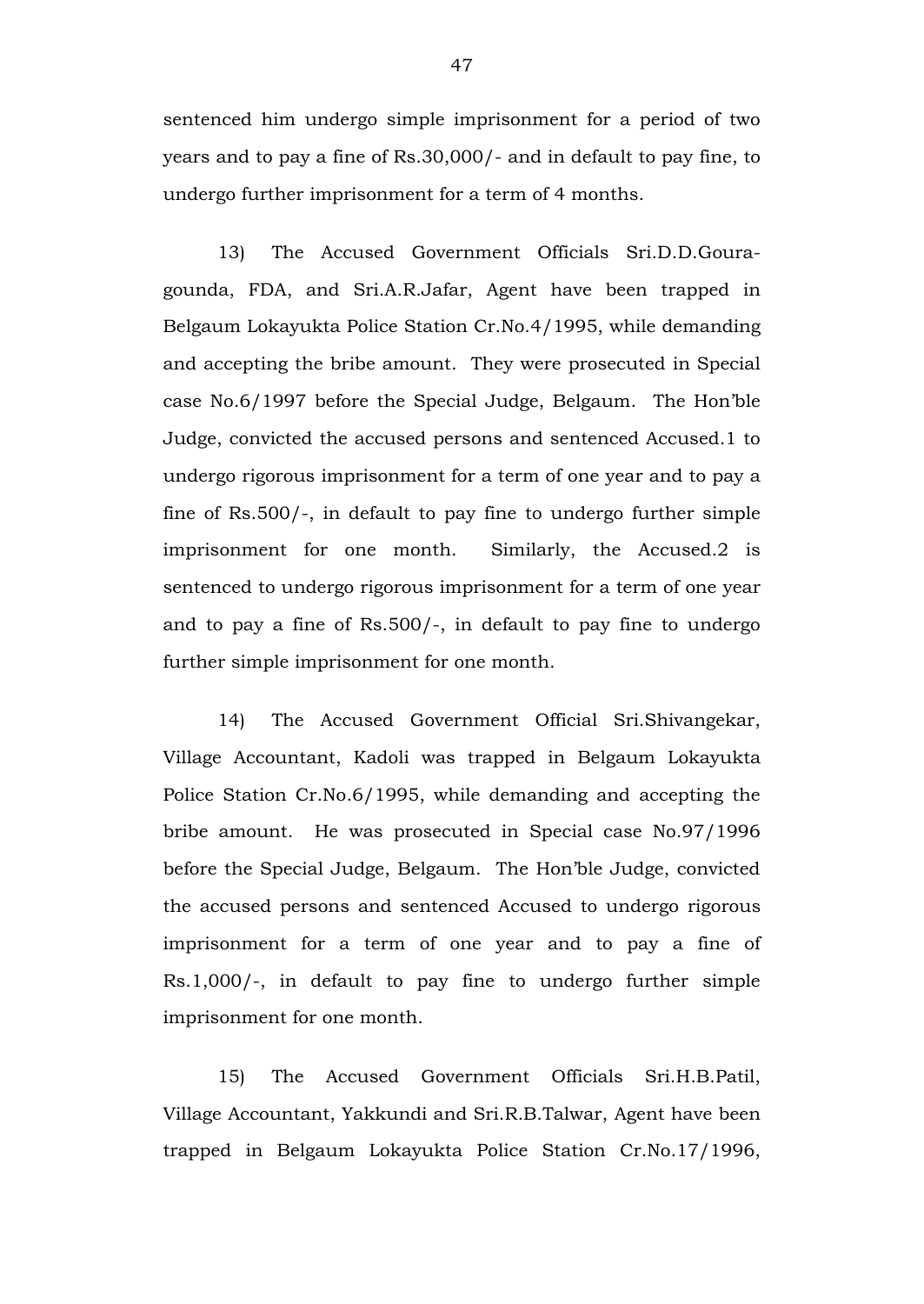while demanding and accepting the bribe amount. They were prosecuted in Special case No.26/1997 before the Special Judge, Belgaum. The Hon'ble Judge, convicted the accused persons and sentenced Accused.1 to undergo rigorous imprisonment for a term of one year and to pay a fine of Rs.500/-, in default to pay fine to undergo further simple imprisonment for three months. Similarly, the Accused.2 is sentenced to undergo rigorous imprisonment for a term of one year and to pay a fine of Rs.500/-, in default to pay fine to undergo further simple imprisonment for three months.

16) The Accused Government Official M.B.Chinaswalar FDA, MSSR High School, Bailahongal was trapped in Belgaum Lokayukta Police Station Cr.No.5/1997, while demanding and accepting the bribe amount. He was prosecuted in Special case No.3/1998 before the Special Judge, Belgaum. The Hon'ble Judge, convicted the accused and sentenced the Accused to undergo rigorous imprisonment for a term of one year and to pay a fine of Rs.1,000/-, in default to pay fine to undergo further simple imprisonment for one month.

17) The Accused Government Official A.K.Nanawade, City Surveyor, Survey Office, Belgaum was trapped in Belgaum Lokayukta Police Station Cr.No.3/1999, while demanding and accepting the bribe amount. He was prosecuted in Special case No.4/2000 before the Special Judge, Belgaum. The Hon'ble Judge, convicted the accused and sentenced the Accused to undergo rigorous imprisonment for a term of one year and to pay a fine of Rs.1,000/-, in default to pay fine to undergo further simple imprisonment for one month.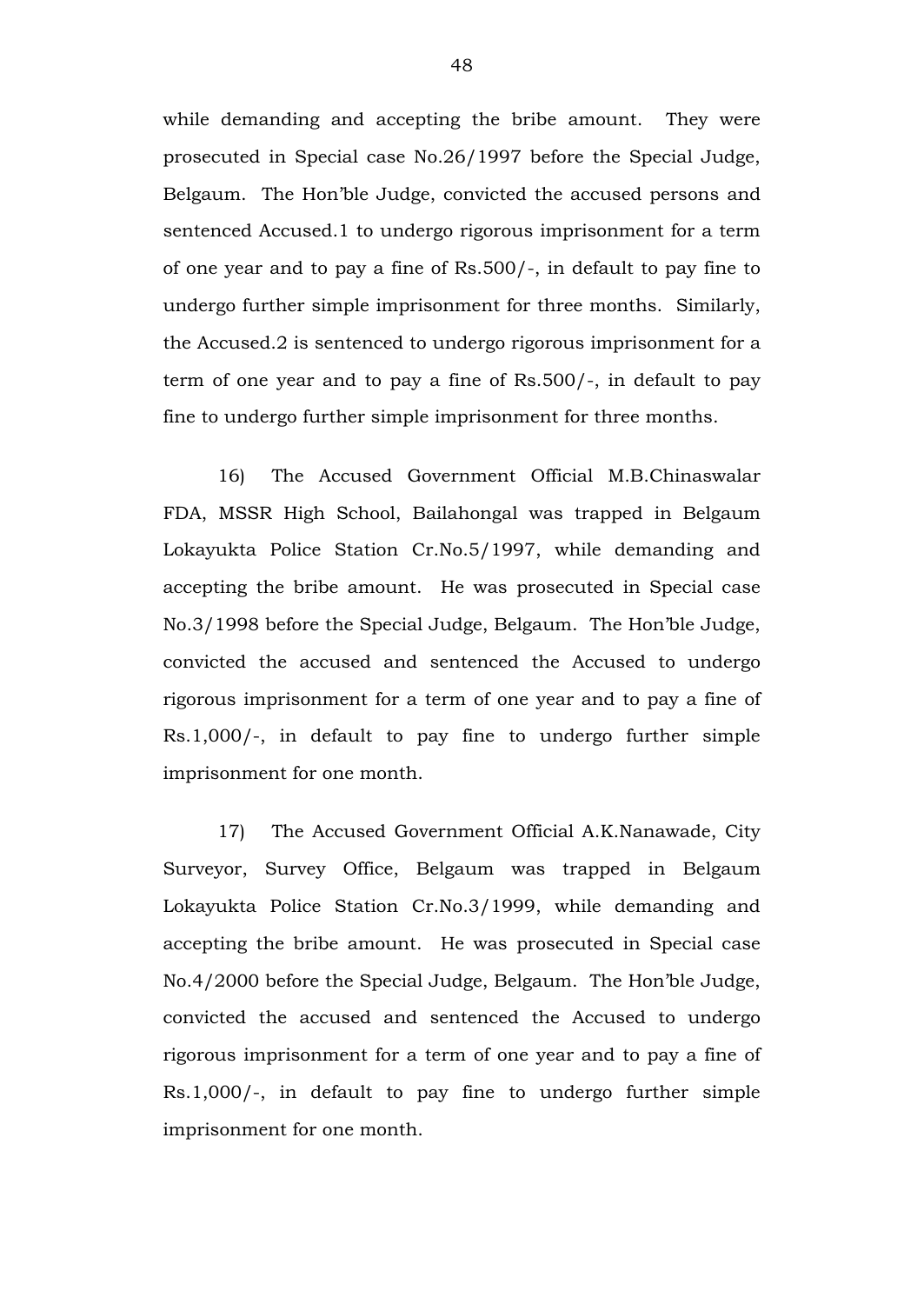18) The Accused Government Official Sri.K.D.Khathedar, Village Accountant, Khanapur was trapped in Belgaum Lokayukta Police Station Cr.No.12/1999, while demanding and accepting the bribe amount. He was prosecuted in Special case No.36/2000 before the Special Judge, Belgaum. The Hon'ble Judge, convicted the accused and sentenced Accused to undergo rigorous imprisonment for a term of six months and to pay a fine of Rs.1,000/-, in default to pay fine to undergo further simple imprisonment for two months.

19) The Accused Government Official T.N.Potadar, Section Officer, KPTCL, Balekundri, was trapped in Belgaum Lokayukta Police Station Cr.No.16/2002, while demanding and accepting the bribe amount. He was prosecuted in Special case No.174/2003 before the Special Judge, Belgaum. The Hon'ble Judge, convicted the accused and sentenced the Accused to undergo rigorous imprisonment for a term of one year and to pay a fine of Rs.14,000/-, in default to pay fine to undergo further simple imprisonment for one month.

20) The Accused Government Official I.G.Belagoji, Secretary, MP, Muchandi, was trapped in Belgaum Lokayukta Police Station Cr.No.7/1994, while demanding and accepting the bribe amount. He was prosecuted in Special case No.61/1996 before the Special Judge, Belgaum. The Hon'ble Judge, convicted the accused and sentenced the Accused to undergo rigorous imprisonment for a term of six months and to pay a fine of Rs.1,000/-, in default to pay fine to undergo further simple imprisonment for one month.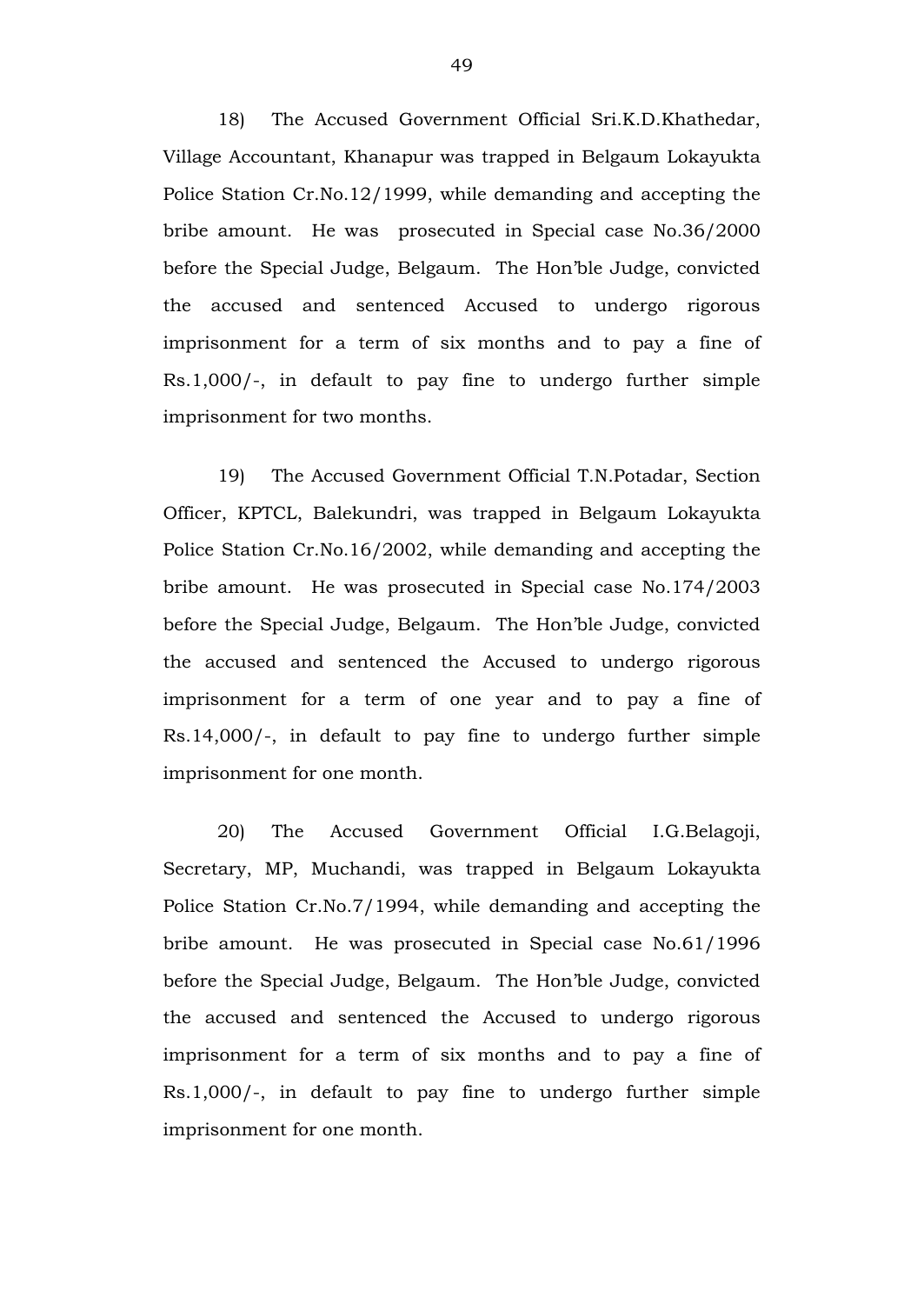21) The Accused Government Official P.Shedbal, SDA, Geology Office, Belgaum was trapped in Belgaum Lokayukta Police Station Cr.No.13/1995, while demanding and accepting the bribe amount. They were prosecuted in Special case No.64/1996 before the Special Judge, Belgaum. The Hon'ble Judge, convicted the accused and sentenced the Accused to undergo rigorous imprisonment for a term of six months and to pay a fine of Rs.500/-, in default to pay fine to undergo further simple imprisonment for one month.

22) An investigation under Sec.13(1)(e) R/w.13(2) of Prevention of Corruption Act, 1988 was conducted against the Accused Government Official Shripadarao Ramanagouda Bahadur Desai, Junior Engineer, HDMC, Dharwad for possession of assets disproportionate to his known sources of income and after investigation he was prosecuted in Special case No.13/1991 before the Special Judge, Dharwad. The Hon'ble Judge, convicted the accused and sentenced the Accused to undergo rigorous imprisonment for a period of three years and to pay a fine of Rs.3,89,000.

23) The Accused Government Official Shivananda Ramangouda Patil, SDA, Office of the Asst. Registrar of Cooperative Societies, Dharwad was trapped in Dharwad Lokayukta Police Station Cr.No.1/1996, while demanding and accepting the bribe amount. He was prosecuted in Special case No.15/1997 before the Special Judge, Dharwad. The Hon'ble Judge, convicted the accused and sentenced the Accused to undergo rigorous imprisonment for a period of five years and to pay a fine of  $Rs.5,000/-.$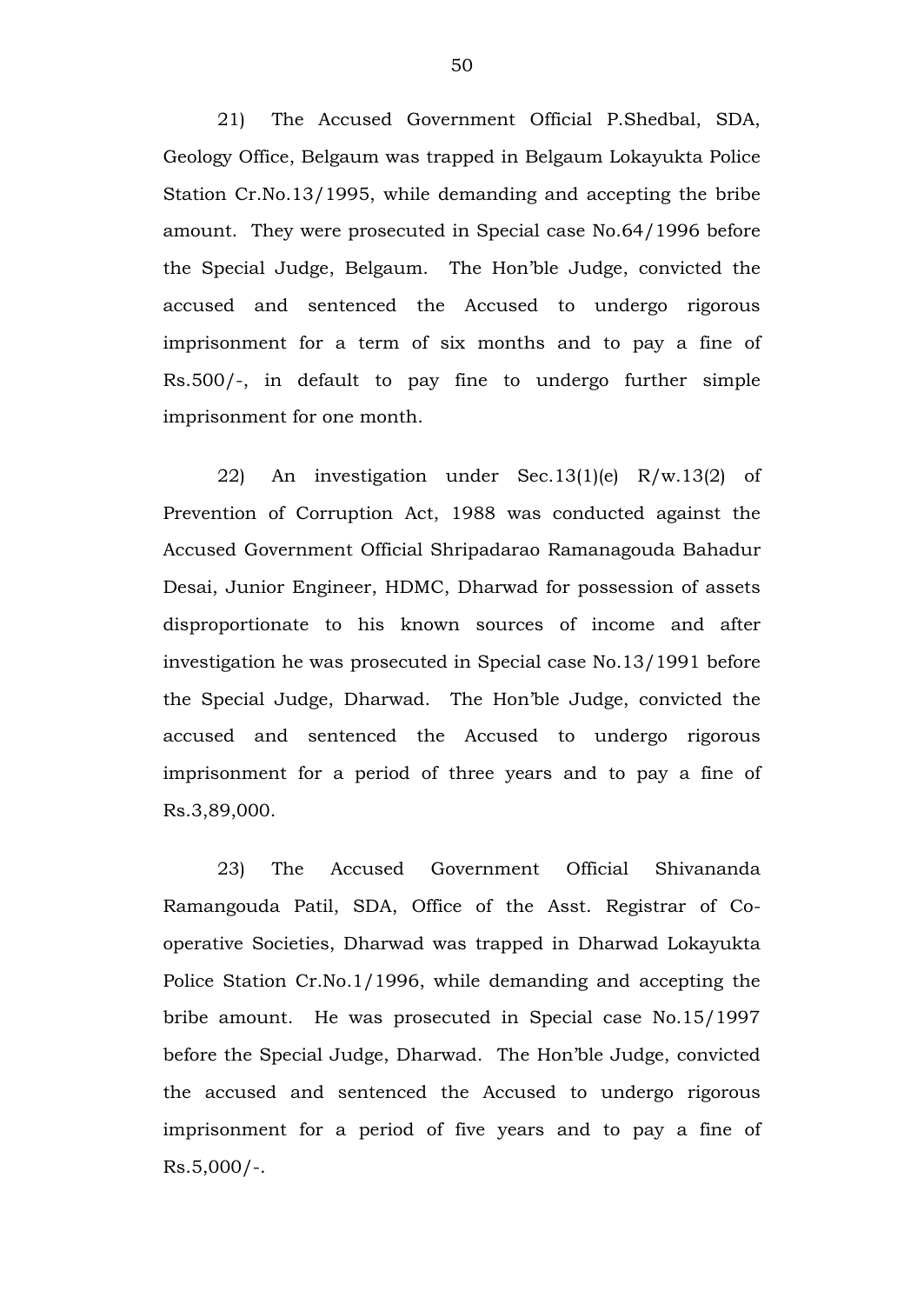24) The Accused Government Official Sri.K.B.Chaluwadi, Head Draughtsman, Office of the Joint Director of Town Planning, Dharwad was trapped in Dharwad Lokayukta Police Station Cr.No.15/1997, while demanding and accepting the bribe amount. They were prosecuted in Special case No.12/1998 before the Special Judge, Dharwad. The Hon'ble Judge, convicted the accused and sentenced the Accused to undergo rigorous imprisonment for a period of 5 years and to pay a fine of Rs.15,000/-.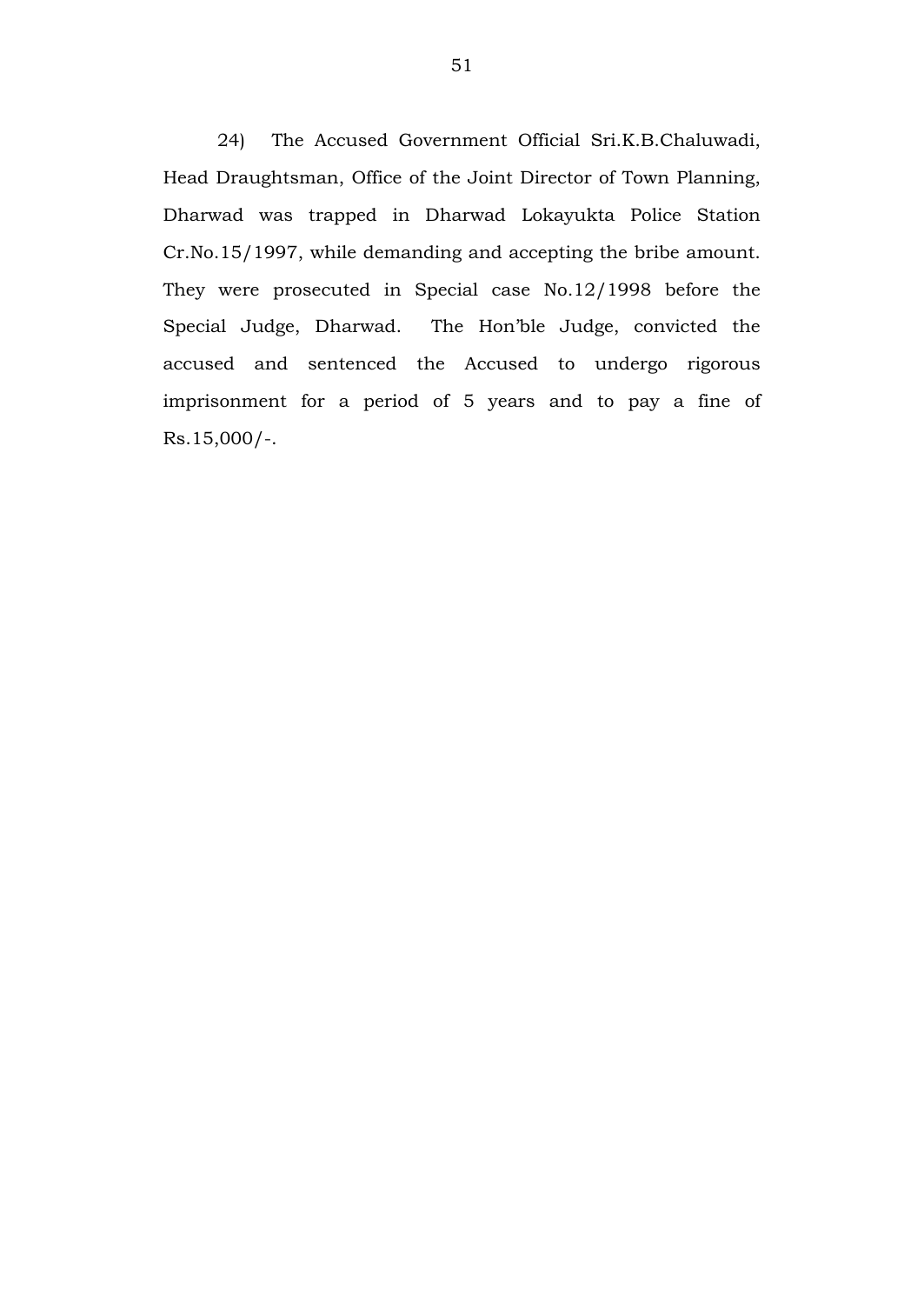# **CASES REFERRED TO TECHNICAL WING**

6

The following are the details of cases referred to Technical wing of Karnataka Lokayukta during the period from 1/4/2006 to 31/3/2007.

| Wing      | Cases    | Cases     | Total | Cases       | Cases      |
|-----------|----------|-----------|-------|-------------|------------|
|           | pending  | received  |       | disposed of | pending as |
|           | as on    | from      |       | from        | on         |
|           | 1/4/2006 | 1/4/2006  |       | 1/4/2006    | 31/3/2007  |
|           |          | to        |       | to          |            |
|           |          | 31/3/2007 |       | 31/3/2007   |            |
|           |          |           |       |             |            |
| Technical | 56       | 208       | 264   | 131         | 133        |
| Wing      |          |           |       |             |            |
|           |          |           |       |             |            |
| Accounts  | 44       | 115       | 159   | 54          | 105        |
| Wing      |          |           |       |             |            |
|           |          |           |       |             |            |
| Valuation | 15       | 28        | 43    | 20          | 23         |
| cases     |          |           |       |             |            |
|           |          |           |       |             |            |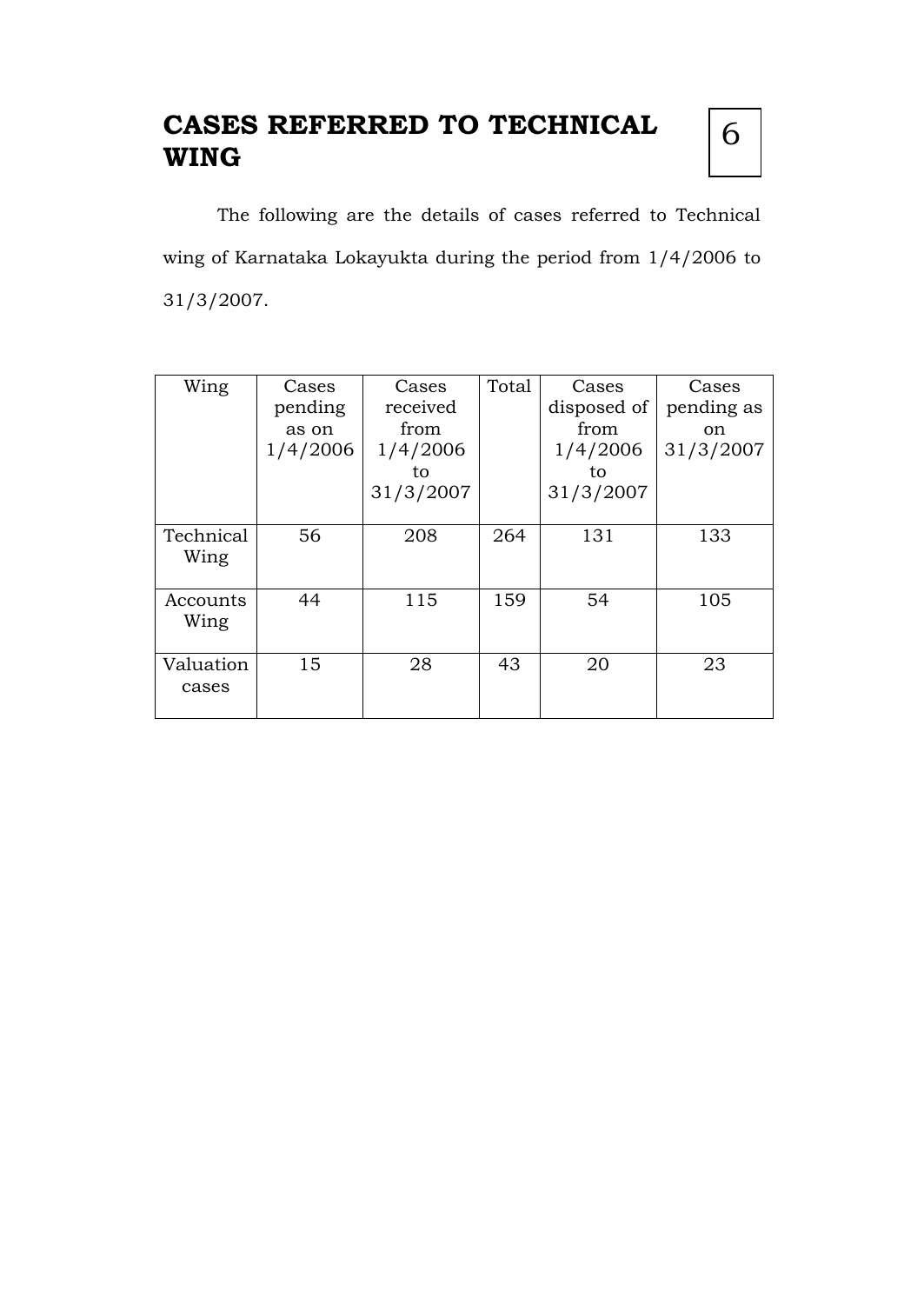## **ADMINISTRATIVE SECTION**



The following is the Statement showing the Budget Grant and Expenditure incurred for the year 2006-07 under the Head of Account 2070-00-104-0-02 Karnataka Lokayukta, Bangalore.

| S1<br>No       | Item under<br>Head of<br>Account 2070-<br>$00-104-0-02$ | Total<br>Grant<br>Allotted | Addl.<br>Grant           | Re-<br>appropri<br>ation | Grand<br>Total | Expenditure    |
|----------------|---------------------------------------------------------|----------------------------|--------------------------|--------------------------|----------------|----------------|
| $\mathbf{1}$   | $\overline{2}$                                          | 3                          | $\overline{4}$           | 5                        | 6              | $\overline{7}$ |
| $\mathbf{1}$   | Salaries-<br>Officers 002                               | 53.10                      |                          |                          | 53.10          | 41.94          |
| $\overline{2}$ | Salaries - Staff<br>003                                 | 56.82                      | $\overline{\phantom{0}}$ | $\bar{\phantom{a}}$      | 56.82          | 69.45          |
| 3              | Dearness<br>Allowance 011                               | 87.93                      | $\overline{a}$           | $\overline{\phantom{0}}$ | 87.93          | 80.81          |
| $\overline{4}$ | Other<br>Allowances<br>014                              | 17.15                      | $\sim$                   | $\overline{a}$           | 17.15          | 37.52          |
| 4(a)           | I.R. 004                                                |                            |                          |                          |                | 7.88           |
| <b>TOTAL</b>   |                                                         | 215.00                     |                          |                          | 215.00         | 237.60         |
| 5              | <b>Travel</b><br>Expenses 041                           | 11.00                      | $\equiv$                 | $(+)7.50$                | 18.50          | 4.89           |
| 6              | General<br>Expenses 051                                 | 21.00                      | $\overline{\phantom{0}}$ | $\blacksquare$           | 21.00          | 18.51          |
| $\overline{7}$ | Subsidiary<br>Expenses 015                              | 12.00                      | $\ddot{\phantom{1}}$     | $(-)6.50$                | 5.50           | 4.01           |
| 8              | Machinery &<br>Equipments<br>180                        | 11.00                      | $\overline{a}$           | $(-)1.00$                | 10.00          | 9.44           |
| 9              | Transport<br>Expenses. 195                              | 32.48                      |                          | $\frac{1}{2}$            | 32.48          | 23.66          |
| 10             | <b>Building</b><br>Expenses 071                         | 0.01                       |                          | $\frac{1}{2}$            | 0.01           | 0.009          |
|                | <b>TOTAL</b>                                            | 87.49                      |                          |                          | 87.49          | 60.51          |
|                | Amount Surrendered                                      |                            |                          |                          |                | 26.98          |
|                |                                                         | Grand Total                |                          |                          |                | 87.49          |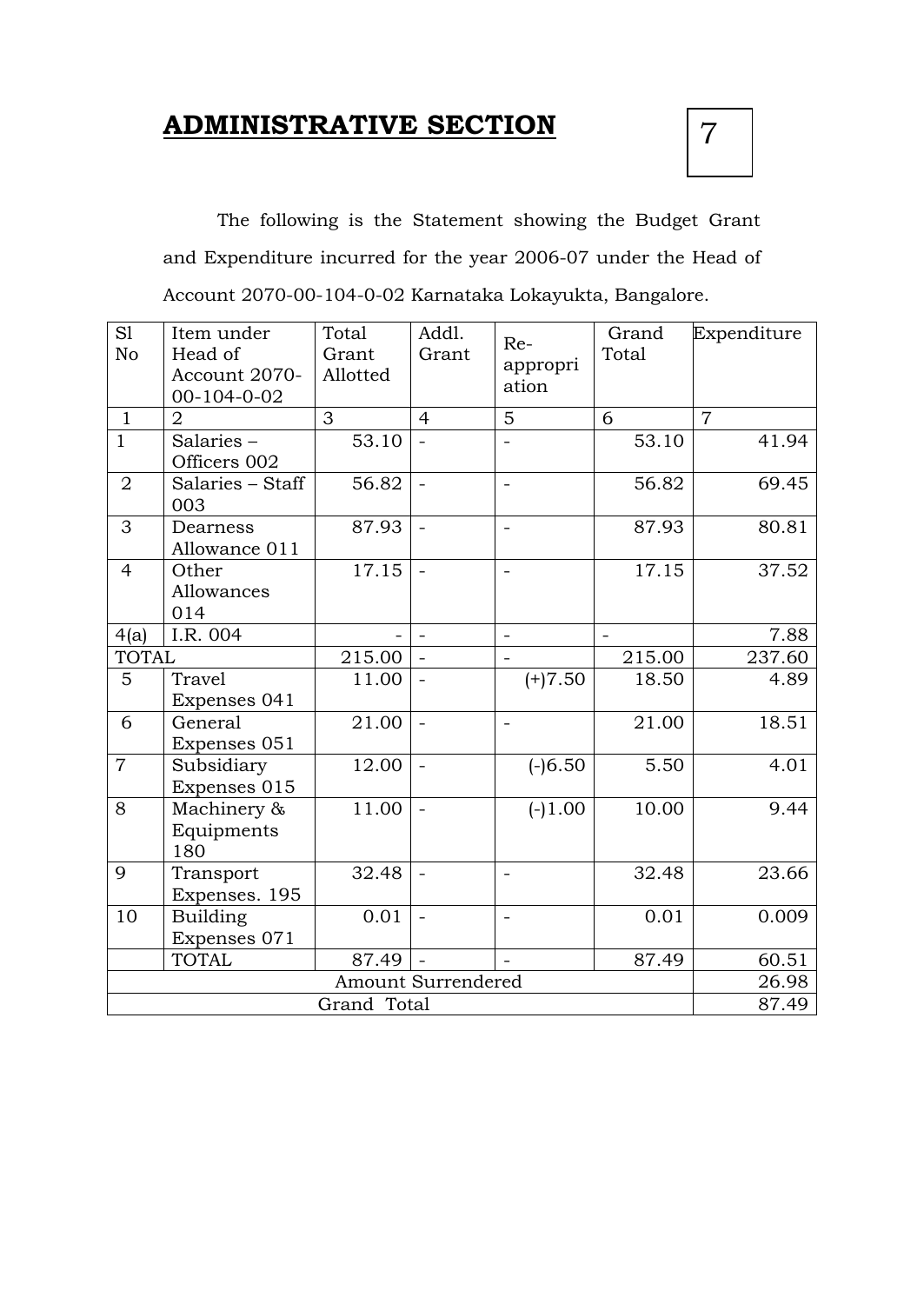The following is the Statement showing the Budget Grant and Expenditure incurred for the year 2006-07 under the Head of Account 2070-OAS-104 Vigilance 03-Director General, Bureau of Investigation, Karnataka Lokayukta, Bangalore.

| Sl.            | Item under Head of                 | Total    | Addl.                    | Re-                                   | Grand    | Expenditure    |
|----------------|------------------------------------|----------|--------------------------|---------------------------------------|----------|----------------|
| NO.            | Account 2070-00-                   | Grant    | Gran                     | appro-                                | Total    |                |
|                | 104-0-03                           | Allotted | t                        | priation                              |          |                |
| $\mathbf{1}$   | $\overline{2}$                     | 3        | $\overline{4}$           | 5                                     | 6        | $\overline{7}$ |
| $\mathbf{1}$   | Salaries - Officers<br>002         | 32.07    | $\equiv$                 |                                       | 32.07    | 26.58          |
| $\overline{2}$ | Salaries - Staff 003               | 218.77   | $\omega$                 | $\overline{\phantom{a}}$              | 218.77   | 199.22         |
| $\overline{3}$ | Dearness<br>Allowance 011          | 200.66   | $\mathbf{r}$             | $\overline{\phantom{a}}$              | 200.66   | 172.40         |
| $\overline{4}$ | <b>Other Allowances</b><br>014     | 44.87    | $\overline{\phantom{a}}$ |                                       | 44.87    | 32.40          |
| 4(a)           | IR 004                             |          | $\equiv$                 | $\overline{\phantom{a}}$              | $\equiv$ | 18.92          |
|                | <b>TOTAL</b>                       | 496.37   | $\sim$                   |                                       | 496.37   | 449.52         |
| 5              | <b>Travel Expenses</b><br>041      | 15.08    |                          | $(+)17.50$                            | 32.58    | 29.38          |
| 6              | <b>General Expenses</b><br>051     | 32.88    | $\equiv$                 | $\overline{\phantom{a}}$              | 32.88    | 26.02          |
| $\overline{7}$ | Subsidiary<br>Expenses 015         | 2.60     | $\omega$                 | $\overline{a}$                        | 2.60     | 2.59           |
| 8              | Machinery &<br>Equipments 180      | 5.20     | $\sim$                   |                                       | 5.20     | 3.80           |
| 9              | Transport<br>Expenses. 195         | 77.91    | $\mathbb{L}$             | $(-)7.00$                             | 70.91    | 65.66          |
| 10             | <b>Building Expenses</b><br>071    | 14.94    | $\mathcal{L}$            | $(-)3.00$                             | 11.94    | 7.33           |
| 11             | Scholarships and<br>Incentives 117 | 3.12     | $\sim$                   | $\sim$                                | 3.12     | 3.12           |
| 12             | Trap Amount 059                    | 10.00    | $\mathbb{Z}^2$           | $\blacksquare$                        | 10.00    | 10.00          |
|                | <b>TOTAL</b>                       | 161.73   | $\overline{a}$           | $(+)17.50$<br>$(-10.00)$<br>$(+)7.50$ | 169.23   | 147.90         |
|                | 21.33                              |          |                          |                                       |          |                |
|                | Grand Total                        |          |                          |                                       |          | 169.23         |

The total revenue received during the year by way of collection of copying charges, Sale of old news papers, sale of spare parts of vehicles, etc, is Rs.88,000/-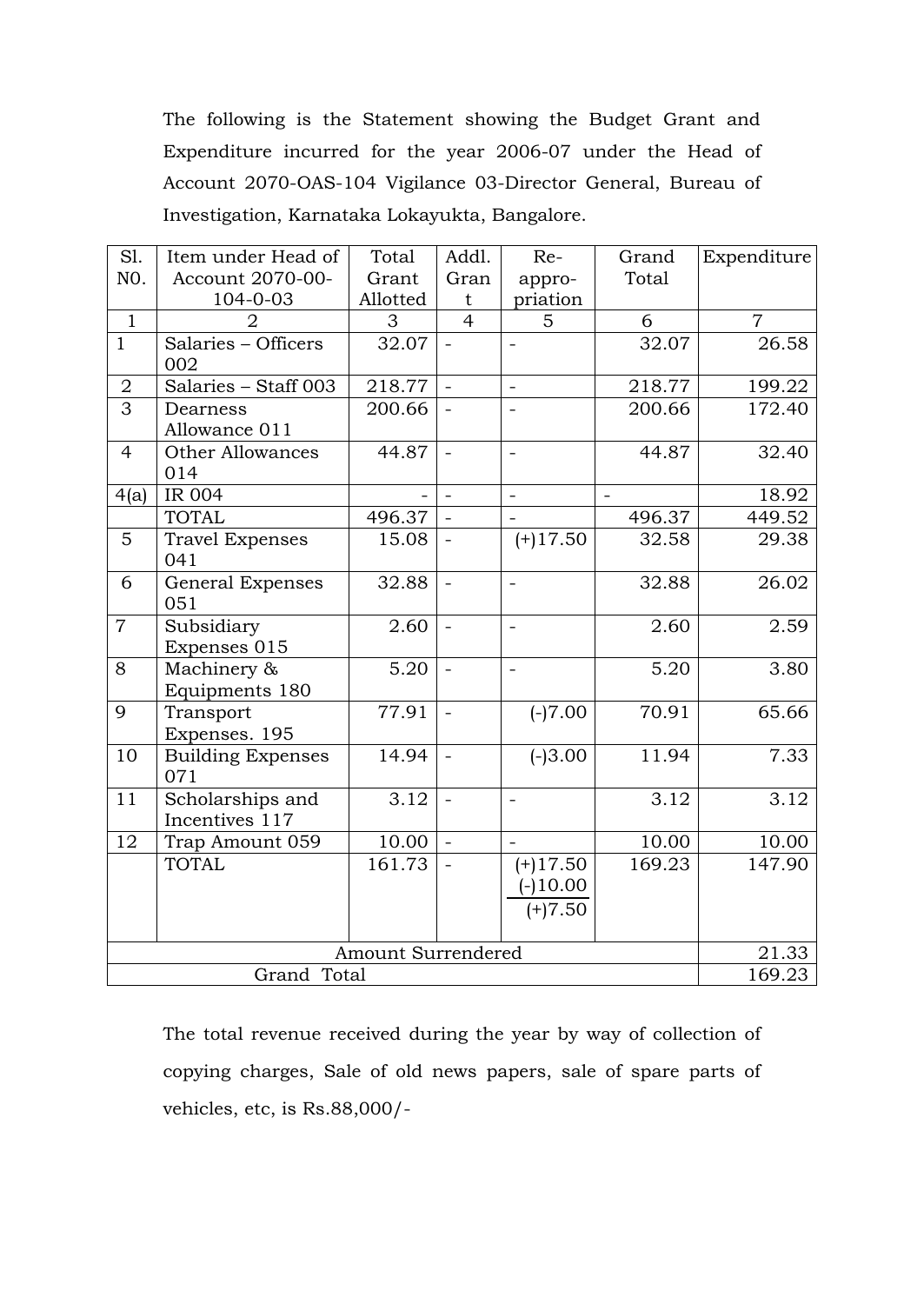### **CLASSIFICATION OF EMPLOYEES AS ON 31-03-2007.**

|                                            |                                            | Number of<br>Employees           |                                                      |                          |                | Vacancies to<br>be filled up<br>during the | Vac                          |                          |
|--------------------------------------------|--------------------------------------------|----------------------------------|------------------------------------------------------|--------------------------|----------------|--------------------------------------------|------------------------------|--------------------------|
| Sl.<br>No.                                 | Occupation                                 | Sanc-<br>tioned<br>Stren-<br>gth | Men                                                  | Women                    | Total          | next calendar<br>year                      | anci<br>es                   | Remarks                  |
| $\mathbf{1}$                               | $\overline{2}$                             | 3                                | $\overline{4}$                                       | $\overline{5}$           | 6              | $\overline{7}$                             | 8                            | 9                        |
|                                            | <b>CLASS I (GROUP 'A') OFFICERS</b>        |                                  |                                                      |                          |                |                                            |                              |                          |
| 1                                          | Hon'ble Lokayukta                          |                                  | 1                                                    |                          |                | ÷                                          | $\blacksquare$               | $\blacksquare$           |
| $\overline{2}$                             | Hon'ble Upalokayukta                       | $\overline{1}$                   | $\overline{1}$                                       | ÷,                       | $\mathbf{1}$   |                                            |                              |                          |
| 3                                          | Registrar                                  | $\mathbf{1}$                     | $\mathbf 1$                                          | ÷,                       | $\mathbf{1}$   | ÷                                          | $\frac{1}{2}$                | -                        |
| $\overline{4}$                             | <b>Chief Engineer</b>                      |                                  | $\mathbf{1}$<br>$\overline{\phantom{0}}$             |                          |                | 1                                          | $\mathbf{1}$                 |                          |
| $\overline{5}$                             | Addl. Registrar Enquiries                  |                                  | $\overline{5}$<br>5<br>5<br>$\overline{\phantom{0}}$ |                          |                |                                            |                              | -                        |
| 6                                          | Deputy Registrar Enquiries                 | $\overline{5}$                   | 5                                                    | $\overline{\phantom{0}}$ | 5              |                                            | $\qquad \qquad \blacksquare$ |                          |
| $\overline{7}$                             | Secretary to Lokayukta                     |                                  | $\mathbf{1}$<br>÷<br>÷.                              |                          |                | $\mathbf 1$                                | $\mathbf{1}$                 | $\overline{\phantom{0}}$ |
| 8                                          | Deputy Registrar (Admn.)                   | $\mathbf{1}$                     | 1                                                    | ÷,                       | $\mathbf 1$    | $\overline{\phantom{0}}$                   | $\overline{\phantom{a}}$     | -                        |
| 9                                          | Superintending Engineer                    | $\overline{1}$                   | $\overline{1}$                                       | $\overline{a}$           | $\overline{1}$ | $\overline{\phantom{0}}$                   | $\overline{a}$               |                          |
| 10                                         | <b>Executive Engineer</b>                  | $\overline{2}$                   | $\overline{2}$                                       | ÷                        | $\overline{2}$ | -                                          | $\blacksquare$               | -                        |
| 11                                         | Deputy Controller of Accounts              | $\overline{1}$                   | $\overline{1}$                                       | $\overline{a}$           | $\overline{1}$ |                                            | $\overline{\phantom{0}}$     | $\qquad \qquad -$        |
| 12                                         | Private Secy. to Hon'ble                   | $\mathbf{1}$                     |                                                      |                          |                | $\mathbf 1$                                | $\mathbf{1}$                 |                          |
|                                            | Lokayukta                                  |                                  |                                                      |                          |                |                                            |                              |                          |
| 13                                         | Private Secretary to Hon'ble<br><b>ULA</b> | $\mathbf{1}$                     |                                                      |                          |                | $\mathbf 1$                                | $\mathbf{1}$                 |                          |
| 14                                         | Public Prosecutor                          | $\mathbf{1}$                     | $\mathbf{1}$                                         | $\overline{a}$           | 1              |                                            | ÷.                           |                          |
| 15                                         | Senior Asst. Public Prosecutor             | $\overline{5}$                   | $\mathbf{1}$                                         | $\overline{2}$           | 3              | $\overline{2}$                             | $\overline{2}$               | -                        |
| 16                                         | Asst. Registrar (Legal Opinion)            | $\overline{4}$                   | $\overline{1}$                                       | $\overline{1}$           | $\overline{2}$ | $\overline{2}$                             | $\overline{2}$               | $\qquad \qquad -$        |
| 17                                         | Asst. Executive Engineer                   | $\overline{2}$                   | $\overline{2}$                                       | L,                       | $\overline{2}$ | L,                                         | L.                           |                          |
| 18                                         | Assistant Registrar (Admn.)                | $\overline{2}$                   | $\overline{2}$                                       | ÷,                       | $\overline{2}$ | $\blacksquare$                             | $\frac{1}{2}$                | $\overline{\phantom{0}}$ |
| 19                                         | Addl. Director General of<br>Police/IGP    | $\mathbf{1}$                     | $\mathbf{1}$                                         |                          | $\overline{1}$ |                                            |                              |                          |
| 20                                         | Dy. Inspector General of Police            | $\mathbf{1}$                     |                                                      |                          |                | $\mathbf{1}$                               | $\mathbf{1}$                 |                          |
| 21                                         | Superintendent of Police                   | 19                               | 17                                                   |                          | 17             | $\overline{2}$                             | $\overline{2}$               |                          |
| 22                                         | Dy. Superintendent of Police               | 21                               | 1                                                    |                          | 1              | 20                                         | 20                           | $\blacksquare$           |
| 23                                         | <b>Public Relations Officer</b>            | $\mathbf{1}$                     | 1                                                    |                          | 1              |                                            |                              |                          |
| 24                                         | Gazetted Assistants                        | $\overline{2}$                   | $\overline{2}$                                       |                          | $\overline{2}$ |                                            |                              | -                        |
| 24                                         | Joint Director of Statistics               | $\mathbf{1}$                     | 1                                                    |                          | $\mathbf 1$    |                                            |                              |                          |
|                                            | Total                                      |                                  | 48                                                   | 03                       | 51             | 31                                         | 31                           | -                        |
| 82<br><b>CLASS II (GROUP 'B') OFFICERS</b> |                                            |                                  |                                                      |                          |                |                                            |                              |                          |
| $\mathbf{1}$                               | Assistant Engineer                         | 4                                | 3                                                    |                          | 3              | 1                                          | 1                            |                          |
| $\overline{2}$                             | Senior Judgment Writer                     | $\overline{4}$                   | $\mathbf 1$                                          | $\overline{2}$           | 3              | 1                                          | $\mathbf{1}$                 | Ξ.                       |
| 3                                          | Translators                                | $\mathbf{1}$                     |                                                      | $\mathbf{1}$             | $\mathbf{1}$   |                                            |                              |                          |
| $\overline{4}$                             | Legal Assistant (Court Officer)            | $\mathbf{1}$                     | $\qquad \qquad \blacksquare$                         |                          |                | $\mathbf 1$                                | $\mathbf{1}$                 | Ξ.                       |
| 5                                          | Audit Officer                              | $\mathbf{1}$                     | $\mathbf{1}$                                         |                          | $\mathbf{1}$   |                                            | $\blacksquare$               |                          |